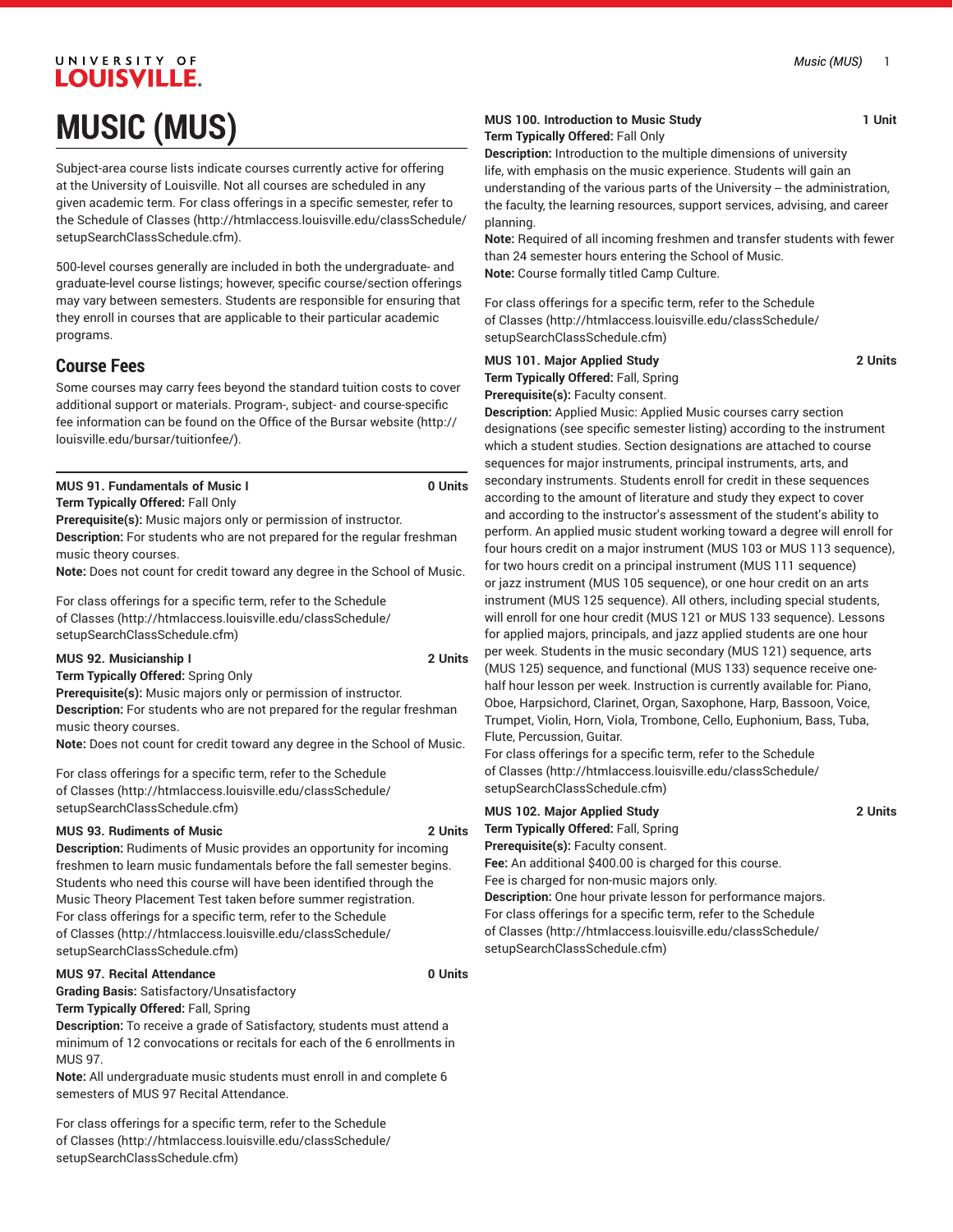#### **MUS 103. Major Applied Study 4 Units**

**Term Typically Offered:** Fall, Spring **Prerequisite(s):** Faculty Consent.

**Description:** PIANO: First year: Student will study scales and arpeggios, Bach 2-Part Inventions, Sonatas by Haydn or Mozart, and compositions by such composers as Beethoven, Schubert, Chopin, Mendelssohn, Grieg. Second Year: Student will study scales and arpeggios, and literature equivalent to Bach 3-Part Inventions or French Suites, Sonatas by Beethoven or Schubert, Mozart Fantasia or Rondo, Scarlatti Sonatas, compositions by Chopin, Schumann, Brahms, Debussy. Third Year: Student will study technical materials and such materials as Bach English Suites or Preludes and Fugues, Sonatas by Mozart of Beethoven, Haydn Variations, Mozart Concertos or compositions by Chopin, Liszt, Rachmaninoff, Debussy. Fourth Year: Student will study technical materials and such materials as Bach Partitas and Preludes and Fugues, Sonatas by Beethoven, Schumann, or Chopin, Mozart or Beethoven Variations, compositions by Chopin, Debussy, Ravel, Albeniz, Prokofiev, Copland, Concertos by Mozart, Beethoven, Schumann, Chopin, Rachmaninoff. Fifth Year: Advanced work and literature beyond senior level. ORGAN: By the end of the eighth semester, the student should have acquired the ability to play compositions of a grade representative of the more difficult works of Bach Preludes, Fugues, and Sonatas, and representative works by principal composers from the various musical periods. VIOLIN: By the end of the fourth semester, the student should have acquired the ability to play compositions of a grade similar to the Viotti Concerto No. 22, the Spohr Concerto No. 2, Bach and Handel sonatas for violin and piano. By the end of the eighth semester, the student should have acquired an adequate technical background in scales, arpeggios, bowing and phrasing, and the ability to perform works of the difficulty of the Mendelssohn E Minor Concerto, the Bruch G Minor, or the Spohr No. 8. ORCHESTRAL INSTRUMENTS: The courses of study for cello, viola, bass, woodwind, and brass instruments follow the general outline of the violin course, and students of these instruments will be expected to acquire a proficiency comparable to that required for violin. VOICE: By the end of the fourth semester, the student should demonstrate a recognition of the importance of breath management, tone placement, vocal legato, correct singing diction, and a sense of peotic interpretation and musical style; should be able to sing arpeggios, major/ minor scales, and various vocalizes as prescribed by the teacher for the student's stage of musical and vocal development; and should have covered a repertoire of twenty (principals) or thirty (majors) songs. By the end of the eighth semester, the student should be able to sing at sight a song of the difficulty level of Schubert's "Heidenroeslein"; should have sung two opertic arias and two oratorio arias in their original languages; should have a knowledge of recitative in both free and measured forms; and should have acquired the vocal and musical expertise to present a recital of 50 minutes of music representing four languages in varying styles and historical periods.

For class offerings for a specific term, refer to the [Schedule](http://htmlaccess.louisville.edu/classSchedule/setupSearchClassSchedule.cfm) [of Classes \(http://htmlaccess.louisville.edu/classSchedule/](http://htmlaccess.louisville.edu/classSchedule/setupSearchClassSchedule.cfm) [setupSearchClassSchedule.cfm\)](http://htmlaccess.louisville.edu/classSchedule/setupSearchClassSchedule.cfm)

### **MUS 104. Major Applied Study 4 Units Term Typically Offered:** Fall, Spring

**Prerequisite(s):** Faculty Consent.

**Description:** PIANO: First year: Student will study scales and arpeggios, Bach 2-Part Inventions, Sonatas by Haydn or Mozart, and compositions by such composers as Beethoven, Schubert, Chopin, Mendelssohn, Grieg. Second Year: Student will study scales and arpeggios, and literature equivalent to Bach 3-Part Inventions or French Suites, Sonatas by Beethoven or Schubert, Mozart Fantasia or Rondo, Scarlatti Sonatas, compositions by Chopin, Schumann, Brahms, Debussy. Third Year: Student will study technical materials and such materials as Bach English Suites or Preludes and Fugues, Sonatas by Mozart of Beethoven, Haydn Variations, Mozart Concertos or compositions by Chopin, Liszt, Rachmaninoff, Debussy. Fourth Year: Student will study technical materials and such materials as Bach Partitas and Preludes and Fugues, Sonatas by Beethoven, Schumann, or Chopin, Mozart or Beethoven. For class offerings for a specific term, refer to the [Schedule](http://htmlaccess.louisville.edu/classSchedule/setupSearchClassSchedule.cfm) [of Classes](http://htmlaccess.louisville.edu/classSchedule/setupSearchClassSchedule.cfm) ([http://htmlaccess.louisville.edu/classSchedule/](http://htmlaccess.louisville.edu/classSchedule/setupSearchClassSchedule.cfm) [setupSearchClassSchedule.cfm\)](http://htmlaccess.louisville.edu/classSchedule/setupSearchClassSchedule.cfm)

# **MUS 105. Jazz Applied 2 Units Term Typically Offered:** Fall, Spring **Prerequisite(s):** Faculty consent. **Fee:** An additional \$400.00 is charged for this course. Fee is charged for non-music majors only. **Description:** One hour private lesson focusing on the jazz idiom. For class offerings for a specific term, refer to the [Schedule](http://htmlaccess.louisville.edu/classSchedule/setupSearchClassSchedule.cfm) [of Classes](http://htmlaccess.louisville.edu/classSchedule/setupSearchClassSchedule.cfm) ([http://htmlaccess.louisville.edu/classSchedule/](http://htmlaccess.louisville.edu/classSchedule/setupSearchClassSchedule.cfm) [setupSearchClassSchedule.cfm\)](http://htmlaccess.louisville.edu/classSchedule/setupSearchClassSchedule.cfm)

## **MUS 106. Jazz Applied 2 Units**

**Term Typically Offered:** Fall, Spring

**Prerequisite(s):** Faculty consent.

**Fee:** An additional \$400.00 is charged for this course.

Fee is charged for non-music majors only. **Description:** One hour private lesson focusing on the jazz idiom. For class offerings for a specific term, refer to the [Schedule](http://htmlaccess.louisville.edu/classSchedule/setupSearchClassSchedule.cfm) [of Classes](http://htmlaccess.louisville.edu/classSchedule/setupSearchClassSchedule.cfm) ([http://htmlaccess.louisville.edu/classSchedule/](http://htmlaccess.louisville.edu/classSchedule/setupSearchClassSchedule.cfm) [setupSearchClassSchedule.cfm\)](http://htmlaccess.louisville.edu/classSchedule/setupSearchClassSchedule.cfm)

# **MUS 109. Major Ensembles 1 Unit**

**Term Typically Offered:** Fall, Spring, Summer **Prerequisite(s):** Faculty consent.

**Description:** Following sections are open to all qualified students of the University after consultation with the director: Symphony Orchestra, Symphonic Band, Early Music Ensemble, Opera Theater, Collegiate Chorale, Black Diamond Choir, Pep Band (Spring only), New Music Ensemble, Marching Band (Fall only), Jazz Ensemble, Concert Band, University Chorus, Wind Ensemble/Wind Symphony, Jazz Repertory Ensemble, Vocal Jazz Ensemble, Community Band, Singing Cardsmen, Women's Chorus.

**Note:** For undergraduate students only.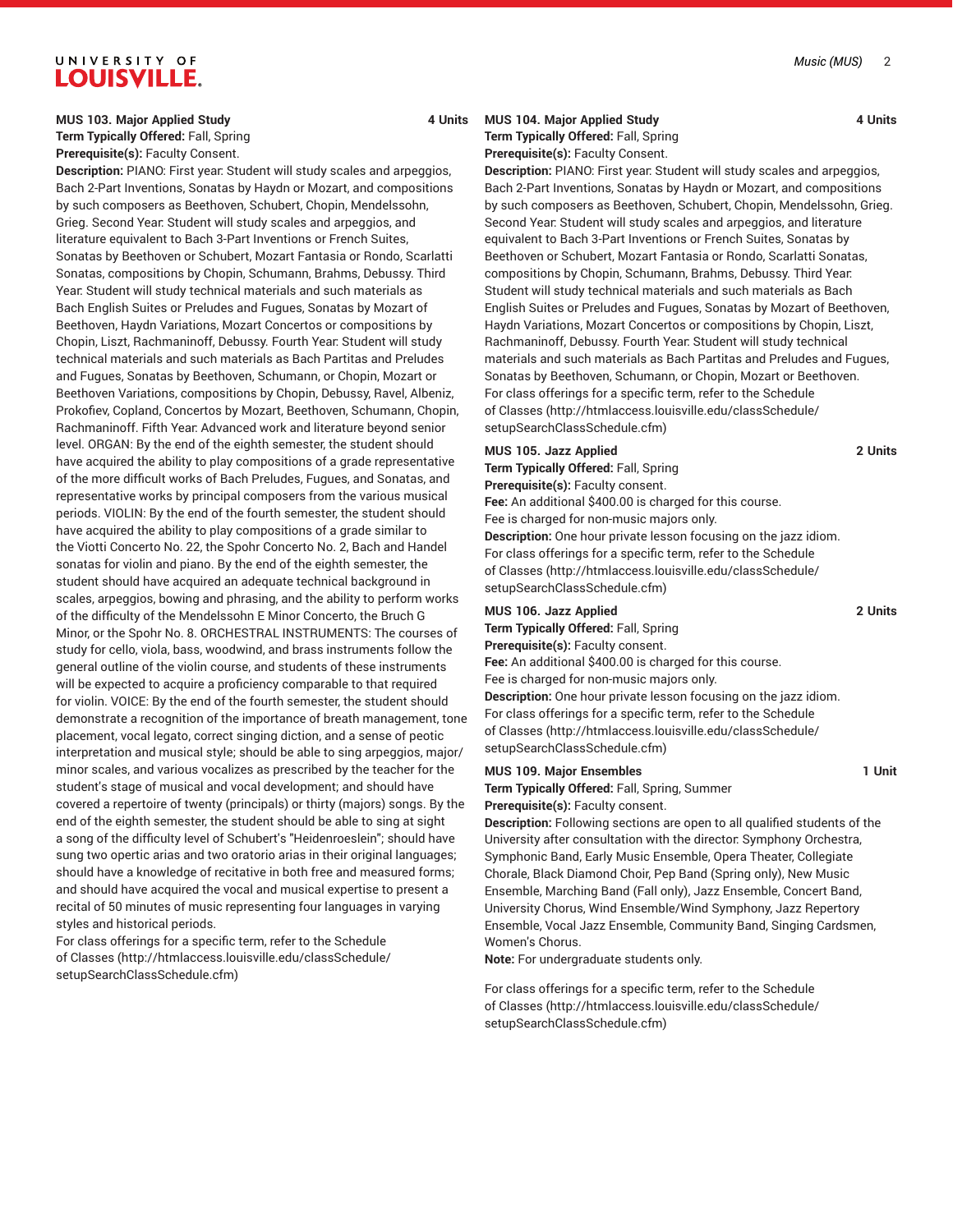| <b>MUS 111. Principal Applied Study</b><br>Term Typically Offered: Fall, Spring<br>Prerequisite(s): Faculty consent.<br>Fee: An additional \$400.00 is charged for this course.<br>Fee is charged for non-music majors only.<br>Description: One hour private lesson for students majoring in<br>composition, music education, music history, music therapy, or theory.<br>For class offerings for a specific term, refer to the Schedule<br>of Classes (http://htmlaccess.louisville.edu/classSchedule/<br>setupSearchClassSchedule.cfm) | 2 Units | <b>MUS 119. Minor Ensembles</b><br>Term Typically Offered: Fall, Spring<br>Prerequisite(s): Faculty consent.<br>Description: Study and performance of works for small ensembles.<br>Ensembles include: Brass, Brass Quintet, Clarinet, Flute, Harp, Historical<br>Instruments, Piano, String, Woodwinds. Conducted ensembles include:<br>Techla, Community Band, Guitar Ensemble, Horn Ensemble, Irish Music<br>Ensemble, Instrumental Jazz, Combo, Jazz Improvisation, Opera<br>Workshop, Percussion Ensemble, Historical Brass Ensemble, Saxophone<br>Ensemble, Trumpet Ensemble, Trombone Ensemble, Tuba/Euphonium | 0.5 Units |
|-------------------------------------------------------------------------------------------------------------------------------------------------------------------------------------------------------------------------------------------------------------------------------------------------------------------------------------------------------------------------------------------------------------------------------------------------------------------------------------------------------------------------------------------|---------|-----------------------------------------------------------------------------------------------------------------------------------------------------------------------------------------------------------------------------------------------------------------------------------------------------------------------------------------------------------------------------------------------------------------------------------------------------------------------------------------------------------------------------------------------------------------------------------------------------------------------|-----------|
| MUS 112. Principal Applied Study<br>Term Typically Offered: Fall, Spring<br>Prerequisite(s): Faculty consent.<br>Fee: An additional \$400.00 is charged for this course.<br>Fee is charged for non-music majors only.<br>Description: One hour private lesson for students majoring in<br>composition, music education, music history, music therapy, or theory.<br>For class offerings for a specific term, refer to the Schedule                                                                                                        | 2 Units | Ensemble, Steel Drum Ensemble, West African Drum Ensemble, Cardinal<br>Rule.<br>Note: For undergraduate students only.<br>Note: May not be used for credit towards a graduate degree.<br>For class offerings for a specific term, refer to the Schedule<br>of Classes (http://htmlaccess.louisville.edu/classSchedule/<br>setupSearchClassSchedule.cfm)                                                                                                                                                                                                                                                               |           |
| of Classes (http://htmlaccess.louisville.edu/classSchedule/<br>setupSearchClassSchedule.cfm)<br>MUS 113. Principal Applied Study<br>Term Typically Offered: Fall, Spring<br>Prerequisite(s): Faculty consent.<br>Description: One hour private lesson for piano pedagogy majors.<br>For class offerings for a specific term, refer to the Schedule<br>of Classes (http://htmlaccess.louisville.edu/classSchedule/<br>setupSearchClassSchedule.cfm)                                                                                        | 4 Units | MUS 121. Secondary Applied Study<br>Term Typically Offered: Fall, Spring<br>Prerequisite(s): Faculty consent.<br>Fee: An additional \$200.00 is charged for this course.<br>Fee is charged for non-music majors only.<br>Description: Half-hour private lesson: a secondary applied music course<br>carried in addition to the student's major or principal field.<br>For class offerings for a specific term, refer to the Schedule<br>of Classes (http://htmlaccess.louisville.edu/classSchedule/<br>setupSearchClassSchedule.cfm)                                                                                  | 1 Unit    |
| <b>MUS 114. Principal Applied Study</b><br>Term Typically Offered: Fall, Spring<br>Prerequisite(s): Faculty consent.<br>Description: One hour private lesson for piano pedagogy majors.<br>For class offerings for a specific term, refer to the Schedule<br>of Classes (http://htmlaccess.louisville.edu/classSchedule/<br>setupSearchClassSchedule.cfm)                                                                                                                                                                                 | 4 Units | MUS 122. Secondary Applied Study<br>Term Typically Offered: Fall, Spring<br>Prerequisite(s): Faculty consent.<br>Fee: An additional \$200.00 is charged for this course.<br>Fee is charged for non-music majors only.<br>Description: A secondary applied music course carried in addition to the                                                                                                                                                                                                                                                                                                                     | 1 Unit    |
| <b>MUS 116. Introduction to Music Education</b><br>Term Typically Offered: Spring Only<br>Description: Introduction to music education in the public schools, P-12.<br>Historical perspectives, philosophies, curricula. Off-campus observations.                                                                                                                                                                                                                                                                                         | 1 Unit  | student's major or principal field.<br>For class offerings for a specific term, refer to the Schedule<br>of Classes (http://htmlaccess.louisville.edu/classSchedule/<br>setupSearchClassSchedule.cfm)                                                                                                                                                                                                                                                                                                                                                                                                                 |           |
| Note: Must be taken the first spring semester of enrollment in a music<br>education degree program.<br>Course Attribute(s): CBL - This course includes Community-Based<br>Learning (CBL). Students will engage in a community experience or<br>project with an external partner in order to enhance understanding and<br>application of academic content.                                                                                                                                                                                 |         | <b>MUS 123. Diction</b><br>Term Typically Offered: Fall Only<br>Description: Class instruction in English, Italian, German, and French<br>diction based upon the understanding and application of the International<br>Phonetic Alphabet.<br>For class offerings for a specific term, refer to the Schedule<br>of Classes (http://htmlaccess.louisville.edu/classSchedule/<br>setupSearchClassSchedule.cfm)                                                                                                                                                                                                           | 1 Unit    |
| For class offerings for a specific term, refer to the Schedule<br>of Classes (http://htmlaccess.louisville.edu/classSchedule/<br>setupSearchClassSchedule.cfm)                                                                                                                                                                                                                                                                                                                                                                            |         | <b>MUS 124. Diction</b><br>Term Typically Offered: Spring Only                                                                                                                                                                                                                                                                                                                                                                                                                                                                                                                                                        | 1 Unit    |
| MUS 118. Introduction to Jazz Improvisation<br>Term Typically Offered: Fall Only<br>Prerequisite(s): Admission to School of Music or by approval of<br>instructor.<br>Description: Introduction to jazz improvisation with emphasis on<br>applications for the music educator/therapist. Development of<br>instructional strategies for use in teaching improvisation.<br>For class offerings for a specific term, refer to the Schedule<br>of Classes (http://htmlaccess.louisville.edu/classSchedule/                                   | 1 Unit  | Prerequisite(s): Grasp of International Phonetic language needed for<br><b>MUS 124.</b><br>Description: Class instruction in English, Italian, German, and French<br>diction based upon the understanding and application of the International<br>Phonetic Alphabet.<br>For class offerings for a specific term, refer to the Schedule<br>of Classes (http://htmlaccess.louisville.edu/classSchedule/<br>setupSearchClassSchedule.cfm)                                                                                                                                                                                |           |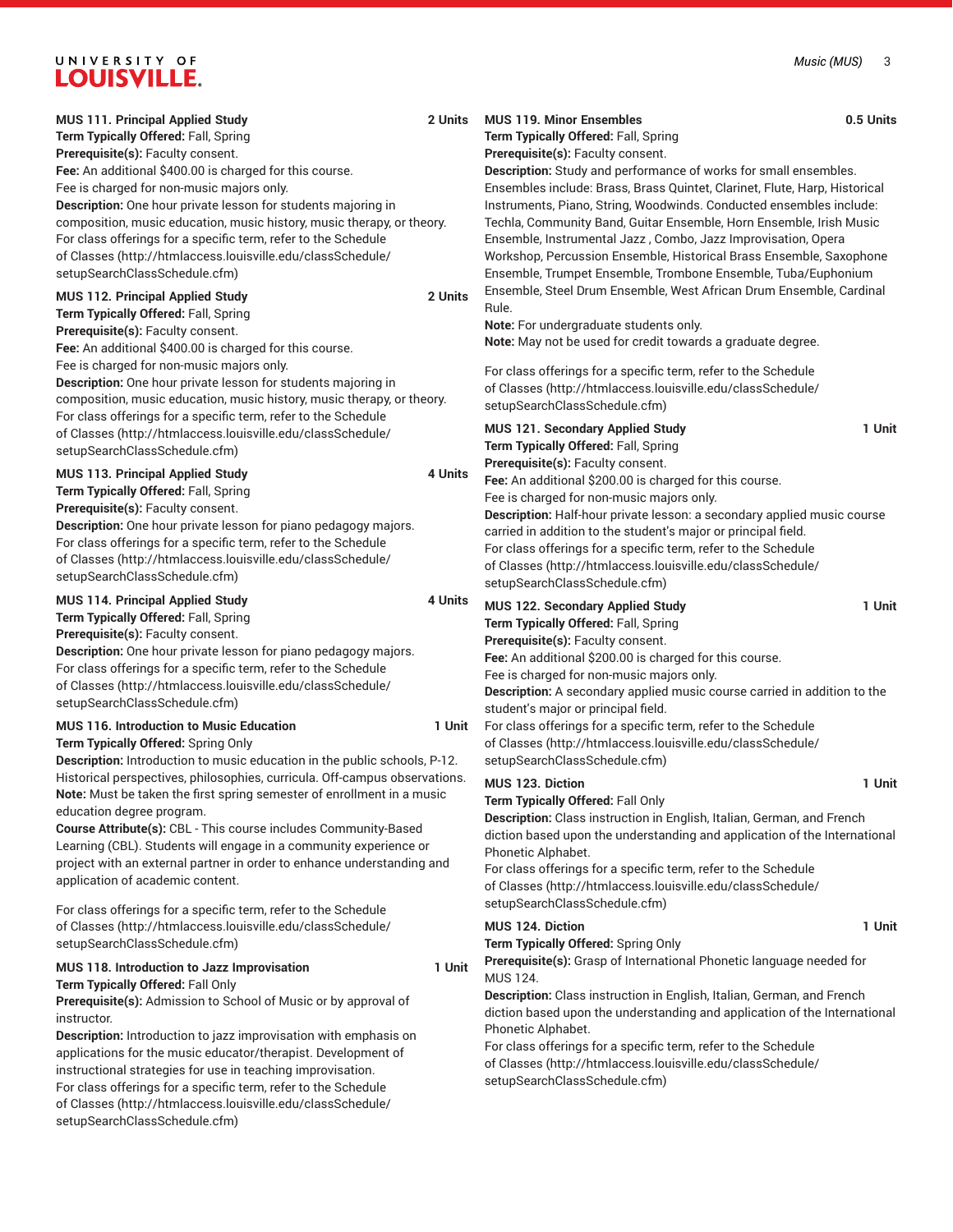| <b>MUS 125. Arts Instrument</b>                                                                                               | 1 Unit    | <b>MUS 131. Piano Class</b>                                                                                                            | 1 Unit |
|-------------------------------------------------------------------------------------------------------------------------------|-----------|----------------------------------------------------------------------------------------------------------------------------------------|--------|
| Term Typically Offered: Fall, Spring                                                                                          |           | Term Typically Offered: Fall, Spring                                                                                                   |        |
| Prerequisite(s): Faculty consent.                                                                                             |           | Description: Two one-hour classes weekly. Prepares the student for the                                                                 |        |
| Fee: An additional \$200.00 is charged for this course.                                                                       |           | piano proficiency examination. Students must pass the complete piano                                                                   |        |
| Fee is charged for non-music majors only.                                                                                     |           | proficiency examination before receiving credit for the final semester of                                                              |        |
| Description: Half-hour private lesson for students pursuing the Bachelor                                                      |           | the piano requirement appropriate for their degree. Students must be                                                                   |        |
| of Arts in Music degree.                                                                                                      |           | enrolled continuously in the class until their piano requirement has been                                                              |        |
| For class offerings for a specific term, refer to the Schedule                                                                |           | completed.                                                                                                                             |        |
| of Classes (http://htmlaccess.louisville.edu/classSchedule/                                                                   |           | For class offerings for a specific term, refer to the Schedule                                                                         |        |
| setupSearchClassSchedule.cfm)                                                                                                 |           | of Classes (http://htmlaccess.louisville.edu/classSchedule/                                                                            |        |
| <b>MUS 126. Arts Instrument</b>                                                                                               | 1 Unit    | setupSearchClassSchedule.cfm)                                                                                                          |        |
| Term Typically Offered: Fall, Spring                                                                                          |           | <b>MUS 132. Piano Class</b>                                                                                                            | 1 Unit |
| Prerequisite(s): Faculty consent.                                                                                             |           | Term Typically Offered: Fall, Spring                                                                                                   |        |
| Fee: An additional \$200.00 is charged for this course.                                                                       |           | Prerequisite(s): MUS 131.                                                                                                              |        |
| Fee is charged for non-music majors only.                                                                                     |           | Description: Two one-hour classes weekly. Prepares the student for the                                                                 |        |
| Description: Half-hour private lesson for students pursuing the Bachelor                                                      |           | piano proficiency examination. Students must pass the complete piano                                                                   |        |
| of Arts in Music degree.                                                                                                      |           | proficiency examination before receiving credit for the final semester of                                                              |        |
| For class offerings for a specific term, refer to the Schedule                                                                |           | the piano requirement appropriate for their degree. Students must be                                                                   |        |
| of Classes (http://htmlaccess.louisville.edu/classSchedule/                                                                   |           | enrolled continuously in the class until their piano requirement has been                                                              |        |
| setupSearchClassSchedule.cfm)                                                                                                 |           | completed.                                                                                                                             |        |
|                                                                                                                               |           | For class offerings for a specific term, refer to the Schedule                                                                         |        |
| MUS 127. Class Piano-Beginners I                                                                                              | 1 Unit    | of Classes (http://htmlaccess.louisville.edu/classSchedule/                                                                            |        |
| Term Typically Offered: Fall, Spring                                                                                          |           | setupSearchClassSchedule.cfm)                                                                                                          |        |
| Description: Introduction to basic techniques of practical piano playing.                                                     |           |                                                                                                                                        |        |
| Students do not need prior experience with the piano or with music.                                                           |           | MUS 133. Functional Study                                                                                                              | 1 Unit |
| Note: Not open to Music majors.                                                                                               |           | Term Typically Offered: Fall, Spring                                                                                                   |        |
| For class offerings for a specific term, refer to the Schedule                                                                |           | Prerequisite(s): Faculty consent.                                                                                                      |        |
| of Classes (http://htmlaccess.louisville.edu/classSchedule/                                                                   |           | Fee: An additional \$200.00 is charged for this course.                                                                                |        |
| setupSearchClassSchedule.cfm)                                                                                                 |           | Fee is charged for non-music majors only.                                                                                              |        |
|                                                                                                                               |           | Description: One half-hour private lesson weekly in an applied area.<br>For class offerings for a specific term, refer to the Schedule |        |
| MUS 128. Class Piano-Beginners II                                                                                             | 1 Unit    | of Classes (http://htmlaccess.louisville.edu/classSchedule/                                                                            |        |
| Term Typically Offered: Fall, Spring<br>Description: Students should be able to read grand staff notation and be              |           | setupSearchClassSchedule.cfm)                                                                                                          |        |
|                                                                                                                               |           |                                                                                                                                        |        |
| able to play simple hands-together piano pieces.                                                                              |           | <b>MUS 134. Functional Study</b>                                                                                                       | 1 Unit |
| Note: Not open to Music majors.                                                                                               |           | Term Typically Offered: Fall, Spring                                                                                                   |        |
| For class offerings for a specific term, refer to the Schedule                                                                |           | Prerequisite(s): Faculty consent.                                                                                                      |        |
| of Classes (http://htmlaccess.louisville.edu/classSchedule/                                                                   |           | Fee: An additional \$200.00 is charged for this course.                                                                                |        |
| setupSearchClassSchedule.cfm)                                                                                                 |           | Fee is charged for non-music majors only.                                                                                              |        |
|                                                                                                                               |           | Description: One half-hour private lesson weekly in an applied area.                                                                   |        |
| MUS 129. Cardinal Singers                                                                                                     | 0.5 Units | For class offerings for a specific term, refer to the Schedule                                                                         |        |
| Term Typically Offered: Fall, Spring                                                                                          |           | of Classes (http://htmlaccess.louisville.edu/classSchedule/                                                                            |        |
| Prerequisite(s): Faculty consent.                                                                                             |           | setupSearchClassSchedule.cfm)                                                                                                          |        |
| Description: Honors choral ensemble with entrance by audition only.                                                           |           | <b>MUS 137. Percussion Methods</b>                                                                                                     | 1 Unit |
| For class offerings for a specific term, refer to the Schedule<br>of Classes (http://htmlaccess.louisville.edu/classSchedule/ |           | Term Typically Offered: Fall, Spring                                                                                                   |        |
| setupSearchClassSchedule.cfm)                                                                                                 |           | Prerequisite(s): Music Education Major or permission of instructor.                                                                    |        |
|                                                                                                                               |           | Fee: An additional \$10.00 is charged for this course.                                                                                 |        |
| MUS 130. Jazz Piano Class                                                                                                     | 1 Unit    | Description: Methods, materials, and techniques for class instruction on                                                               |        |
| Term Typically Offered: Fall, Spring                                                                                          |           | percussion instruments and materials for the beginning band.                                                                           |        |
| Prerequisite(s): MUS 132 or approval of instructor.                                                                           |           | For class offerings for a specific term, refer to the Schedule                                                                         |        |
| <b>Description:</b> This course is designed to give those unfamiliar with the                                                 |           | of Classes (http://htmlaccess.louisville.edu/classSchedule/                                                                            |        |
| jazz idiom a basic overview of the following skills as they pertain to the                                                    |           | setupSearchClassSchedule.cfm)                                                                                                          |        |
| piano: voicings for basic jazz harmonic structures in all keys, basic voice                                                   |           |                                                                                                                                        |        |
| leading, bass line construction, form, and basic improvisation skills.                                                        |           |                                                                                                                                        |        |
| For class offerings for a specific term, refer to the Schedule                                                                |           |                                                                                                                                        |        |
| of Classes (http://htmlaccess.louisville.edu/classSchedule/                                                                   |           |                                                                                                                                        |        |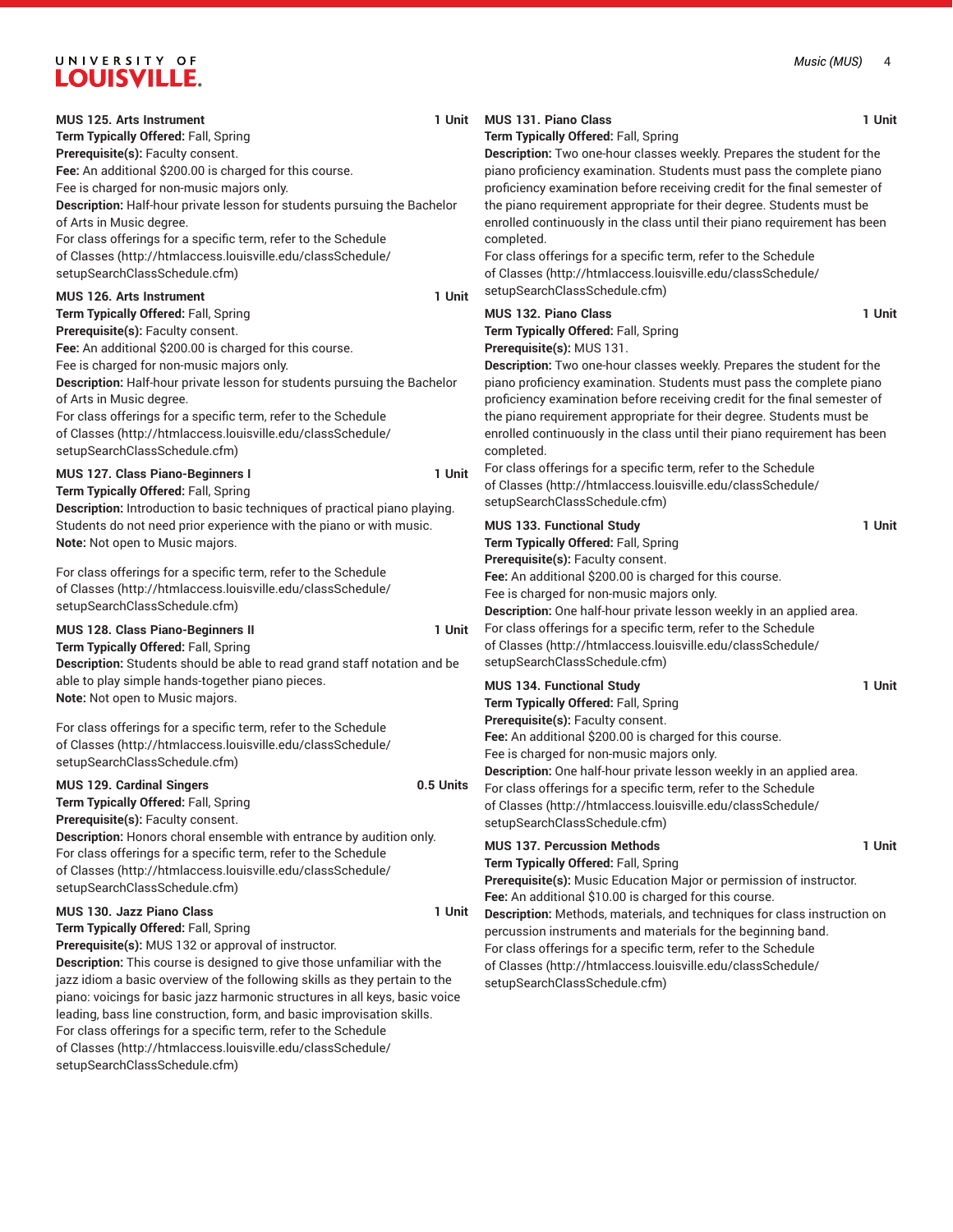### *Music (MUS)* 5

# UNIVERSITY OF **LOUISVILLE.**

| MUS 138. Jazz Improvisation<br>Term Typically Offered: Spring Only<br>Description: This course is designed to provide the student with an<br>introduction to jazz improvisation. Experience with basic harmony will be<br>accomplished through the practical use of scale - choral relationships,<br>jazz notation, ear training, rhythmic concepts, jazz style, and articulation.<br>Each student will be required to improvise on the instrument of their<br>choice.<br>For class offerings for a specific term, refer to the Schedule<br>of Classes (http://htmlaccess.louisville.edu/classSchedule/<br>setupSearchClassSchedule.cfm) | 2 Units | MUS 145. Secondary Composition<br>Term Typically Offered: Fall, Spring<br>Prerequisite(s): Permission of instructor.<br>Fee: An additional \$400.00 is charged for this course.<br>Fee is charged for non-music majors only.<br>Description: For the non-composition major who wishes to study<br>principles and techniques of composition.<br>For class offerings for a specific term, refer to the Schedule<br>of Classes (http://htmlaccess.louisville.edu/classSchedule/<br>setupSearchClassSchedule.cfm)                                            | 2 Units |
|------------------------------------------------------------------------------------------------------------------------------------------------------------------------------------------------------------------------------------------------------------------------------------------------------------------------------------------------------------------------------------------------------------------------------------------------------------------------------------------------------------------------------------------------------------------------------------------------------------------------------------------|---------|----------------------------------------------------------------------------------------------------------------------------------------------------------------------------------------------------------------------------------------------------------------------------------------------------------------------------------------------------------------------------------------------------------------------------------------------------------------------------------------------------------------------------------------------------------|---------|
| MUS 141. Theory I<br>Term Typically Offered: Fall Only<br>Prerequisite(s): Admission to the School of Music or permission of<br>instructor.<br>Description: An introduction to the principles of harmony and voice<br>leading, coordinated with ear training, sight singing, and keyboard<br>harmony, and incorporating a review of the rudiments of music.                                                                                                                                                                                                                                                                              | 4 Units | MUS 146. Secondary Composition<br>Term Typically Offered: Fall, Spring<br>Prerequisite(s): Permission of instructor.<br>Description: For the non-composition major who wishes to study<br>principles and techniques of composition.<br>For class offerings for a specific term, refer to the Schedule<br>of Classes (http://htmlaccess.louisville.edu/classSchedule/<br>setupSearchClassSchedule.cfm)                                                                                                                                                    | 2 Units |
| Note: Students who do not pass the computer-based Fundamentals Test<br>prior to the beginning of the fall semester are required to enroll in MUS 91<br>for 0 credits concurrently with MUS 141.<br>For class offerings for a specific term, refer to the Schedule<br>of Classes (http://htmlaccess.louisville.edu/classSchedule/<br>setupSearchClassSchedule.cfm)                                                                                                                                                                                                                                                                        |         | MUS 147. Class Guitar I<br>Term Typically Offered: Fall, Spring<br>Description: To acquire a basic working knowledge of the guitar and its<br>possible functions.<br>For class offerings for a specific term, refer to the Schedule<br>of Classes (http://htmlaccess.louisville.edu/classSchedule/<br>setupSearchClassSchedule.cfm)                                                                                                                                                                                                                      | 1 Unit  |
| MUS 142. Theory II<br>Term Typically Offered: Spring Only<br>Prerequisite(s): MUS 141; admission to the School of Music or<br>permission of instructor.<br>Description: Further study of harmony and musicianship, including non-<br>chord tones, seventh chords, secondary-function chords, modulation, and<br>elementary form.<br>For class offerings for a specific term, refer to the Schedule                                                                                                                                                                                                                                       | 4 Units | <b>MUS 148. Class Guitar II</b><br>Term Typically Offered: Spring Only<br>Prerequisite(s): MUS 147 or permission of instructor.<br>Description: Continuation of MUS 147.<br>For class offerings for a specific term, refer to the Schedule<br>of Classes (http://htmlaccess.louisville.edu/classSchedule/<br>setupSearchClassSchedule.cfm)                                                                                                                                                                                                               | 1 Unit  |
| of Classes (http://htmlaccess.louisville.edu/classSchedule/<br>setupSearchClassSchedule.cfm)                                                                                                                                                                                                                                                                                                                                                                                                                                                                                                                                             |         | MUS 152. Beginning Class Guitar - D2, AH<br>Term Typically Offered: Fall, Spring                                                                                                                                                                                                                                                                                                                                                                                                                                                                         | 3 Units |
| MUS 143. Composition and Orchestration<br>Term Typically Offered: Fall, Spring<br>Prerequisite(s): Permission of instructor.<br>Corequisite(s): MUS 441.<br>Description: Principles and techniques for students of composition.<br>For class offerings for a specific term, refer to the Schedule<br>of Classes (http://htmlaccess.louisville.edu/classSchedule/<br>setupSearchClassSchedule.cfm)                                                                                                                                                                                                                                        | 2 Units | Prerequisite(s): Students must have little or no prior knowledge of the<br>guitar.<br><b>Description:</b> This introductory course for beginning guitar students<br>establishes and develops fundamental musicianship and technical skills<br>required for guitar playing in any style. Course activities will challenge<br>students to acquire these fundamentals through active learning in daily<br>practice, to think critically about the application of music fundamentals<br>to music performance, and attain an understanding for the guitar and |         |
| MUS 144. Composition and Orchestration<br>Term Typically Offered: Fall, Spring<br>Prerequisite(s): MUS 143 or permission of instructor.<br>Corequisite(s): MUS 441.<br>Fee: An additional \$400.00 is charged for this course.<br>Fee is charged for non-music majors only.<br>Description: Principles and techniques for students of composition.<br>For class offerings for a specific term, refer to the Schedule<br>of Classes (http://htmlaccess.louisville.edu/classSchedule/<br>setupSearchClassSchedule.cfm)                                                                                                                     | 2 Units | its varied roles in western music through historical and cross-cultural<br>studies. Additional studies will provide basic contextual knowledge of<br>guitar history, literature and repertoire. Assignments include a research<br>paper, performance observations, readings and unit reports. All students<br>may take this course.<br>For class offerings for a specific term, refer to the Schedule<br>of Classes (http://htmlaccess.louisville.edu/classSchedule/<br>setupSearchClassSchedule.cfm)                                                    |         |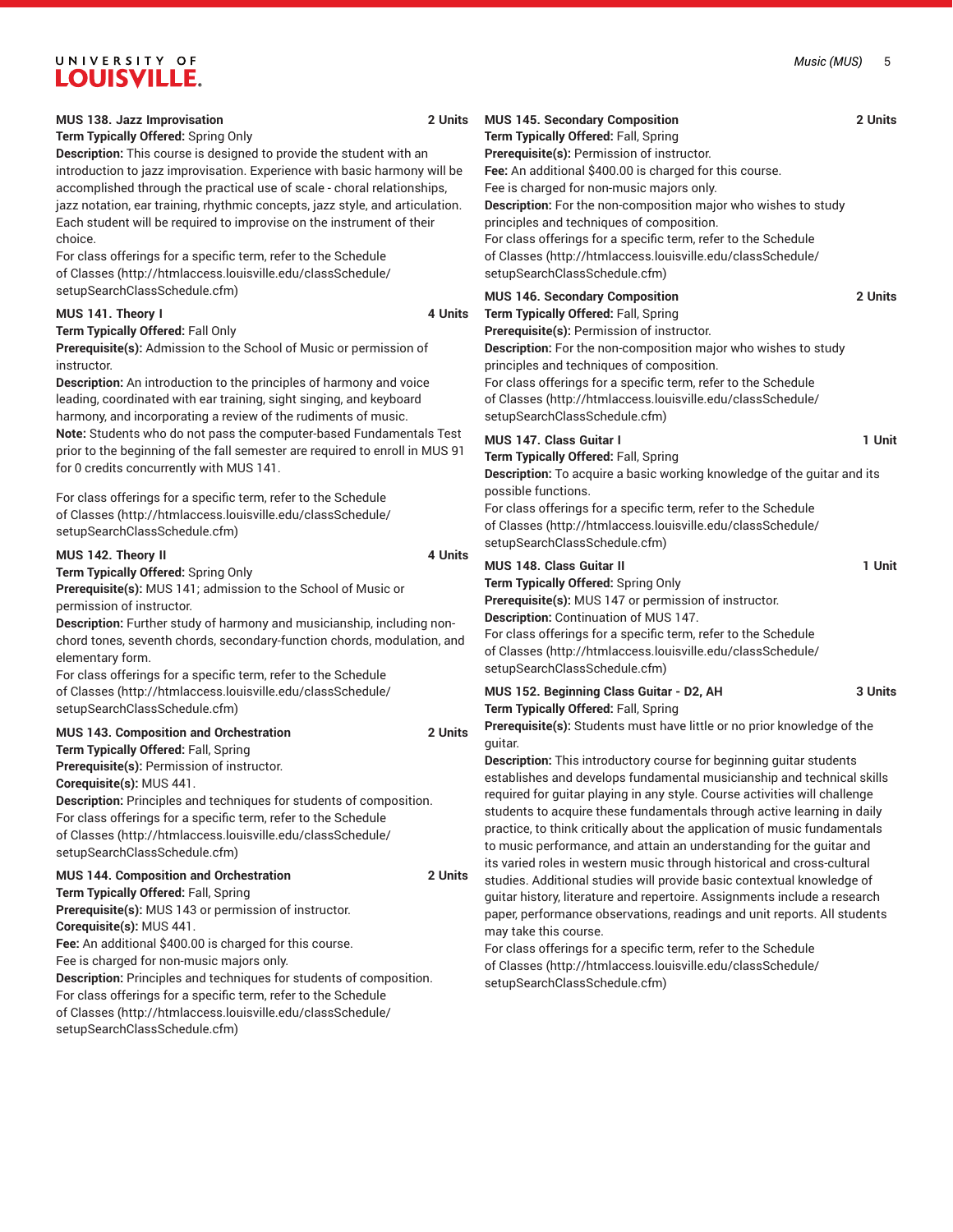# **MUS 170. Introduction to Musical Acoustics 3 Units**

# **Term Typically Offered:** Fall Only

**Prerequisite(s):** Basic knowledge of personal computer operating systems.

**Description:** Introduction to the physical principles of sound waves required to understand the phenomenon of music, the characteristics of musical instruments, the perception of sound, and how sound affects rooms. Digital audio theory, transducers (microphones and loudspeakers), and production studio hardware and digital audio workstation software are also introduced. Emphasis is on the practical aspects of acoustics in making music.

For class offerings for a specific term, refer to the [Schedule](http://htmlaccess.louisville.edu/classSchedule/setupSearchClassSchedule.cfm) [of Classes \(http://htmlaccess.louisville.edu/classSchedule/](http://htmlaccess.louisville.edu/classSchedule/setupSearchClassSchedule.cfm) [setupSearchClassSchedule.cfm\)](http://htmlaccess.louisville.edu/classSchedule/setupSearchClassSchedule.cfm)

# **MUS 171. Audio Engineering 3 Units**

# **Term Typically Offered:** Spring Only

**Prerequisite(s):** MUS 170 or permission of the instructor. **Description:** Provides instruction and hands-on experience in music recording & production using digital audio workstation software and studio hardware. Topics include recording, editing, mixing, and mastering digital audio. Students will learn how to utilize audio equipment in a production studio and in the field.

For class offerings for a specific term, refer to the [Schedule](http://htmlaccess.louisville.edu/classSchedule/setupSearchClassSchedule.cfm) [of Classes \(http://htmlaccess.louisville.edu/classSchedule/](http://htmlaccess.louisville.edu/classSchedule/setupSearchClassSchedule.cfm) [setupSearchClassSchedule.cfm\)](http://htmlaccess.louisville.edu/classSchedule/setupSearchClassSchedule.cfm)

# **MUS 197. Piano Proficiency 0 Units**

**Grading Basis:** Pass/Fail **Term Typically Offered:** Fall, Spring

**Description:** The Proficiency is a gate that must be passed through in

order for a student (usually a Sophomore) to gain admission to Senior College Study. The exam covers numerous aspects of a musician's grasp of piano fundamentals, such as: performing a composition from the standard keyboard literature, accompanying a singer or instrumentalist, harmonizing a given melody, sight-reading, and transposition. The Proficiency may be performed all or in part during scheduled times throughout the school year.

For class offerings for a specific term, refer to the [Schedule](http://htmlaccess.louisville.edu/classSchedule/setupSearchClassSchedule.cfm) [of Classes \(http://htmlaccess.louisville.edu/classSchedule/](http://htmlaccess.louisville.edu/classSchedule/setupSearchClassSchedule.cfm) [setupSearchClassSchedule.cfm\)](http://htmlaccess.louisville.edu/classSchedule/setupSearchClassSchedule.cfm)

# **MUS 198. Jazz Piano Proficiency 0 Units**

**Grading Basis:** Pass/Fail

**Term Typically Offered:** Fall, Spring

**Description:** Shows students grasp of basic jazz skills as they pertain to the piano; voicings, basic voice leading, base line construction, form, and basic improvisation skills.

**Note:** Required for jazz majors in the BA or BM degrees.

For class offerings for a specific term, refer to the [Schedule](http://htmlaccess.louisville.edu/classSchedule/setupSearchClassSchedule.cfm) [of Classes \(http://htmlaccess.louisville.edu/classSchedule/](http://htmlaccess.louisville.edu/classSchedule/setupSearchClassSchedule.cfm) [setupSearchClassSchedule.cfm\)](http://htmlaccess.louisville.edu/classSchedule/setupSearchClassSchedule.cfm)

# **MUS 201. Major Applied Study 2 Units**

**Term Typically Offered:** Fall, Spring **Description:** One hour private lesson for performance majors. For class offerings for a specific term, refer to the [Schedule](http://htmlaccess.louisville.edu/classSchedule/setupSearchClassSchedule.cfm) [of Classes \(http://htmlaccess.louisville.edu/classSchedule/](http://htmlaccess.louisville.edu/classSchedule/setupSearchClassSchedule.cfm) [setupSearchClassSchedule.cfm\)](http://htmlaccess.louisville.edu/classSchedule/setupSearchClassSchedule.cfm)

# **MUS 202. Major Applied Study 2 Units**

**Term Typically Offered:** Fall, Spring

**Description:** One hour private lesson for performance majors. For class offerings for a specific term, refer to the [Schedule](http://htmlaccess.louisville.edu/classSchedule/setupSearchClassSchedule.cfm) [of Classes](http://htmlaccess.louisville.edu/classSchedule/setupSearchClassSchedule.cfm) ([http://htmlaccess.louisville.edu/classSchedule/](http://htmlaccess.louisville.edu/classSchedule/setupSearchClassSchedule.cfm) [setupSearchClassSchedule.cfm\)](http://htmlaccess.louisville.edu/classSchedule/setupSearchClassSchedule.cfm)

# MUS 203. Major Applied Study **4 Units**

**Term Typically Offered:** Fall, Spring

**Prerequisite(s):** Faculty consent.

**Description:** PIANO: First year: Student will study scales and arpeggios, Bach 2-Part Inventions, Sonatas by Haydn or Mozart, and compositions by such composers as Beethoven, Schubert, Chopin, Mendelssohn, Grieg. Second Year: Student will study scales and arpeggios, and literature equivalent to Bach 3-Part Inventions or French Suites, Sonatas by Beethoven or Schubert, Mozart Fantasia or Rondo, Scarlatti Sonatas, compositions by Chopin, Schumann, Brahms, Debussy. Third Year: Student will study technical materials and such materials as Bach English Suites or Preludes and Fugues, Sonatas by Mozart of Beethoven, Haydn Variations, Mozart Concertos or compositions by Chopin, Liszt, Rachmaninoff, Debussy. Fourth Year: Student will study technical materials and such materials as Bach Partitas and Preludes and Fugues, Sonatas by Beethoven, Schumann, or Chopin, Mozart or Beethoven. For class offerings for a specific term, refer to the [Schedule](http://htmlaccess.louisville.edu/classSchedule/setupSearchClassSchedule.cfm) [of Classes](http://htmlaccess.louisville.edu/classSchedule/setupSearchClassSchedule.cfm) ([http://htmlaccess.louisville.edu/classSchedule/](http://htmlaccess.louisville.edu/classSchedule/setupSearchClassSchedule.cfm) [setupSearchClassSchedule.cfm\)](http://htmlaccess.louisville.edu/classSchedule/setupSearchClassSchedule.cfm)

# MUS 204. Major Applied Study **4 Units**

**Term Typically Offered:** Fall, Spring **Prerequisite(s):** Faculty consent.

**Description:** PIANO: First year: Student will study scales and arpeggios, Bach 2-Part Inventions, Sonatas by Haydn or Mozart, and compositions by such composers as Beethoven, Schubert, Chopin, Mendelssohn, Grieg. Second Year: Student will study scales and arpeggios, and literature equivalent to Bach 3-Part Inventions or French Suites, Sonatas by Beethoven or Schubert, Mozart Fantasia or Rondo, Scarlatti Sonatas, compositions by Chopin, Schumann, Brahms, Debussy. Third Year: Student will study technical materials and such materials as Bach English Suites or Preludes and Fugues, Sonatas by Mozart of Beethoven, Haydn Variations, Mozart Concertos or compositions by Chopin, Liszt, Rachmaninoff, Debussy. Fourth Year: Student will study technical materials and such materials as Bach Partitas and Preludes and Fugues, Sonatas by Beethoven, Schumann, or Chopin, Mozart or Beethoven. For class offerings for a specific term, refer to the [Schedule](http://htmlaccess.louisville.edu/classSchedule/setupSearchClassSchedule.cfm) [of Classes](http://htmlaccess.louisville.edu/classSchedule/setupSearchClassSchedule.cfm) ([http://htmlaccess.louisville.edu/classSchedule/](http://htmlaccess.louisville.edu/classSchedule/setupSearchClassSchedule.cfm) [setupSearchClassSchedule.cfm\)](http://htmlaccess.louisville.edu/classSchedule/setupSearchClassSchedule.cfm)

**MUS 205. Jazz Applied 2 Units Term Typically Offered:** Fall, Spring **Prerequisite(s):** Faculty consent. **Fee:** An additional \$400.00 is charged for this course. Fee is charged for non-music majors only. **Description:** One hour private lesson focusing on the jazz idiom. For class offerings for a specific term, refer to the [Schedule](http://htmlaccess.louisville.edu/classSchedule/setupSearchClassSchedule.cfm) [of Classes](http://htmlaccess.louisville.edu/classSchedule/setupSearchClassSchedule.cfm) ([http://htmlaccess.louisville.edu/classSchedule/](http://htmlaccess.louisville.edu/classSchedule/setupSearchClassSchedule.cfm) [setupSearchClassSchedule.cfm\)](http://htmlaccess.louisville.edu/classSchedule/setupSearchClassSchedule.cfm) **MUS 206. Jazz Applied 2 Units Term Typically Offered:** Fall, Spring **Prerequisite(s):** Faculty consent. **Description:** One hour private lesson focusing on the jazz idiom. For class offerings for a specific term, refer to the [Schedule](http://htmlaccess.louisville.edu/classSchedule/setupSearchClassSchedule.cfm) [of Classes](http://htmlaccess.louisville.edu/classSchedule/setupSearchClassSchedule.cfm) ([http://htmlaccess.louisville.edu/classSchedule/](http://htmlaccess.louisville.edu/classSchedule/setupSearchClassSchedule.cfm)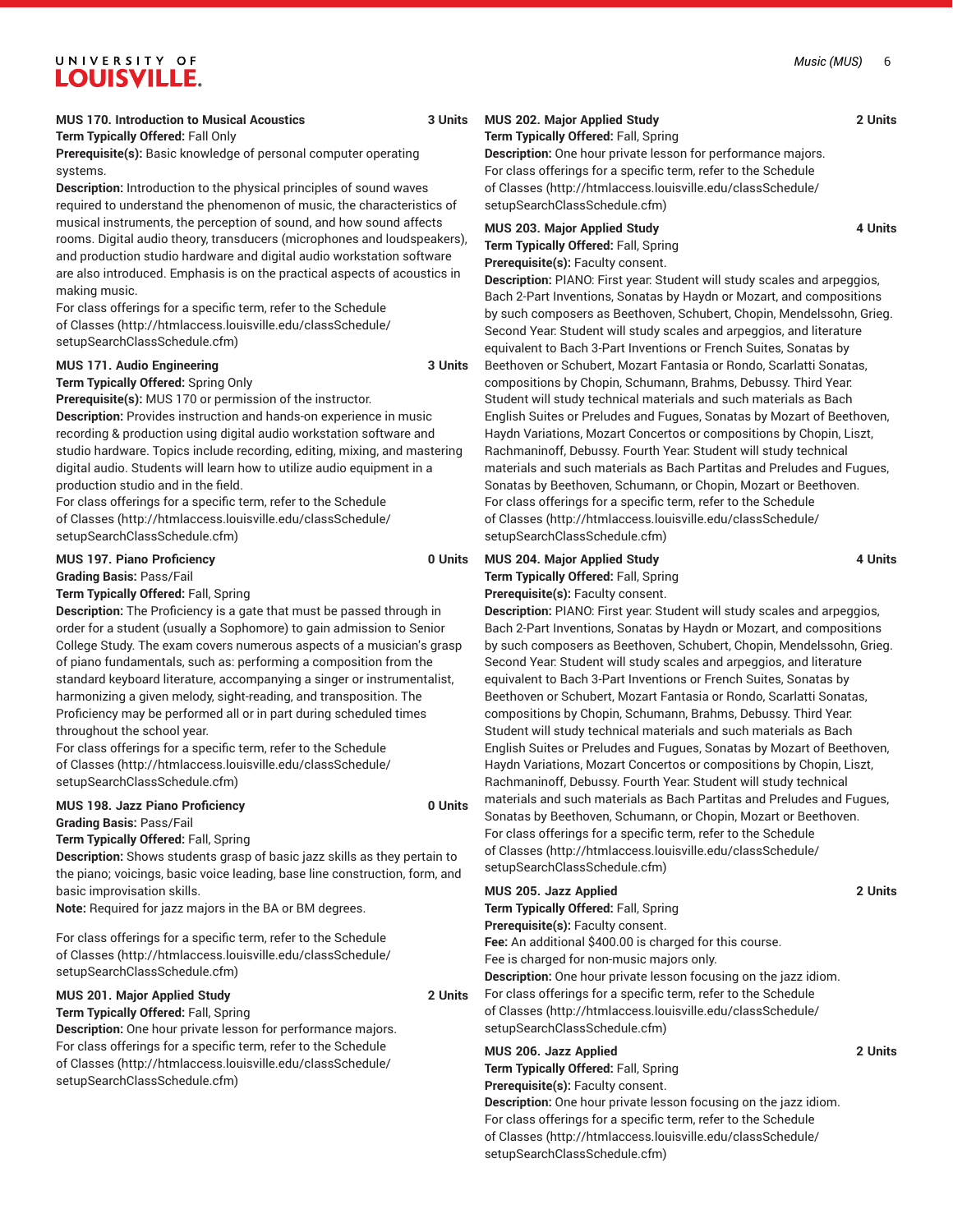| <b>MUS 211. Principal Applied Study</b><br>Term Typically Offered: Fall, Spring<br>Prerequisite(s): Faculty consent.<br>Fee: An additional \$400.00 is charged for this course.<br>Fee is charged for non-music majors only.<br>Description: For students majoring in composition, music education,<br>music history, music therapy, or theory.<br>For class offerings for a specific term, refer to the Schedule<br>of Classes (http://htmlaccess.louisville.edu/classSchedule/                                                                                                                                                                                                      | 2 Units            | MUS 218. Class Guitar II for Music Therapy<br>Term Typically Offered: Spring Only<br>Prerequisite(s): MUS 217 or permission of instructor.<br>Description: Designed to enhance the comprehensive knowledge of the<br>guitar as an accompanying and solo instrument. Focus will be on an<br>expansion of appropriate repertoire and accompaniment patterns, as well<br>as to improve on technical exercises and studies.<br>Note: For Music Therapy majors.                                                                                                                  | 2 Units          |
|---------------------------------------------------------------------------------------------------------------------------------------------------------------------------------------------------------------------------------------------------------------------------------------------------------------------------------------------------------------------------------------------------------------------------------------------------------------------------------------------------------------------------------------------------------------------------------------------------------------------------------------------------------------------------------------|--------------------|-----------------------------------------------------------------------------------------------------------------------------------------------------------------------------------------------------------------------------------------------------------------------------------------------------------------------------------------------------------------------------------------------------------------------------------------------------------------------------------------------------------------------------------------------------------------------------|------------------|
| setupSearchClassSchedule.cfm)<br><b>MUS 212. Principal Applied Study</b><br>Term Typically Offered: Fall, Spring<br>Prerequisite(s): Faculty consent.<br>Fee: An additional \$400.00 is charged for this course.<br>Fee is charged for non-music majors only.<br>Description: For students majoring in composition, music education,<br>music history, music therapy, or theory.<br>For class offerings for a specific term, refer to the Schedule<br>of Classes (http://htmlaccess.louisville.edu/classSchedule/<br>setupSearchClassSchedule.cfm)                                                                                                                                    | 2 Units            | For class offerings for a specific term, refer to the Schedule<br>of Classes (http://htmlaccess.louisville.edu/classSchedule/<br>setupSearchClassSchedule.cfm)<br>MUS 219. Class Ukulele<br>Term Typically Offered: Spring Only<br>Prerequisite(s): Open only to Music Therapy majors.<br>Description: For students from beginning to intermediate levels to<br>improve their ukulele playing skills.<br>For class offerings for a specific term, refer to the Schedule<br>of Classes (http://htmlaccess.louisville.edu/classSchedule/<br>setupSearchClassSchedule.cfm)     | 1 Unit           |
| MUS 213. Principal Applied Study<br>Term Typically Offered: Fall, Spring<br>Description: One hour private lesson for piano pedagogy majors.<br>For class offerings for a specific term, refer to the Schedule<br>of Classes (http://htmlaccess.louisville.edu/classSchedule/<br>setupSearchClassSchedule.cfm)<br>MUS 214. Principal Applied Study<br>Term Typically Offered: Fall, Spring<br>Description: One hour private lesson for piano pedagogy majors.                                                                                                                                                                                                                          | 4 Units<br>4 Units | MUS 221. Secondary Applied Study<br>Term Typically Offered: Fall, Spring<br>Prerequisite(s): Faculty consent.<br>Fee: An additional \$200.00 is charged for this course.<br>Fee is charged for non-music majors only.<br><b>Description:</b> A secondary applied music course carried in addition to the<br>student's major or principal field.<br>For class offerings for a specific term, refer to the Schedule<br>of Classes (http://htmlaccess.louisville.edu/classSchedule/<br>setupSearchClassSchedule.cfm)                                                           | 1 Unit           |
| For class offerings for a specific term, refer to the Schedule<br>of Classes (http://htmlaccess.louisville.edu/classSchedule/<br>setupSearchClassSchedule.cfm)<br>MUS 216. Beginning Class Piano<br>Term Typically Offered: Fall, Spring, Summer<br>Description: This course will focus on the fundamental studies in<br>musicianship and technical skills in addition to basic knowledge of piano<br>history, literature, and repertoire. In addition to performance assignments,<br>it will include a research paper, performance observations and class<br>presentations. No previous piano experience required.<br>For class offerings for a specific term, refer to the Schedule | 3 Units            | MUS 222. Secondary Applied Study<br>Term Typically Offered: Fall, Spring<br>Prerequisite(s): Faculty consent.<br>Fee: An additional \$200.00 is charged for this course.<br>Fee is charged for non-music majors only.<br>Description: A secondary applied music course carried in addition to the<br>student's major or principal field.<br>For class offerings for a specific term, refer to the Schedule<br>of Classes (http://htmlaccess.louisville.edu/classSchedule/<br>setupSearchClassSchedule.cfm)<br><b>MUS 225. Arts Instrument</b>                               | 1 Unit<br>1 Unit |
| of Classes (http://htmlaccess.louisville.edu/classSchedule/<br>setupSearchClassSchedule.cfm)<br>MUS 217. Class Guitar I for Music Therapy<br>Term Typically Offered: Fall, Spring<br>Description: Class Guitar is designed to establish a firm and<br>comprehensive knowledge of the guitar as an accompanying and solo<br>instrument. This course may enhance any pre-existing ability on the<br>guitar, while providing essential rudiments for both the music and non-<br>music major.<br>Note: Prior knowledge & experience in basic musical skills (note reading,<br>basic theory) is preferred, but not required.<br>Note: For Music Therapy majors.                            | 2 Units            | Term Typically Offered: Fall, Spring<br>Prerequisite(s): Faculty consent.<br>Fee: An additional \$200.00 is charged for this course.<br>Fee is charged for non-music majors only.<br>Description: Half-hour private lesson for students pursuing the Bachelor<br>of Arts in Music degree.<br>For class offerings for a specific term, refer to the Schedule<br>of Classes (http://htmlaccess.louisville.edu/classSchedule/<br>setupSearchClassSchedule.cfm)<br><b>MUS 226. Arts Instrument</b><br>Term Typically Offered: Fall, Spring<br>Prerequisite(s): Faculty consent. | 1 Unit           |
| For class offerings for a specific term, refer to the Schedule<br>of Classes (http://htmlaccess.louisville.edu/classSchedule/<br>setupSearchClassSchedule.cfm)                                                                                                                                                                                                                                                                                                                                                                                                                                                                                                                        |                    | Fee: An additional \$200.00 is charged for this course.<br>Fee is charged for non-music majors only.<br>Description: Half-hour private lesson for students pursuing the Bachelor<br>of Arts in Music degree.<br>For class offerings for a specific term, refer to the Schedule<br>of Classes (http://htmlaccess.louisville.edu/classSchedule/                                                                                                                                                                                                                               |                  |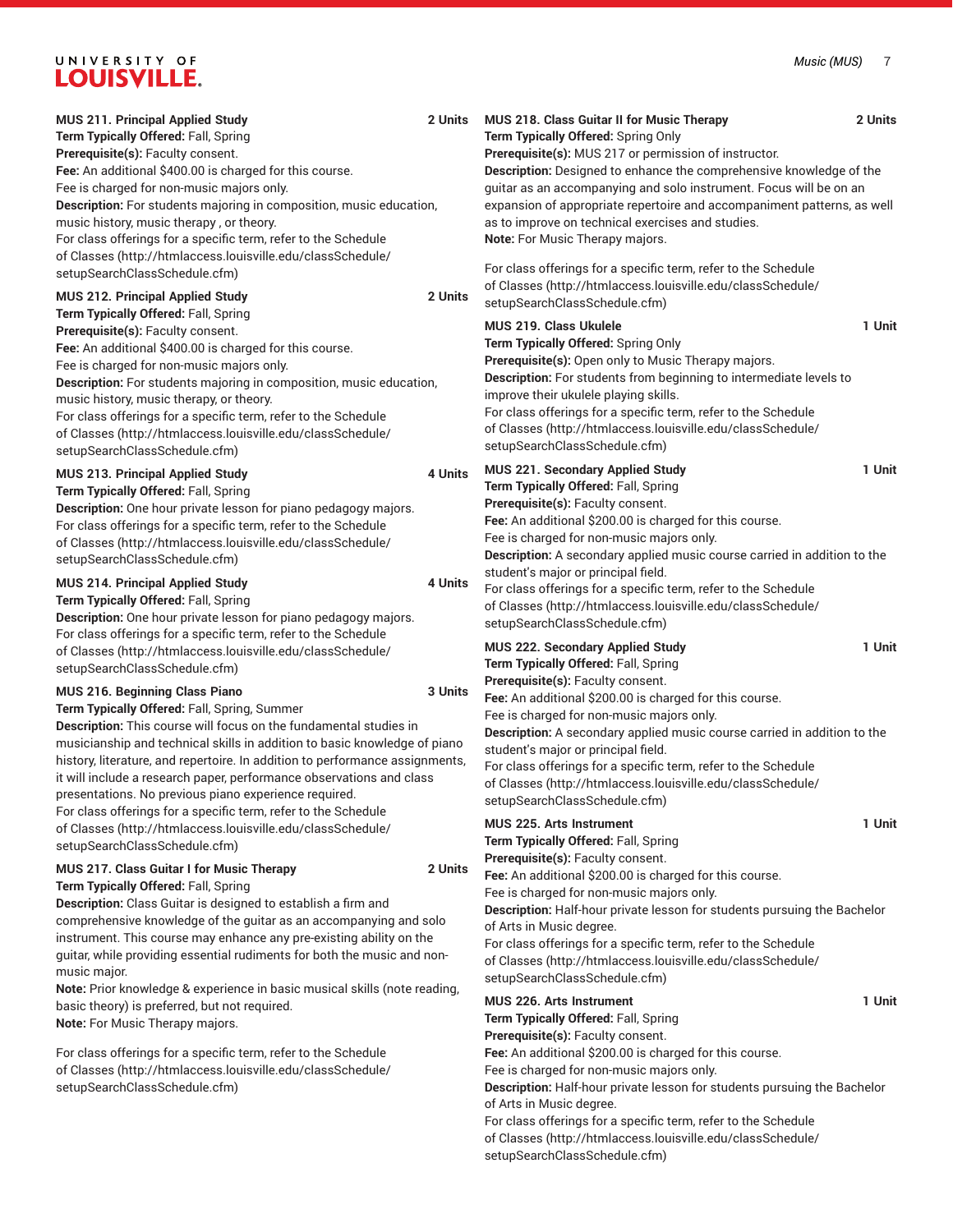| $\sim$ $\sim$ $\sqrt{ }$<br>____                                                                                                                                                                                                                                                                                                                                                                                                                                                                                                                                                                                                     |         |                                                                                                                                                                                                                                                                                                                                                                           |
|--------------------------------------------------------------------------------------------------------------------------------------------------------------------------------------------------------------------------------------------------------------------------------------------------------------------------------------------------------------------------------------------------------------------------------------------------------------------------------------------------------------------------------------------------------------------------------------------------------------------------------------|---------|---------------------------------------------------------------------------------------------------------------------------------------------------------------------------------------------------------------------------------------------------------------------------------------------------------------------------------------------------------------------------|
| MUS 227. Voice Class<br>Term Typically Offered: Fall, Spring<br>Prerequisite(s): For music majors in fall and non-music majors in spring.<br>Description: Basic techniques of vocal production.<br>For class offerings for a specific term, refer to the Schedule<br>of Classes (http://htmlaccess.louisville.edu/classSchedule/<br>setupSearchClassSchedule.cfm)                                                                                                                                                                                                                                                                    | 1 Unit  | MUS 234. Functional Study<br>Term Typically Offered: Fall, Sprir<br>Prerequisite(s): Faculty consent.<br>Description: One half-hour private<br>For class offerings for a specific<br>of Classes (http://htmlaccess.lou<br>setupSearchClassSchedule.cfm)                                                                                                                   |
| MUS 228. Elementary School Music Methods<br>Term Typically Offered: Fall Only<br>Prerequisite(s): MUS 231 or MUS 232; admission to teacher education.<br>Description: Organizing, teaching, and supervising a grade school<br>music program. Methods, materials, techniques for singing and playing,<br>rhythmic movement, listening, and other creative experiences in music.<br>Course Attribute(s): CBL - This course includes Community-Based<br>Learning (CBL). Students will engage in a community experience or<br>project with an external partner in order to enhance understanding and<br>application of academic content. | 2 Units | MUS 235. Woodwind Methods<br>Term Typically Offered: Fall Only<br>Prerequisite(s): For Music Educa<br>instrument is brass, woodwind, o<br>Fee: An additional \$10.00 is chard<br><b>Description: Presents framework</b><br>and skills for playing and teachin<br>For class offerings for a specific<br>of Classes (http://htmlaccess.lou<br>setupSearchClassSchedule.cfm) |
| For class offerings for a specific term, refer to the Schedule<br>of Classes (http://htmlaccess.louisville.edu/classSchedule/<br>setupSearchClassSchedule.cfm)<br><b>MUS 229. Introduction to Woodwinds</b><br>Term Typically Offered: Fall Only<br>Fee: An additional \$10.00 is charged for this course.<br>Description: Presents framework to aid student in acquiring knowledge<br>and skills for playing and teaching woodwind instruments.                                                                                                                                                                                     | 1 Unit  | MUS 236. Advanced Woodwind I<br>Term Typically Offered: Spring Or<br>Prerequisite(s): MUS 235.<br>Fee: An additional \$25.00 is chard<br>Description: For students who ne<br>Methods.<br>For class offerings for a specific<br>of Classes (http://htmlaccess.lou<br>setupSearchClassSchedule.cfm)                                                                         |
| Note: For music education students whose primary instrument is<br>keyboard, voice, or strings.<br>For class offerings for a specific term, refer to the Schedule<br>of Classes (http://htmlaccess.louisville.edu/classSchedule/<br>setupSearchClassSchedule.cfm)<br><b>MUS 231. Piano Class III</b><br>Term Typically Offered: Fall, Spring<br>Prerequisite(s): MUS 131 and MUS 132.<br>Description: Two one-hour classes weekly. Prepares the student for the                                                                                                                                                                       | 1 Unit  | MUS 241. Theory III<br>Term Typically Offered: Fall Only<br>Prerequisite(s): MUS 142; admiss<br>permission of instructor.<br>Description: Chromatic harmony,<br>century style, further study of for<br>keyboard harmony coordinated w<br>For class offerings for a specific<br>of Classes (http://htmlaccess.lou<br>setupSearchClassSchedule.cfm)                         |
| piano proficiency examination at the end of MUS 231.<br>For class offerings for a specific term, refer to the Schedule<br>of Classes (http://htmlaccess.louisville.edu/classSchedule/<br>setupSearchClassSchedule.cfm)                                                                                                                                                                                                                                                                                                                                                                                                               |         | MUS 242. Theory IV<br>Term Typically Offered: Spring Or<br>Prerequisite(s): MUS 241; admiss                                                                                                                                                                                                                                                                               |
| <b>MUS 232. Piano Class IV</b><br><b>Grading Basis: Pass/Fail</b><br>Term Typically Offered: Fall, Spring<br>Prerequisite(s): MUS 131, MUS 132, and MUS 231.<br>Description: Review course for students who need to complete MUS 297.<br>For class offerings for a specific term, refer to the Schedule<br>of Classes (http://htmlaccess.louisville.edu/classSchedule/<br>setupSearchClassSchedule.cfm)                                                                                                                                                                                                                              | 0 Units | permission of instructor.<br>Description: Late 19th-century ar<br>techniques and styles, including<br>serialism, aleatory, and electronic<br>singing, and keyboard harmony.<br>For class offerings for a specific<br>of Classes (http://htmlaccess.lou<br>setupSearchClassSchedule.cfm)                                                                                   |
| MUS 233. Functional Study<br>Term Typically Offered: Fall, Spring<br>Prerequisite(s): Faculty consent.<br>Fee: An additional \$200.00 is charged for this course.<br>Fee is charged for non-music majors only.<br>Description: One half-hour private lesson weekly in an applied area.<br>For class offerings for a specific term, refer to the Schedule                                                                                                                                                                                                                                                                             | 1 Unit  | MUS 243. Composition and Orch<br>Term Typically Offered: Fall, Sprir<br>Prerequisite(s): MUS 142 and MU<br>Corequisite(s): MUS 441.<br>Description: Principles and techn<br>Note: Public presentation require<br>For class offerings for a specific                                                                                                                       |
| of Classes (http://htmlaccess.louisville.edu/classSchedule/                                                                                                                                                                                                                                                                                                                                                                                                                                                                                                                                                                          |         | of Classes (http://htmlaccess.lou                                                                                                                                                                                                                                                                                                                                         |

[setupSearchClassSchedule.cfm\)](http://htmlaccess.louisville.edu/classSchedule/setupSearchClassSchedule.cfm)

**MUS 234. Functional Study 1 Unit Term Typically Offered:** Fall, Spring **Description:** One half-hour private lesson weekly in an applied area. term, refer to the [Schedule](http://htmlaccess.louisville.edu/classSchedule/setupSearchClassSchedule.cfm) uisville.edu/classSchedule/ **MUS 235. Woodwind Methods 1 Unit Prerequisite(s):** For Music Education students only whose principle  $or$  percussion. ged for this course. to aid student in acquiring knowledge ang the five main woodwind instruments. term, refer to the [Schedule](http://htmlaccess.louisville.edu/classSchedule/setupSearchClassSchedule.cfm) uisville.edu/classSchedule/ **MUS 236. Advanced Woodwind Methods 1 Unit Term Typically Offered:** Spring Only **Figure:** The course. **Description:** For students who need two semesters of Woodwind term, refer to the [Schedule](http://htmlaccess.louisville.edu/classSchedule/setupSearchClassSchedule.cfm) uisville.edu/classSchedule/ **MUS 241. Theory III 4 Units Prerequisite(s):** MUS 142; admission to the School of Music or creative writing in 18th- and 19thm. Ear training, sight singing and vith written work. term, refer to the [Schedule](http://htmlaccess.louisville.edu/classSchedule/setupSearchClassSchedule.cfm) uisville.edu/classSchedule/ **MUS 242. Theory IV 4 Units Term Typically Offered:** Spring Only sion to the School of Music or **Description:** Late 19th-century and 20th-century compositional expanded tonality, non-serial-tonality, c music. Advanced ear training, sight term, refer to the [Schedule](http://htmlaccess.louisville.edu/classSchedule/setupSearchClassSchedule.cfm) uisville.edu/classSchedule/ **MUS 243. Composition and Orchestration 2 Units Term Typically Offered:** Fall, Spring US 144, or permission of instructor. **Diques for students of composition. Note:** Public presentation required. term, refer to the [Schedule](http://htmlaccess.louisville.edu/classSchedule/setupSearchClassSchedule.cfm)

[of Classes](http://htmlaccess.louisville.edu/classSchedule/setupSearchClassSchedule.cfm) ([http://htmlaccess.louisville.edu/classSchedule/](http://htmlaccess.louisville.edu/classSchedule/setupSearchClassSchedule.cfm) [setupSearchClassSchedule.cfm\)](http://htmlaccess.louisville.edu/classSchedule/setupSearchClassSchedule.cfm)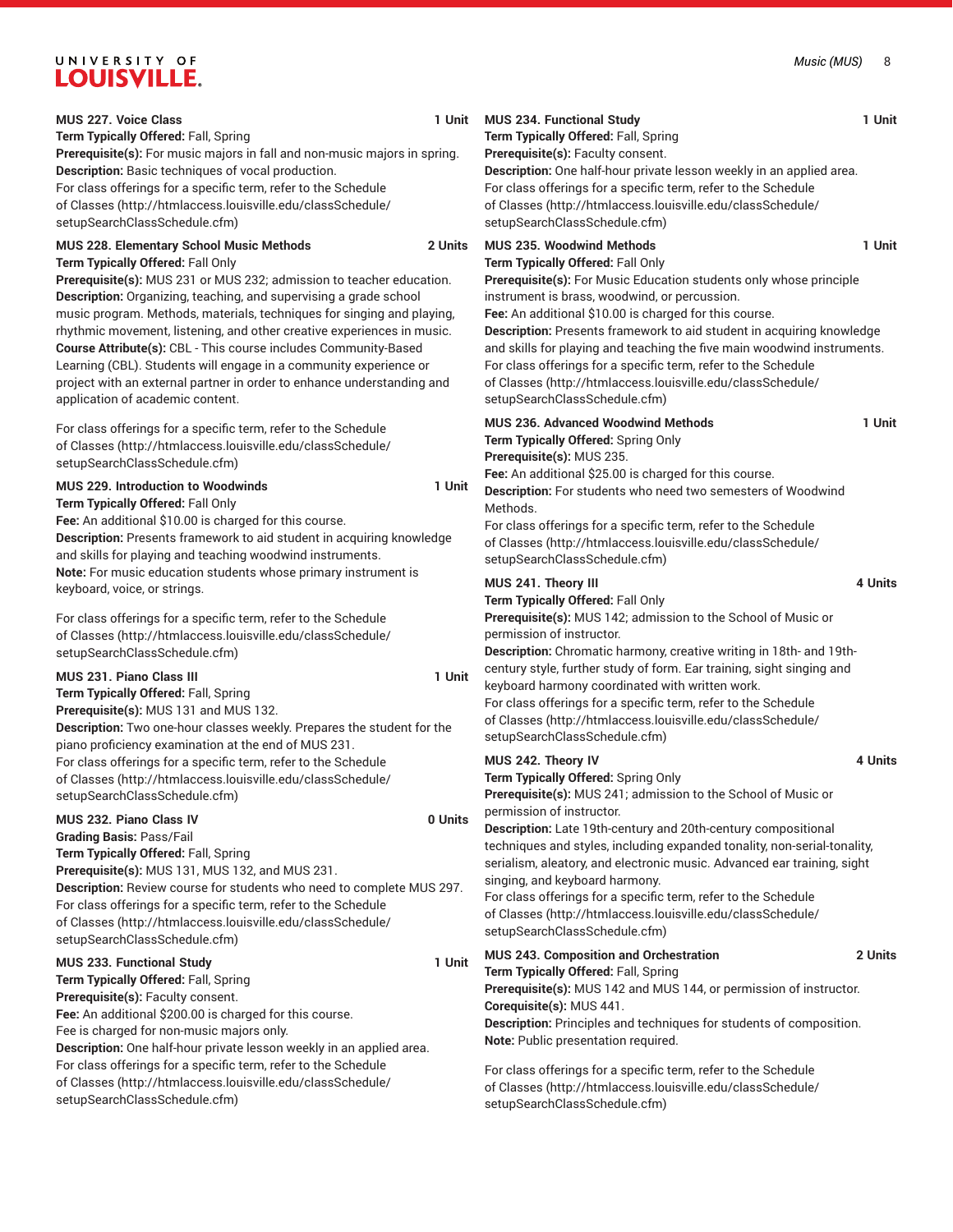| MUS 244. Composition and Orchestration<br>Term Typically Offered: Fall, Spring<br>Prerequisite(s): MUS 243 or permission of instructor.<br>Corequisite(s): MUS 441.<br>Description: Principles and techniques for students of composition.<br>Note: Public presentation required.                                                                                                                                                                                                                                                       | 2 Units | <b>MUS 265. Service Playing I</b><br>Term Typically Offered: Not Offered<br>Description: Historical survey of Christian Hymnody. Classification and<br>use of hymn texts and tunes.<br>Note: Required of all organ majors.                                                                                                                                           | 2 Units   |
|-----------------------------------------------------------------------------------------------------------------------------------------------------------------------------------------------------------------------------------------------------------------------------------------------------------------------------------------------------------------------------------------------------------------------------------------------------------------------------------------------------------------------------------------|---------|----------------------------------------------------------------------------------------------------------------------------------------------------------------------------------------------------------------------------------------------------------------------------------------------------------------------------------------------------------------------|-----------|
| For class offerings for a specific term, refer to the Schedule<br>of Classes (http://htmlaccess.louisville.edu/classSchedule/                                                                                                                                                                                                                                                                                                                                                                                                           |         | For class offerings for a specific term, refer to the Schedule<br>of Classes (http://htmlaccess.louisville.edu/classSchedule/<br>setupSearchClassSchedule.cfm)                                                                                                                                                                                                       |           |
| setupSearchClassSchedule.cfm)<br><b>MUS 245. Secondary Composition</b><br>Term Typically Offered: Fall, Spring<br>Prerequisite(s): MUS 146.<br>Description: For the non-composition major who wishes to study<br>principles and techniques of composition.<br>For class offerings for a specific term, refer to the Schedule                                                                                                                                                                                                            | 2 Units | MUS 266. Service Playing II<br>Term Typically Offered: Not Offered<br>Description: Historical survey of Christian Hymnody. Classification and<br>use of hymn texts and tunes.<br>Note: Required of all organ majors.<br>For class offerings for a specific term, refer to the Schedule<br>of Classes (http://htmlaccess.louisville.edu/classSchedule/                | 2 Units   |
| of Classes (http://htmlaccess.louisville.edu/classSchedule/<br>setupSearchClassSchedule.cfm)                                                                                                                                                                                                                                                                                                                                                                                                                                            |         | setupSearchClassSchedule.cfm)                                                                                                                                                                                                                                                                                                                                        |           |
| <b>MUS 246. Secondary Composition</b><br>Term Typically Offered: Fall, Spring<br>Prerequisite(s): MUS 245.<br>Description: For the non-composition major who wishes to study<br>principles and techniques of composition.<br>For class offerings for a specific term, refer to the Schedule<br>of Classes (http://htmlaccess.louisville.edu/classSchedule/                                                                                                                                                                              | 2 Units | MUS 267. Music Theory Seminar<br>Term Typically Offered: Fall, Spring<br>Description: Survey current articles, prepare and discuss analyses, and<br>survey current activities and practices in music theory.<br>Note: Course can be repeated.<br>For class offerings for a specific term, refer to the Schedule                                                      | 0.5 Units |
| setupSearchClassSchedule.cfm)                                                                                                                                                                                                                                                                                                                                                                                                                                                                                                           |         | of Classes (http://htmlaccess.louisville.edu/classSchedule/<br>setupSearchClassSchedule.cfm)                                                                                                                                                                                                                                                                         |           |
| <b>MUS 252. Introduction to Brass</b><br>Term Typically Offered: Fall Only<br>Fee: An additional \$10.00 is charged for this course.<br>Description: Introduction to Brass family, focusing on trumpet, horn,<br>trombone, and tuba.<br>Note: For students who lack strong background on wind instruments.                                                                                                                                                                                                                              | 1 Unit  | MUS 268. New Media Seminar<br>Term Typically Offered: Fall, Spring, Summer<br>Prerequisite(s): Music and New Media majors and minor only, or<br>permission of instructor.<br>Description: This course is part of the degree requirements for the BA in<br>Music with emphasis in Music and New Media. The New Media Seminar                                          | 0.5 Units |
| For class offerings for a specific term, refer to the Schedule<br>of Classes (http://htmlaccess.louisville.edu/classSchedule/<br>setupSearchClassSchedule.cfm)                                                                                                                                                                                                                                                                                                                                                                          |         | will provide a forum for new media topics, issues, and activities, will<br>foster community among students studying in the New Media program,<br>and will help prepare new media students for their capstone projects in                                                                                                                                             |           |
| <b>MUS 253. Brass Methods</b><br>Term Typically Offered: Fall Only<br>Fee: An additional \$10.00 is charged for this course.<br>Description: Focus on development of strong pedagogical skills through<br>performance on trumpet, horn, trombone, euphonium, and tuba.<br>Note: For Music Education majors with strong background in brass,                                                                                                                                                                                             | 1 Unit  | their senior year.<br>For class offerings for a specific term, refer to the Schedule<br>of Classes (http://htmlaccess.louisville.edu/classSchedule/<br>setupSearchClassSchedule.cfm)<br>MUS 270. Creative Audio Recording and Production Techniques<br>Term Typically Offered: Fall, Spring<br>Prerequisite(s): Open to composition students: available to others by | 2 Units   |
| woodwind or percussion instruments.<br>For class offerings for a specific term, refer to the Schedule<br>of Classes (http://htmlaccess.louisville.edu/classSchedule/<br>setupSearchClassSchedule.cfm)                                                                                                                                                                                                                                                                                                                                   |         | permission of department.<br>Description: Introduces students to the techniques and aesthetics as well<br>as the theory and practices of computer generated/assisted music and<br>composition.                                                                                                                                                                       |           |
| <b>MUS 254. Advanced Brass Methods</b><br>Term Typically Offered: Spring Only<br>Prerequisite(s): MUS 253.<br>Fee: An additional \$10.00 is charged for this course.<br><b>Description:</b> To further develop understanding of brass instruments<br>through more intensive performance experience. Primarily for woodwind<br>and percussion music education majors to bolster their comfort and<br>experience performing on brass instruments introduced in MUS 253.<br>For class offerings for a specific term, refer to the Schedule | 1 Unit  | For class offerings for a specific term, refer to the Schedule<br>of Classes (http://htmlaccess.louisville.edu/classSchedule/<br>setupSearchClassSchedule.cfm)                                                                                                                                                                                                       |           |

[of Classes \(http://htmlaccess.louisville.edu/classSchedule/](http://htmlaccess.louisville.edu/classSchedule/setupSearchClassSchedule.cfm)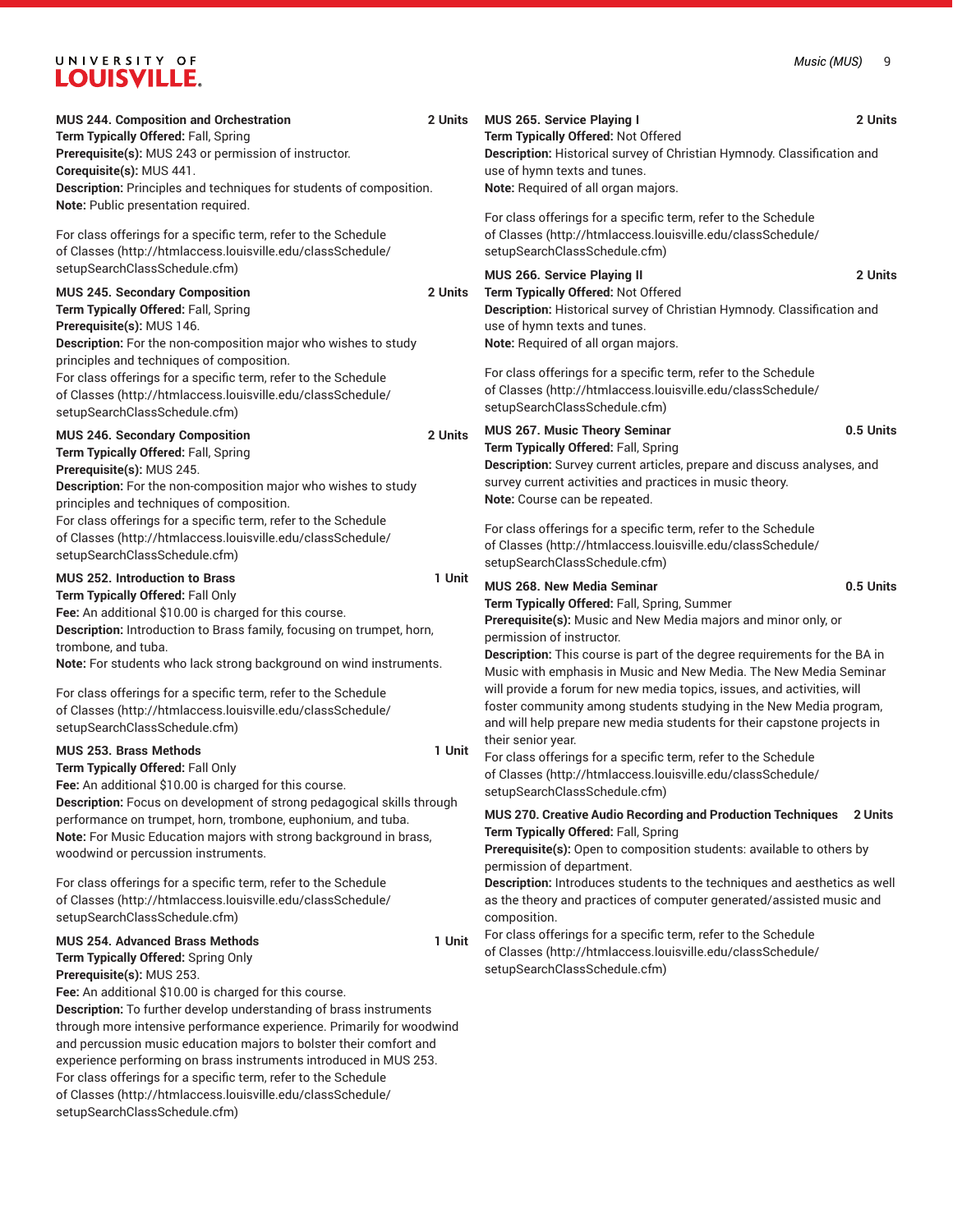#### **MUS 271. Sound Design 3 Units**

**Term Typically Offered:** Fall Only

**Prerequisite(s):** MUS 170.

**Description:** Introduction to the principles of sound design in a broad and diverse manner, with a focus on synthesis, sampling, and sound design projects for music composition and music production. Theoretical and technical topics relating to the creation of sound will be presented, with an emphasis on facilitating student projects

For class offerings for a specific term, refer to the [Schedule](http://htmlaccess.louisville.edu/classSchedule/setupSearchClassSchedule.cfm) [of Classes \(http://htmlaccess.louisville.edu/classSchedule/](http://htmlaccess.louisville.edu/classSchedule/setupSearchClassSchedule.cfm) [setupSearchClassSchedule.cfm\)](http://htmlaccess.louisville.edu/classSchedule/setupSearchClassSchedule.cfm)

| <b>MUS 297. Piano Proficiency</b> | 0 Units |
|-----------------------------------|---------|
| <b>Grading Basis:</b> Pass/Fail   |         |
|                                   |         |

### **Term Typically Offered:** Fall, Spring

**Description:** The Proficiency is a gate that must be passed through in order for a student (usually a Sophomore) to gain admission to Senior College Study. The exam covers numerous aspects of a musician's grasp of piano fundamentals, such as: performing a composition from the standard keyboard literature, accompanying a singer or instrumentalist, harmonizing a given melody, sight-reading, and transposition. The Proficiency may be performed all or in part during scheduled times throughout the school year.

For class offerings for a specific term, refer to the [Schedule](http://htmlaccess.louisville.edu/classSchedule/setupSearchClassSchedule.cfm) [of Classes \(http://htmlaccess.louisville.edu/classSchedule/](http://htmlaccess.louisville.edu/classSchedule/setupSearchClassSchedule.cfm) [setupSearchClassSchedule.cfm\)](http://htmlaccess.louisville.edu/classSchedule/setupSearchClassSchedule.cfm)

| <b>MUS 301. Major Applied Study</b>                                                                                                                                                                                            | 2 Units |
|--------------------------------------------------------------------------------------------------------------------------------------------------------------------------------------------------------------------------------|---------|
| Term Typically Offered: Fall, Spring                                                                                                                                                                                           |         |
| Prerequisite(s): Faculty consent.                                                                                                                                                                                              |         |
| Description: One-hour private lesson for performance majors.<br>For class offerings for a specific term, refer to the Schedule<br>of Classes (http://htmlaccess.louisville.edu/classSchedule/<br>setupSearchClassSchedule.cfm) |         |
| MUS 302. Major Applied Study                                                                                                                                                                                                   | 2 Units |
| Term Typically Offered: Fall, Summer                                                                                                                                                                                           |         |
| <b>Prerequisite(s): Faculty consent.</b>                                                                                                                                                                                       |         |
| <b>Description:</b> One-hour private lesson for performance majors.                                                                                                                                                            |         |
| For class offerings for a specific term, refer to the Schedule                                                                                                                                                                 |         |
| of Classes (http://htmlaccess.louisville.edu/classSchedule/                                                                                                                                                                    |         |
| setupSearchClassSchedule.cfm)                                                                                                                                                                                                  |         |
| MUS 303. Major Applied Study                                                                                                                                                                                                   | 4 Units |
| Term Typically Offered: Fall, Spring                                                                                                                                                                                           |         |
| <b>Prerequisite(s): Faculty consent.</b>                                                                                                                                                                                       |         |
| Fee: An additional \$400.00 is charged for this course.                                                                                                                                                                        |         |
| Fee is charged for non-music majors only.                                                                                                                                                                                      |         |
| <b>Description:</b> One-hour private lesson for students majoring in                                                                                                                                                           |         |
| composition, music education, music history, music therapy, or theory.                                                                                                                                                         |         |
| For class offerings for a specific term, refer to the Schedule                                                                                                                                                                 |         |

[of Classes \(http://htmlaccess.louisville.edu/classSchedule/](http://htmlaccess.louisville.edu/classSchedule/setupSearchClassSchedule.cfm)

[setupSearchClassSchedule.cfm\)](http://htmlaccess.louisville.edu/classSchedule/setupSearchClassSchedule.cfm)

### **MUS 304. Major Applied Study 4 Units Term Typically Offered:** Fall, Spring

**Prerequisite(s):** Faculty Consent.

**Fee:** An additional \$400.00 is charged for this course.

Fee is charged for non-music majors only. **Description:** PIANO: First year: Student will study scales and arpeggios, Bach 2-Part Inventions, Sonatas by Haydn or Mozart, and compositions by such composers as Beethoven, Schubert, Chopin, Mendelssohn, Grieg. Second Year: Student will study scales and arpeggios, and literature equivalent to Bach 3-Part Inventions or French Suites, Sonatas by Beethoven or Schubert, Mozart Fantasia or Rondo, Scarlatti Sonatas, compositions by Chopin, Schumann, Brahms, Debussy. Third Year: Student will study technical materials and such materials as Bach English Suites or Preludes and Fugues, Sonatas by Mozart of Beethoven, Haydn Variations, Mozart Concertos or compositions by Chopin, Liszt, Rachmaninoff, Debussy. Fourth Year: Student will study technical materials and such materials as Bach Partitas and Preludes and Fugues, Sonatas by Beethoven, Schumann, or Chopin, Mozart or Beethoven For class offerings for a specific term, refer to the [Schedule](http://htmlaccess.louisville.edu/classSchedule/setupSearchClassSchedule.cfm) [of Classes](http://htmlaccess.louisville.edu/classSchedule/setupSearchClassSchedule.cfm) ([http://htmlaccess.louisville.edu/classSchedule/](http://htmlaccess.louisville.edu/classSchedule/setupSearchClassSchedule.cfm) [setupSearchClassSchedule.cfm\)](http://htmlaccess.louisville.edu/classSchedule/setupSearchClassSchedule.cfm)

| MUS 305. Jazz Applied                                                                                                                                          | 2 Units |
|----------------------------------------------------------------------------------------------------------------------------------------------------------------|---------|
| Term Typically Offered: Fall, Spring                                                                                                                           |         |
| <b>Prerequisite(s): Faculty consent.</b>                                                                                                                       |         |
| <b>Description:</b> One-hour private lesson focusing on the jazz idiom.                                                                                        |         |
| For class offerings for a specific term, refer to the Schedule<br>of Classes (http://htmlaccess.louisville.edu/classSchedule/<br>setupSearchClassSchedule.cfm) |         |
| MUS 306. Jazz Applied                                                                                                                                          | 2 Units |
| Term Typically Offered: Fall, Spring                                                                                                                           |         |
| <b>Prerequisite(s): Faculty consent.</b>                                                                                                                       |         |
| Description: One-hour private lesson focusing on the jazz idiom.                                                                                               |         |

For class offerings for a specific term, refer to the [Schedule](http://htmlaccess.louisville.edu/classSchedule/setupSearchClassSchedule.cfm) [of Classes](http://htmlaccess.louisville.edu/classSchedule/setupSearchClassSchedule.cfm) ([http://htmlaccess.louisville.edu/classSchedule/](http://htmlaccess.louisville.edu/classSchedule/setupSearchClassSchedule.cfm) [setupSearchClassSchedule.cfm\)](http://htmlaccess.louisville.edu/classSchedule/setupSearchClassSchedule.cfm)

**MUS 311. Principal Applied Study 2 Units Term Typically Offered:** Fall, Spring **Prerequisite(s):** Faculty consent. **Fee:** An additional \$400.00 is charged for this course. Fee is charged for non-music majors only. **Description:** One-hour private lesson for students majoring in composition, music education, music history, music therapy, or theory. For class offerings for a specific term, refer to the [Schedule](http://htmlaccess.louisville.edu/classSchedule/setupSearchClassSchedule.cfm) [of Classes](http://htmlaccess.louisville.edu/classSchedule/setupSearchClassSchedule.cfm) ([http://htmlaccess.louisville.edu/classSchedule/](http://htmlaccess.louisville.edu/classSchedule/setupSearchClassSchedule.cfm) [setupSearchClassSchedule.cfm\)](http://htmlaccess.louisville.edu/classSchedule/setupSearchClassSchedule.cfm) **MUS 312. Principal Applied Study 2 Units Term Typically Offered:** Fall, Spring

**Prerequisite(s):** Faculty consent. **Fee:** An additional \$400.00 is charged for this course.

Fee is charged for non-music majors only.

**Description:** One-hour private lesson for students majoring in composition, music education, music history, music therapy, or theory. For class offerings for a specific term, refer to the [Schedule](http://htmlaccess.louisville.edu/classSchedule/setupSearchClassSchedule.cfm) [of Classes](http://htmlaccess.louisville.edu/classSchedule/setupSearchClassSchedule.cfm) ([http://htmlaccess.louisville.edu/classSchedule/](http://htmlaccess.louisville.edu/classSchedule/setupSearchClassSchedule.cfm) [setupSearchClassSchedule.cfm\)](http://htmlaccess.louisville.edu/classSchedule/setupSearchClassSchedule.cfm)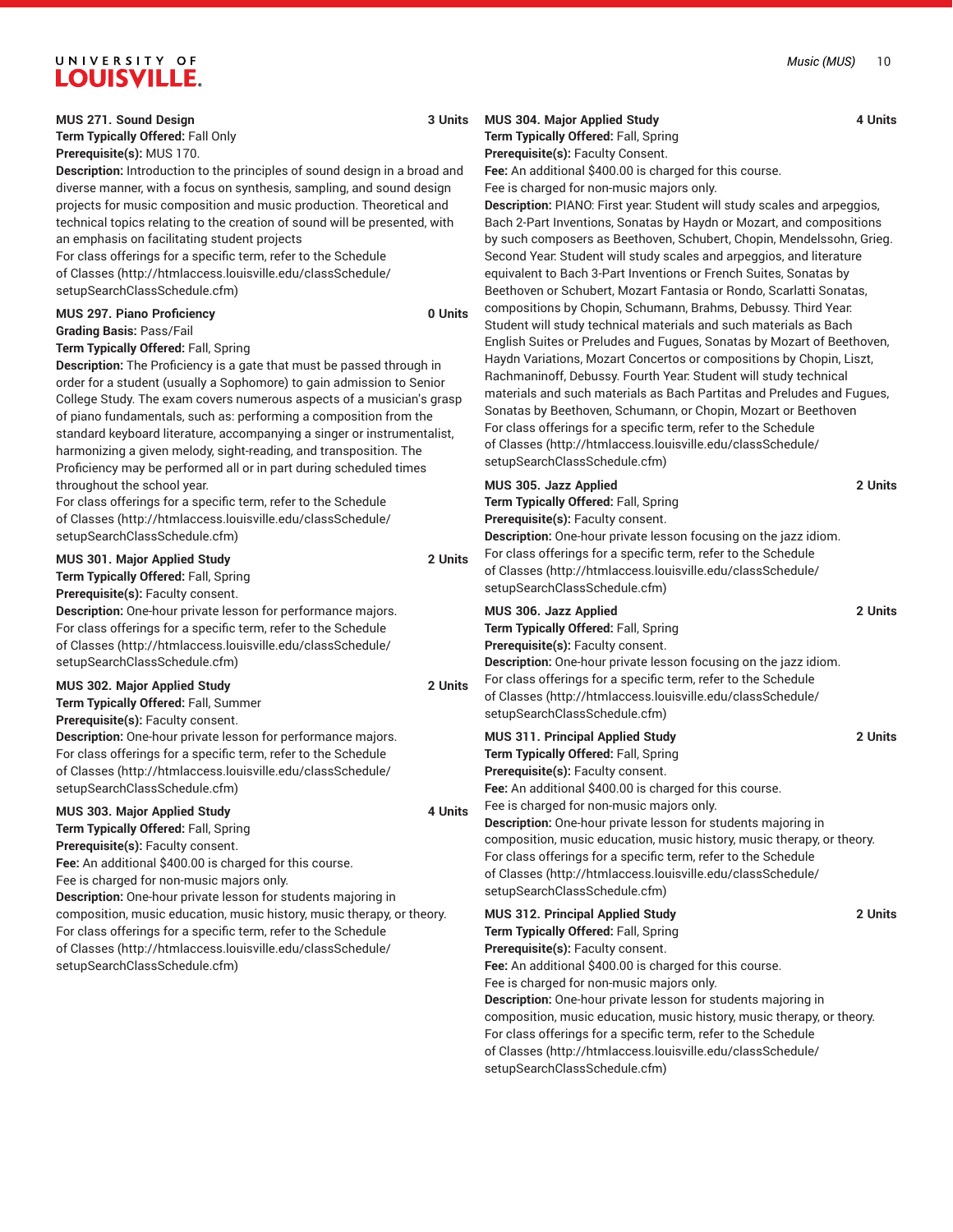| MUS 313. Principal Applied Study<br>Term Typically Offered: Fall, Spring<br>Prerequisite(s): Faculty consent.<br>Description: One-hour private lesson for piano pedagogy majors.<br>For class offerings for a specific term, refer to the Schedule<br>of Classes (http://htmlaccess.louisville.edu/classSchedule/<br>setupSearchClassSchedule.cfm)                                                                                                                                                                                          | 4 Units | MUS 328. Frameworks for Teaching Music in a Diverse Society<br>Term Typically Offered: Spring Only<br>Prerequisite(s): MUS 228 and admission to teacher education.<br>Description: Introduces methods used for teaching music to children in<br>sixth grade through high school. Special topics, special populations, and<br>discipline are investigated in detail.<br>Course Attribute(s): CBL - This course includes Community-Based                                                                                                                     | 2 Units          |
|---------------------------------------------------------------------------------------------------------------------------------------------------------------------------------------------------------------------------------------------------------------------------------------------------------------------------------------------------------------------------------------------------------------------------------------------------------------------------------------------------------------------------------------------|---------|------------------------------------------------------------------------------------------------------------------------------------------------------------------------------------------------------------------------------------------------------------------------------------------------------------------------------------------------------------------------------------------------------------------------------------------------------------------------------------------------------------------------------------------------------------|------------------|
| MUS 314. Principal Applied Study<br>Term Typically Offered: Fall, Spring<br>Prerequisite(s): Faculty consent.<br>Description: One-hour private lesson for piano pedagogy majors.<br>For class offerings for a specific term, refer to the Schedule<br>of Classes (http://htmlaccess.louisville.edu/classSchedule/                                                                                                                                                                                                                           | 4 Units | Learning (CBL). Students will engage in a community experience or<br>project with an external partner in order to enhance understanding and<br>application of academic content.<br>For class offerings for a specific term, refer to the Schedule<br>of Classes (http://htmlaccess.louisville.edu/classSchedule/                                                                                                                                                                                                                                           |                  |
| setupSearchClassSchedule.cfm)<br>MUS 321. Secondary Applied Study<br>Term Typically Offered: Fall, Spring<br>Prerequisite(s): Faculty consent.<br>Fee: An additional \$200.00 is charged for this course.<br>Fee is charged for non-music majors only.<br>Description: A secondary applied music course carried in addition to the<br>student's major or principal field.<br>For class offerings for a specific term, refer to the Schedule<br>of Classes (http://htmlaccess.louisville.edu/classSchedule/                                  | 1 Unit  | setupSearchClassSchedule.cfm)<br>MUS 331. Piano Class<br>Term Typically Offered: Fall, Spring<br>Prerequisite(s): MUS 231 or MUS 232.<br>Description: Standard keyboard needs for the choral teacher, the voice<br>coach, and the teacher in the general music classroom. The course<br>prepares the student for the second piano proficiency examination.<br>Note: For music education vocal emphasis only.<br>For class offerings for a specific term, refer to the Schedule<br>of Classes (http://htmlaccess.louisville.edu/classSchedule/              | 1 Unit           |
| setupSearchClassSchedule.cfm)<br>MUS 322. Secondary Applied Study<br>Term Typically Offered: Fall, Spring<br>Prerequisite(s): Faculty consent.<br>Fee: An additional \$200.00 is charged for this course.<br>Fee is charged for non-music majors only.<br>Description: A secondary applied music course carried in addition to the<br>student's major or principal field.<br>For class offerings for a specific term, refer to the Schedule<br>of Classes (http://htmlaccess.louisville.edu/classSchedule/<br>setupSearchClassSchedule.cfm) | 1 Unit  | setupSearchClassSchedule.cfm)<br>MUS 332. Piano Class<br>Term Typically Offered: Fall, Spring<br>Prerequisite(s): MUS 231 or MUS 232, and MUS 331.<br>Description: Standard keyboard needs for the choral teacher, the voice<br>coach, and the teacher in the general music classroom. The course<br>prepares the student for the second piano proficiency examination.<br>Note: For music education vocal emphasis only.<br>For class offerings for a specific term, refer to the Schedule<br>of Classes (http://htmlaccess.louisville.edu/classSchedule/ | 1 Unit           |
| MUS 325. Arts Instrument<br>Term Typically Offered: Fall, Spring<br>Prerequisite(s): Faculty consent.<br>Fee: An additional \$200.00 is charged for this course.<br>Fee is charged for non-music majors only.<br>Description: Half-hour private lesson for students pursuing the Bachelor<br>of Arts in Music degree.<br>For class offerings for a specific term, refer to the Schedule<br>of Classes (http://htmlaccess.louisville.edu/classSchedule/<br>setupSearchClassSchedule.cfm)                                                     | 1 Unit  | setupSearchClassSchedule.cfm)<br>MUS 333. Functional Study<br>Term Typically Offered: Fall, Spring<br>Prerequisite(s): Faculty consent.<br>Description: One half-hour private lesson weekly in an applied area.<br>For class offerings for a specific term, refer to the Schedule<br>of Classes (http://htmlaccess.louisville.edu/classSchedule/<br>setupSearchClassSchedule.cfm)<br><b>MUS 334. Functional Study</b><br>Term Typically Offered: Fall, Spring                                                                                              | 1 Unit<br>1 Unit |
| <b>MUS 326. Arts Instrument</b><br>Term Typically Offered: Fall, Spring<br>Prerequisite(s): Faculty consent.<br>Fee: An additional \$200.00 is charged for this course.<br>Fee is charged for non-music majors only.<br>Description: Half-hour private lesson for students pursuing the Bachelor<br>of Arts in Music degree.<br>For class offerings for a specific term, refer to the Schedule<br>of Classes (http://htmlaccess.louisville.edu/classSchedule/<br>setupSearchClassSchedule.cfm)                                              | 1 Unit  | Prerequisite(s): Faculty consent.<br>Description: One half-hour private lesson weekly in an applied area.<br>For class offerings for a specific term, refer to the Schedule<br>of Classes (http://htmlaccess.louisville.edu/classSchedule/<br>setupSearchClassSchedule.cfm)                                                                                                                                                                                                                                                                                |                  |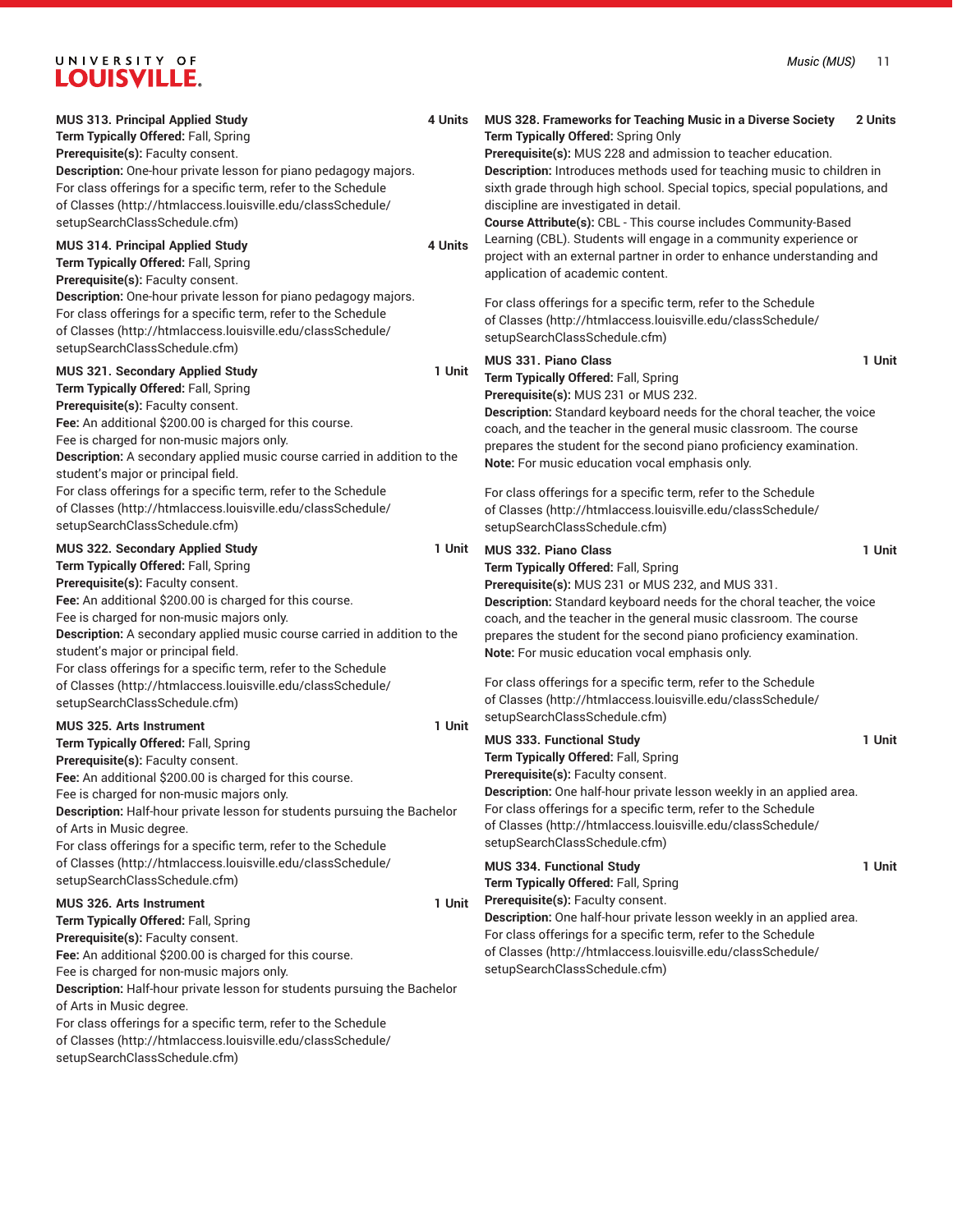#### **MUS 335. String Methods I 1 Unit**

**Term Typically Offered:** Fall Only

**Fee:** An additional \$10.00 is charged for this course. **Description:** Methods, materials, and techniques for class instruction on string instruments and materials for the string orchestra. **Course Attribute(s):** CBL - This course includes Community-Based Learning (CBL). Students will engage in a community experience or project with an external partner in order to enhance understanding and application of academic content.

For class offerings for a specific term, refer to the [Schedule](http://htmlaccess.louisville.edu/classSchedule/setupSearchClassSchedule.cfm) [of Classes \(http://htmlaccess.louisville.edu/classSchedule/](http://htmlaccess.louisville.edu/classSchedule/setupSearchClassSchedule.cfm) [setupSearchClassSchedule.cfm\)](http://htmlaccess.louisville.edu/classSchedule/setupSearchClassSchedule.cfm)

#### **MUS 336. String Methods II 1 Unit**

**Term Typically Offered:** Spring Only **Prerequisite(s):** MUS 335.

**Fee:** An additional \$10.00 is charged for this course.

**Description:** Methods, materials, and techniques for class instruction on string instruments and materials for the string orchestra.

**Course Attribute(s):** CBL - This course includes Community-Based Learning (CBL). Students will engage in a community experience or project with an external partner in order to enhance understanding and application of academic content.

For class offerings for a specific term, refer to the [Schedule](http://htmlaccess.louisville.edu/classSchedule/setupSearchClassSchedule.cfm) [of Classes \(http://htmlaccess.louisville.edu/classSchedule/](http://htmlaccess.louisville.edu/classSchedule/setupSearchClassSchedule.cfm) [setupSearchClassSchedule.cfm\)](http://htmlaccess.louisville.edu/classSchedule/setupSearchClassSchedule.cfm)

### **MUS 337. Marching Band Methods 1 Unit Term Typically Offered:** Fall, Spring

**Prerequisite(s):** Admission to teacher education.

**Description:** Covers administration and management of the high school marching band as part of a total instrumental music program in the public schools.

For class offerings for a specific term, refer to the [Schedule](http://htmlaccess.louisville.edu/classSchedule/setupSearchClassSchedule.cfm) [of Classes \(http://htmlaccess.louisville.edu/classSchedule/](http://htmlaccess.louisville.edu/classSchedule/setupSearchClassSchedule.cfm) [setupSearchClassSchedule.cfm\)](http://htmlaccess.louisville.edu/classSchedule/setupSearchClassSchedule.cfm)

## **MUS 338. Jazz Methods 2 Units**

**Term Typically Offered:** Spring Only

**Prerequisite(s):** MUS 242 or permission of instructor, and admission to teacher education.

**Description:** This course is designed as an upper division course for juniors and/or seniors who are preparing for a career in secondary music education. It will address the necessary skills for developing and directing a successful jazz band/choir program on the secondary level. The course will explore the historical and philosophical basis for jazz/band choir as an integral part of a comprehensive music curriculum and will provide methodology for interpreting jazz notation and teaching jazz style and improvisation.

**Course Attribute(s):** CBL - This course includes Community-Based Learning (CBL). Students will engage in a community experience or project with an external partner in order to enhance understanding and application of academic content.

For class offerings for a specific term, refer to the [Schedule](http://htmlaccess.louisville.edu/classSchedule/setupSearchClassSchedule.cfm) [of Classes \(http://htmlaccess.louisville.edu/classSchedule/](http://htmlaccess.louisville.edu/classSchedule/setupSearchClassSchedule.cfm) [setupSearchClassSchedule.cfm\)](http://htmlaccess.louisville.edu/classSchedule/setupSearchClassSchedule.cfm)

# **MUS 339. String Pedagogy and Educational String Literature 1 Unit Term Typically Offered:** Fall Only

**Prerequisite(s):** MUS 335 and MUS 336 or permission of instructor, admission to teacher education.

**Description:** This course is designed for the string education specialist or as an elective for string performance majors. Included will be a survey of orchestra literature for middle/high school orchestra and the structuring of a private teaching studio and a survey of appropriate solo and etude literature. May include discussion of the Suzuki Method. **Note:** Optional Practicum.

**Course Attribute(s):** CBL - This course includes Community-Based Learning (CBL). Students will engage in a community experience or project with an external partner in order to enhance understanding and application of academic content.

For class offerings for a specific term, refer to the [Schedule](http://htmlaccess.louisville.edu/classSchedule/setupSearchClassSchedule.cfm) [of Classes](http://htmlaccess.louisville.edu/classSchedule/setupSearchClassSchedule.cfm) ([http://htmlaccess.louisville.edu/classSchedule/](http://htmlaccess.louisville.edu/classSchedule/setupSearchClassSchedule.cfm) [setupSearchClassSchedule.cfm\)](http://htmlaccess.louisville.edu/classSchedule/setupSearchClassSchedule.cfm)

# **MUS 340. Jazz Improvisation II 2 Units Term Typically Offered:** Fall Only

**Prerequisite(s):** MUS 138 or permission of instructor.

**Description:** This course is designed to provide the student with the opportunity to experience jazz improvisation through the study, memorization, and performance of standard jazz repertoire. Harmonic, melodic, and rhythmic concepts will be stressed as they apply to the jazz idiom. Extensive ear training, work with II V 7 I progressions, transcribed solos by master improvisors and student compositions will provide additional study material. Each student will be required to improvise on the instrument of their choice.

For class offerings for a specific term, refer to the [Schedule](http://htmlaccess.louisville.edu/classSchedule/setupSearchClassSchedule.cfm) [of Classes](http://htmlaccess.louisville.edu/classSchedule/setupSearchClassSchedule.cfm) ([http://htmlaccess.louisville.edu/classSchedule/](http://htmlaccess.louisville.edu/classSchedule/setupSearchClassSchedule.cfm) [setupSearchClassSchedule.cfm\)](http://htmlaccess.louisville.edu/classSchedule/setupSearchClassSchedule.cfm)

## **MUS 342. Band Pedagogy and Educational Wind Band Literature 1 Unit Term Typically Offered:** Fall, Spring

**Prerequisite(s):** Admission to teacher education.

**Description:** Survey of band literature for middle/high school band and appropriate secondary level solo and etude literature, and the structuring of a private teaching studio.

**Note:** For wind, brass, or percussion education specialist or as an elective for performance major in these areas.

For class offerings for a specific term, refer to the [Schedule](http://htmlaccess.louisville.edu/classSchedule/setupSearchClassSchedule.cfm) [of Classes](http://htmlaccess.louisville.edu/classSchedule/setupSearchClassSchedule.cfm) ([http://htmlaccess.louisville.edu/classSchedule/](http://htmlaccess.louisville.edu/classSchedule/setupSearchClassSchedule.cfm) [setupSearchClassSchedule.cfm\)](http://htmlaccess.louisville.edu/classSchedule/setupSearchClassSchedule.cfm)

# **MUS 343. Composition and Orchestration 2 Units**

**Term Typically Offered:** Fall, Spring **Prerequisite(s):** MUS 244 or permission of instructor.

**Corequisite(s):** MUS 441.

**Description:** Principles and techniques for students of composition. Public presentation required.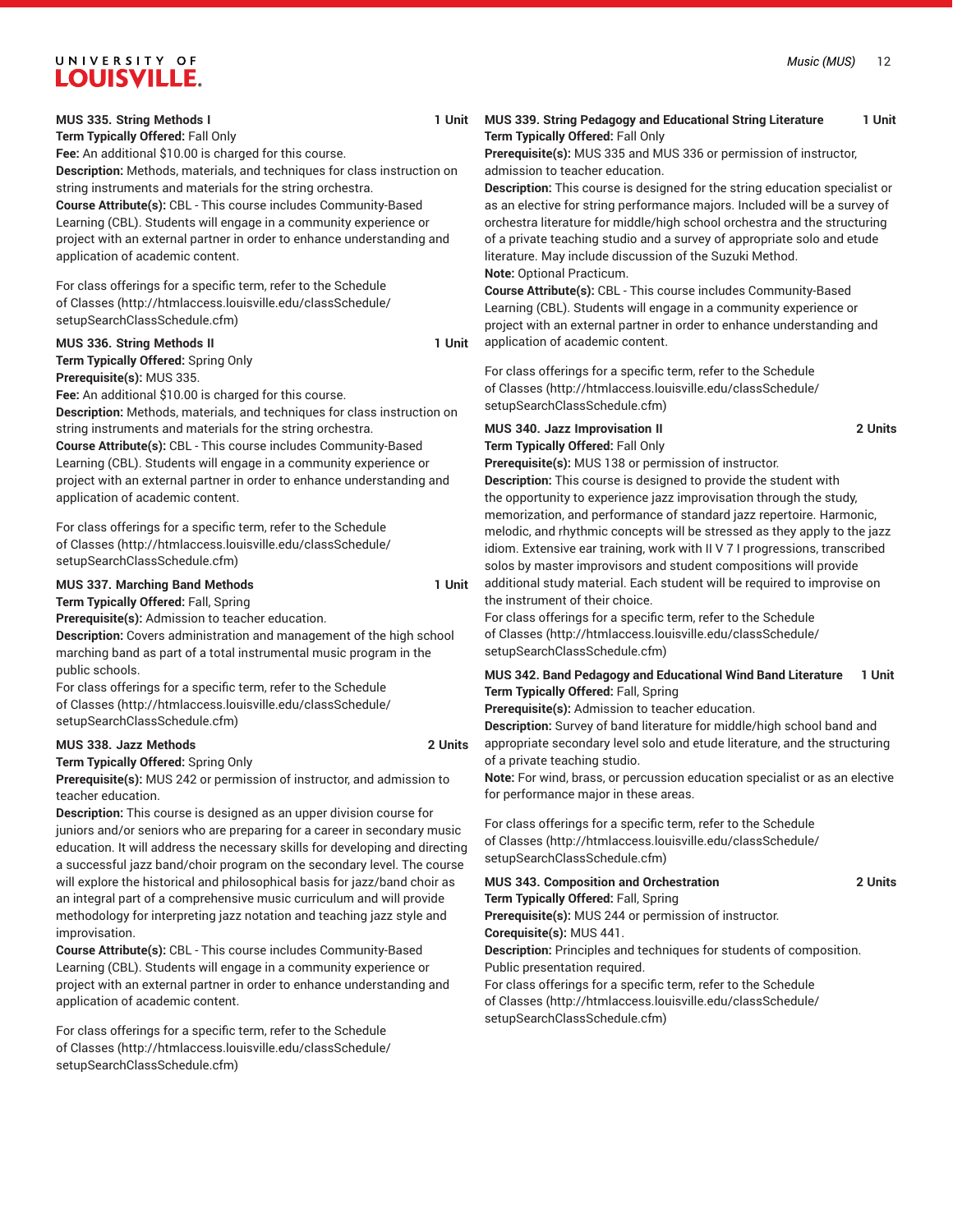| <b>MUS 344. Composition and Orchestration</b><br>Term Typically Offered: Fall, Spring<br>Prerequisite(s): MUS 343 or permission of instructor.<br>Corequisite(s): MUS 441.<br>Description: Principles and techniques for students of composition.<br>Public presentation required.<br>For class offerings for a specific term, refer to the Schedule<br>of Classes (http://htmlaccess.louisville.edu/classSchedule/                                                                                   | 2 Units | <b>MUS 350. Analysis of Electronic Media</b><br>Term Typically Offered: Fall Only<br>Prerequisite(s): MUS 271.<br>Description: A study of the theory, analysis, and practice of sound in<br>electronic media, including film, television, video games, and other digital<br>media, with a focus on auditory exploration and practical applications<br>that facilitate the artistic practice of sound design.<br>For class offerings for a specific term, refer to the Schedule                                                                                                                | 2 Units |
|-------------------------------------------------------------------------------------------------------------------------------------------------------------------------------------------------------------------------------------------------------------------------------------------------------------------------------------------------------------------------------------------------------------------------------------------------------------------------------------------------------|---------|-----------------------------------------------------------------------------------------------------------------------------------------------------------------------------------------------------------------------------------------------------------------------------------------------------------------------------------------------------------------------------------------------------------------------------------------------------------------------------------------------------------------------------------------------------------------------------------------------|---------|
| setupSearchClassSchedule.cfm)<br>MUS 345. Orchestral Scoring<br>Term Typically Offered: Fall Only<br>Prerequisite(s): MUS 141, MUS 142, MUS 241 for BA students, MUS 242<br>for all other majors.<br>Description: To become familiar with characteristics, technical<br>capabilities, and idiomatic uses of orchestral instruments.<br>For class offerings for a specific term, refer to the Schedule<br>of Classes (http://htmlaccess.louisville.edu/classSchedule/<br>setupSearchClassSchedule.cfm) | 2 Units | of Classes (http://htmlaccess.louisville.edu/classSchedule/<br>setupSearchClassSchedule.cfm)<br><b>MUS 351. Studies in Jazz</b><br>Term Typically Offered: Fall, Spring<br>Prerequisite(s): MUS 242 or permission of instructor.<br>Prerequisite(s): Permission of instructor.<br>Description: Section 01 Jazz Style and Analysis Explores through style<br>analysis and transcriptions the major contributions to the art of soloing in<br>a historical context. Section 02 Jazz Theory Focus on understanding jazz<br>improvisation through the study of harmony, chord and scale function, | 2 Units |
| MUS 346. Band/Choral Scoring<br>Term Typically Offered: Spring Only<br>Prerequisite(s): Completion of core theory for BA students, MUS 242 for<br>all other majors.                                                                                                                                                                                                                                                                                                                                   | 2 Units | form rhythm, meter and articulation as they relate to the jazz idiom.<br>For class offerings for a specific term, refer to the Schedule<br>of Classes (http://htmlaccess.louisville.edu/classSchedule/<br>setupSearchClassSchedule.cfm)                                                                                                                                                                                                                                                                                                                                                       |         |
| Description: To become familiar with characteristics, technical<br>capabilities, and idiomatic uses of band instruments and voices.<br>For class offerings for a specific term, refer to the Schedule<br>of Classes (http://htmlaccess.louisville.edu/classSchedule/<br>setupSearchClassSchedule.cfm)<br>MUS 347. Analysis I<br>Term Typically Offered: Fall Only<br>Prerequisite(s): MUS 241.                                                                                                        | 2 Units | MUS 352. Jazz Repertoire<br>Term Typically Offered: Fall Only<br>Prerequisite(s): Successful completion of Jazz Barrier Exam or by<br>approval of instructor.<br>Description: Focus on introducing and expanding the student's<br>knowledge of repertoire associated with the jazz idiom.<br>For class offerings for a specific term, refer to the Schedule<br>of Classes (http://htmlaccess.louisville.edu/classSchedule/<br>setupSearchClassSchedule.cfm)                                                                                                                                   | 2 Units |
| Description: An analytical study of harmonic, contrapuntal, and formal<br>procedures as found in the works of such composers as Bach, Haydn,<br>Mozart, Beethoven, Schubert, Mendelssohn, Chopin, etc.<br>For class offerings for a specific term, refer to the Schedule<br>of Classes (http://htmlaccess.louisville.edu/classSchedule/<br>setupSearchClassSchedule.cfm)                                                                                                                              |         | MUS 353. Contemporary Composition Techniques I<br>Term Typically Offered: Fall Only<br>Prerequisite(s): MUS 142 (or AP equivalent) or permission of instructor.<br>Description: Introduction to compositional techniques of varying styles<br>and aesthetics common in 20th / 21st century composition.                                                                                                                                                                                                                                                                                       | 2 Units |
| MUS 348. Analysis II<br>Term Typically Offered: Spring Only<br>Prerequisite(s): MUS 347.<br>Description: An analytical study of harmonic, contrapuntal, and formal<br>procedures as found in the works of such composers as Bach, Haydn,                                                                                                                                                                                                                                                              | 2 Units | Note: students should have basic knowledge of industry standard music<br>notation software.<br>For class offerings for a specific term, refer to the Schedule<br>of Classes (http://htmlaccess.louisville.edu/classSchedule/                                                                                                                                                                                                                                                                                                                                                                  |         |
| Mozart, Beethoven, Schubert, Mendelssohn, Chopin, etc.<br>For class offerings for a specific term, refer to the Schedule<br>of Classes (http://htmlaccess.louisville.edu/classSchedule/<br>setupSearchClassSchedule.cfm)                                                                                                                                                                                                                                                                              |         | setupSearchClassSchedule.cfm)<br>MUS 354. Contemporary Composition Techniques II<br>Term Typically Offered: Fall Only<br>Prerequisite(s): MUS 242 and MUS 353, or permission of instructor.                                                                                                                                                                                                                                                                                                                                                                                                   | 2 Units |
| MUS 349. Jazz Analysis<br>Term Typically Offered: Spring Only<br>Prerequisite(s): MUS 241.<br>Description: Comparative analytical study of harmonic, melodic, and                                                                                                                                                                                                                                                                                                                                     | 2 Units | Description: Introduction to compositional techniques of varying styles<br>and aesthetics common in 20th / 21st century composition.<br>For class offerings for a specific term, refer to the Schedule<br>of Classes (http://htmlaccess.louisville.edu/classSchedule/<br>setupSearchClassSchedule.cfm)                                                                                                                                                                                                                                                                                        |         |
| formal procedures as found in American Jazz music.<br>For class offerings for a specific term, refer to the Schedule<br>of Classes (http://htmlaccess.louisville.edu/classSchedule/<br>setupSearchClassSchedule.cfm)                                                                                                                                                                                                                                                                                  |         | MUS 355. The Evolution of Jazz<br>Term Typically Offered: Fall Only<br>Prerequisite(s): MUS 138, MUS 242, MUS 361, MUS 362, and MUS 363; or<br>permission of instructor.<br>Description: Traces the evolution of jazz from origins to present. Focus<br>on development of various stylistic trends through innovators of each<br>stylistic trend. Socio-economic factors influencing the music.<br>For class offerings for a specific term, refer to the Schedule                                                                                                                             | 3 Units |

[of Classes](http://htmlaccess.louisville.edu/classSchedule/setupSearchClassSchedule.cfm) ([http://htmlaccess.louisville.edu/classSchedule/](http://htmlaccess.louisville.edu/classSchedule/setupSearchClassSchedule.cfm)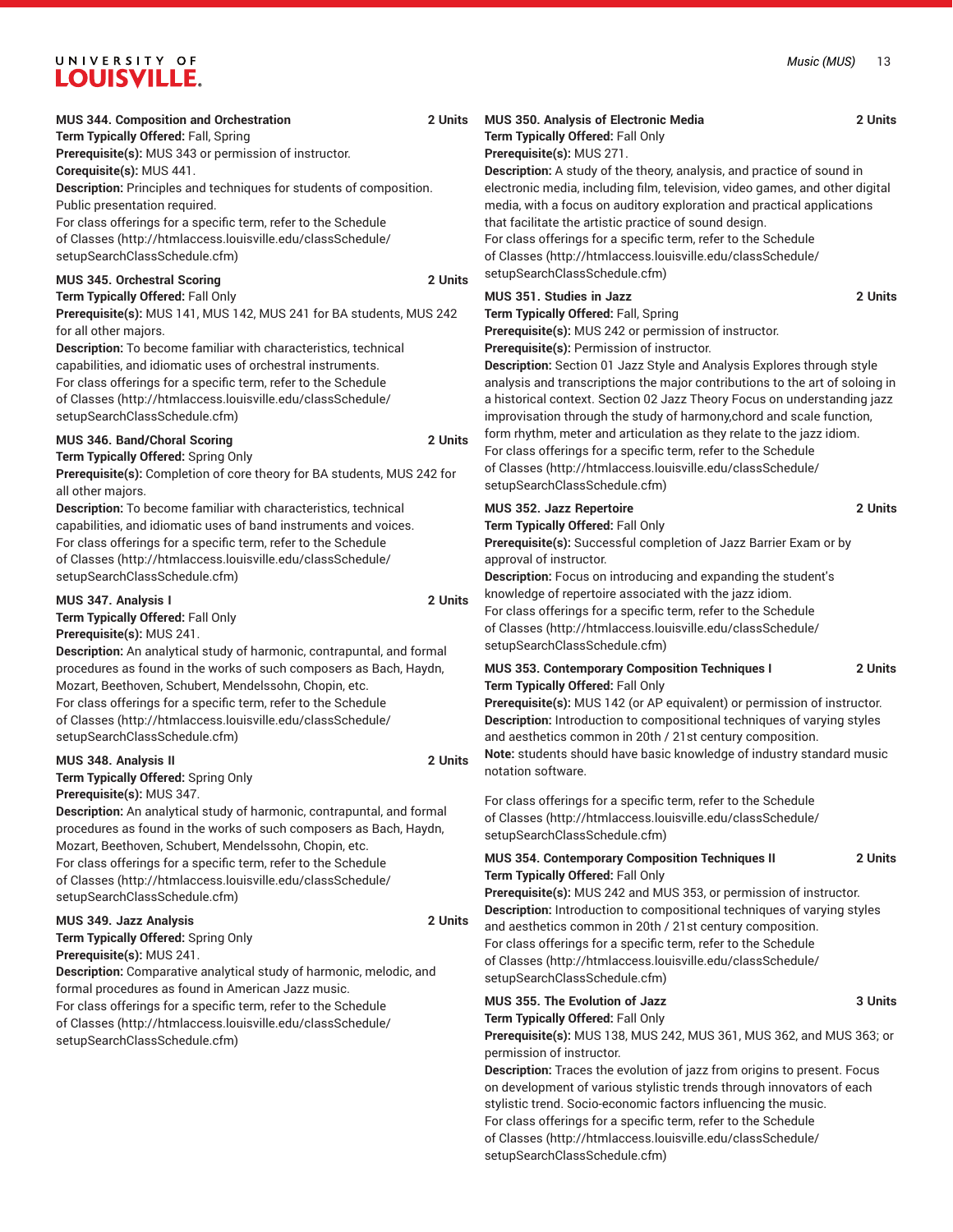**Term Typically Offered:** Spring Only

**Prerequisite(s):** MUS 141, MUS 142, and MUS 241. **Description:** Introduction to and experience with the fundamental gestures, terms, and procedures involved in leading a musical ensemble. For class offerings for a specific term, refer to the [Schedule](http://htmlaccess.louisville.edu/classSchedule/setupSearchClassSchedule.cfm) [of Classes \(http://htmlaccess.louisville.edu/classSchedule/](http://htmlaccess.louisville.edu/classSchedule/setupSearchClassSchedule.cfm) [setupSearchClassSchedule.cfm\)](http://htmlaccess.louisville.edu/classSchedule/setupSearchClassSchedule.cfm)

## **MUS 360. Conducting II 2 Units**

**Term Typically Offered:** Fall, Spring **Prerequisite(s):** MUS 359.

**Description:** A continuation of MUS 359 with specific emphasis on the conducting of ensembles of one of the following types: (1) Choral or (2) Instrumental

For class offerings for a specific term, refer to the [Schedule](http://htmlaccess.louisville.edu/classSchedule/setupSearchClassSchedule.cfm) [of Classes \(http://htmlaccess.louisville.edu/classSchedule/](http://htmlaccess.louisville.edu/classSchedule/setupSearchClassSchedule.cfm) [setupSearchClassSchedule.cfm\)](http://htmlaccess.louisville.edu/classSchedule/setupSearchClassSchedule.cfm)

### **MUS 361. Music Literature I (1000-1750) 3 Units**

**Term Typically Offered:** Spring Only

**Prerequisite(s):** MUS 141 and MUS 142; permission of instructor required for non-music majors.

**Description:** Study of selected topics relating to development or history from 1000-1750.

For class offerings for a specific term, refer to the [Schedule](http://htmlaccess.louisville.edu/classSchedule/setupSearchClassSchedule.cfm) [of Classes \(http://htmlaccess.louisville.edu/classSchedule/](http://htmlaccess.louisville.edu/classSchedule/setupSearchClassSchedule.cfm) [setupSearchClassSchedule.cfm\)](http://htmlaccess.louisville.edu/classSchedule/setupSearchClassSchedule.cfm)

# **MUS 362. Music Literature II (Classical & Early Romantic Music) 3 Units Term Typically Offered:** Fall Only

**Prerequisite(s):** MUS 141 and MUS 142; permission of instructor required for non-music majors.

**Description:** Study of selected topics relating to development of music history from Classical to early Romantic music.

For class offerings for a specific term, refer to the [Schedule](http://htmlaccess.louisville.edu/classSchedule/setupSearchClassSchedule.cfm) [of Classes \(http://htmlaccess.louisville.edu/classSchedule/](http://htmlaccess.louisville.edu/classSchedule/setupSearchClassSchedule.cfm) [setupSearchClassSchedule.cfm\)](http://htmlaccess.louisville.edu/classSchedule/setupSearchClassSchedule.cfm)

# **MUS 363. Music Literature III (1860-present) 3 Units Term Typically Offered:** Spring Only

**Prerequisite(s):** MUS 141 and MUS 142; permission of instructor required for non-music majors.

**Description:** Study of selected topics relating to development of music history from 1860-present.

For class offerings for a specific term, refer to the [Schedule](http://htmlaccess.louisville.edu/classSchedule/setupSearchClassSchedule.cfm) [of Classes \(http://htmlaccess.louisville.edu/classSchedule/](http://htmlaccess.louisville.edu/classSchedule/setupSearchClassSchedule.cfm) [setupSearchClassSchedule.cfm\)](http://htmlaccess.louisville.edu/classSchedule/setupSearchClassSchedule.cfm)

### **MUS 370. Seminar in Music History 3 Units**

**Term Typically Offered:** Occasionally Offered

**Prerequisite(s):** MUS 361 and permission from the department. **Description:** Study of selected topics relating to development or history in one of the following subject areas: - History of Chamber Music (solo and ensemble music), - History of Secular Vocal Music (opera, cantata, and art song), - History of Orchestral Music (concerto and symphony), - History of Sacred Vocal Music (mass, oratorio, magnificat, passion, and cantata), - Traditional Music of Kentucky and the South (ballads, dance tunes, old time, bluegrass, and shape note music), - Opera Repertory - History of Jazz (surveys blues, traditional jazz, swing, bebop, free, and progressive). Opera Repertory.

For class offerings for a specific term, refer to the [Schedule](http://htmlaccess.louisville.edu/classSchedule/setupSearchClassSchedule.cfm) [of Classes \(http://htmlaccess.louisville.edu/classSchedule/](http://htmlaccess.louisville.edu/classSchedule/setupSearchClassSchedule.cfm) [setupSearchClassSchedule.cfm\)](http://htmlaccess.louisville.edu/classSchedule/setupSearchClassSchedule.cfm)

# **MUS 371. Piano Pedagogy I 3 Units**

# **Term Typically Offered:** Fall Only

**Description:** A survey of piano teaching procedures, beginning methods, and materials for the elementary student, including observation of private instruction and supervised teaching.

**Course Attribute(s):** CBL - This course includes Community-Based Learning (CBL). Students will engage in a community experience or project with an external partner in order to enhance understanding and application of academic content.

For class offerings for a specific term, refer to the [Schedule](http://htmlaccess.louisville.edu/classSchedule/setupSearchClassSchedule.cfm) [of Classes](http://htmlaccess.louisville.edu/classSchedule/setupSearchClassSchedule.cfm) ([http://htmlaccess.louisville.edu/classSchedule/](http://htmlaccess.louisville.edu/classSchedule/setupSearchClassSchedule.cfm) [setupSearchClassSchedule.cfm\)](http://htmlaccess.louisville.edu/classSchedule/setupSearchClassSchedule.cfm)

# **MUS 372. Piano Pedagogy II 3 Units**

#### **Term Typically Offered:** Spring Only

**Description:** A survey of piano teaching procedures, methods, and materials for the intermediate student including observation of private instruction and supervised teaching.

For class offerings for a specific term, refer to the [Schedule](http://htmlaccess.louisville.edu/classSchedule/setupSearchClassSchedule.cfm) [of Classes](http://htmlaccess.louisville.edu/classSchedule/setupSearchClassSchedule.cfm) ([http://htmlaccess.louisville.edu/classSchedule/](http://htmlaccess.louisville.edu/classSchedule/setupSearchClassSchedule.cfm) [setupSearchClassSchedule.cfm\)](http://htmlaccess.louisville.edu/classSchedule/setupSearchClassSchedule.cfm)

# **MUS 375. Music History Tutorial 0.5 Units**

**Term Typically Offered:** Occasionally Offered

**Description:** Engages students with topics and methodologies pertinent to working with music of specific historical periods. For class offerings for a specific term, refer to the [Schedule](http://htmlaccess.louisville.edu/classSchedule/setupSearchClassSchedule.cfm) [of Classes](http://htmlaccess.louisville.edu/classSchedule/setupSearchClassSchedule.cfm) ([http://htmlaccess.louisville.edu/classSchedule/](http://htmlaccess.louisville.edu/classSchedule/setupSearchClassSchedule.cfm)

[setupSearchClassSchedule.cfm\)](http://htmlaccess.louisville.edu/classSchedule/setupSearchClassSchedule.cfm) **MUS 376. Sound Art 3 Units**

**Term Typically Offered:** Spring Only **Prerequisite(s):** MUS 270 or permission of instructor.

**Description:** Course takes an experimental approach to sound as it shapes aesthetic space and times, and explores the forms that shape the medium. Emphasis on expanded process of listening and investigates the capacity of sound to change our perceptions of ourselves, one another, and spaces we traverse, and the environments we inhabit.

For class offerings for a specific term, refer to the [Schedule](http://htmlaccess.louisville.edu/classSchedule/setupSearchClassSchedule.cfm) [of Classes](http://htmlaccess.louisville.edu/classSchedule/setupSearchClassSchedule.cfm) ([http://htmlaccess.louisville.edu/classSchedule/](http://htmlaccess.louisville.edu/classSchedule/setupSearchClassSchedule.cfm) [setupSearchClassSchedule.cfm\)](http://htmlaccess.louisville.edu/classSchedule/setupSearchClassSchedule.cfm)

#### **MUS 396. New Media Internship 2 Units Term Typically Offered:** Fall, Spring

**Prerequisite(s):** Upper division standing in Music & New Media, or

permission of the instructor.

**Description:** This course is part of the degree requirements for the BA in Music with emphasis in Music and New Media degree. The New Media Internship will provide hands-on industry experience in the professional fields of music technology and new media.

For class offerings for a specific term, refer to the [Schedule](http://htmlaccess.louisville.edu/classSchedule/setupSearchClassSchedule.cfm) [of Classes](http://htmlaccess.louisville.edu/classSchedule/setupSearchClassSchedule.cfm) ([http://htmlaccess.louisville.edu/classSchedule/](http://htmlaccess.louisville.edu/classSchedule/setupSearchClassSchedule.cfm) [setupSearchClassSchedule.cfm\)](http://htmlaccess.louisville.edu/classSchedule/setupSearchClassSchedule.cfm)

### **MUS 397. Junior Recital CONSERVITY CONSERVANCE OF UNITS**

**Grading Basis:** Credit/No Credit

**Term Typically Offered:** Fall, Spring

**Fee:** An additional \$35.00 is charged for this course.

**Description:** A grade of "CR" credit will be given when the recital is complete. A student must be simultaneously enrolled in at least one applied music course.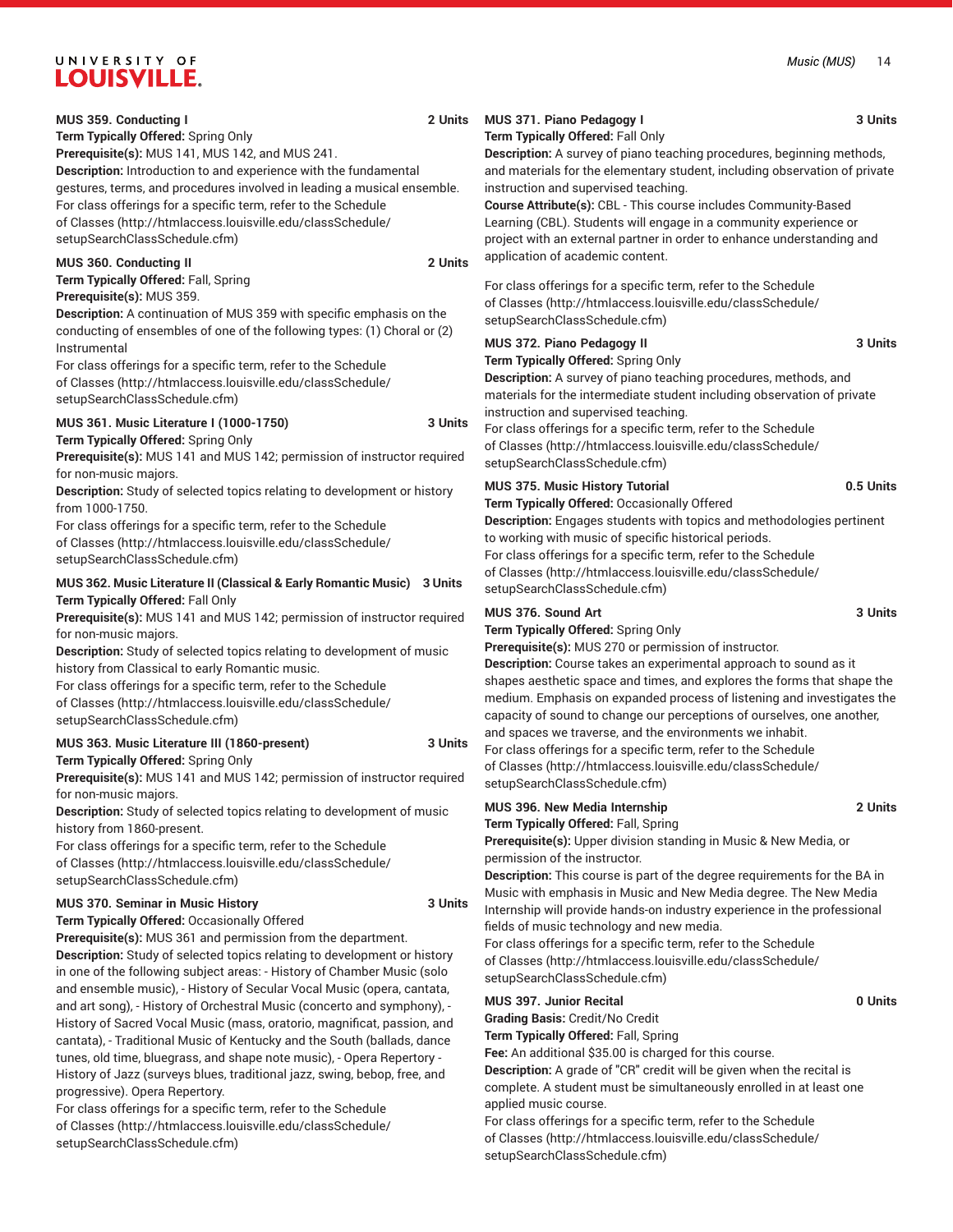| MUS 400. Theory Review<br><b>Grading Basis: Pass/Fail</b>                                                                                                                                                                                                                                                                                                                                                                                                                                                                                                                                                                                                                                                                                                                                                                                                                                                                                                                                                                                                                                                                                                     | 0 Units            | MUS 405. Jazz Applied<br>Term Typically Offered: Fall, Spring                                                                                                                                                                                                                                                                                                                                                                                                                                                                             | 2 Units |
|---------------------------------------------------------------------------------------------------------------------------------------------------------------------------------------------------------------------------------------------------------------------------------------------------------------------------------------------------------------------------------------------------------------------------------------------------------------------------------------------------------------------------------------------------------------------------------------------------------------------------------------------------------------------------------------------------------------------------------------------------------------------------------------------------------------------------------------------------------------------------------------------------------------------------------------------------------------------------------------------------------------------------------------------------------------------------------------------------------------------------------------------------------------|--------------------|-------------------------------------------------------------------------------------------------------------------------------------------------------------------------------------------------------------------------------------------------------------------------------------------------------------------------------------------------------------------------------------------------------------------------------------------------------------------------------------------------------------------------------------------|---------|
| Term Typically Offered: Fall, Spring<br>Description: Review of undergraduate theory coursework for entering<br>graduate students who do not pass the Graduate Theory Entrance Exam.<br>For class offerings for a specific term, refer to the Schedule<br>of Classes (http://htmlaccess.louisville.edu/classSchedule/                                                                                                                                                                                                                                                                                                                                                                                                                                                                                                                                                                                                                                                                                                                                                                                                                                          |                    | Prerequisite(s): Faculty consent.<br>Description: One-hour private lesson focusing on the jazz idiom.<br>For class offerings for a specific term, refer to the Schedule<br>of Classes (http://htmlaccess.louisville.edu/classSchedule/<br>setupSearchClassSchedule.cfm)                                                                                                                                                                                                                                                                   |         |
| setupSearchClassSchedule.cfm)<br>MUS 401. Major Applied Study<br>Term Typically Offered: Fall, Spring<br>Prerequisite(s): Faculty consent.<br>Description: One hour private lesson for performance majors.<br>For class offerings for a specific term, refer to the Schedule<br>of Classes (http://htmlaccess.louisville.edu/classSchedule/                                                                                                                                                                                                                                                                                                                                                                                                                                                                                                                                                                                                                                                                                                                                                                                                                   | 2 Units            | MUS 406. Jazz Applied<br>Term Typically Offered: Fall, Spring<br>Prerequisite(s): Faculty consent.<br>Description: One-hour private lesson focusing on the jazz idiom.<br>For class offerings for a specific term, refer to the Schedule<br>of Classes (http://htmlaccess.louisville.edu/classSchedule/<br>setupSearchClassSchedule.cfm)                                                                                                                                                                                                  | 2 Units |
| setupSearchClassSchedule.cfm)<br>MUS 402. Major Applied Study<br>Term Typically Offered: Fall, Spring<br>Prerequisite(s): Faculty consent.<br>Description: One hour private lesson for performance majors.<br>For class offerings for a specific term, refer to the Schedule<br>of Classes (http://htmlaccess.louisville.edu/classSchedule/<br>setupSearchClassSchedule.cfm)<br>MUS 403. Major Applied Study<br>Term Typically Offered: Fall, Spring                                                                                                                                                                                                                                                                                                                                                                                                                                                                                                                                                                                                                                                                                                          | 2 Units<br>4 Units | <b>MUS 411. Principal Applied Study</b><br>Term Typically Offered: Fall, Spring<br>Prerequisite(s): Faculty consent.<br>Fee: An additional \$400.00 is charged for this course.<br>Fee is charged for non-music majors only.<br>Description: One-hour private lesson for students majoring in<br>composition, music education, music history, music therapy, or theory.<br>For class offerings for a specific term, refer to the Schedule<br>of Classes (http://htmlaccess.louisville.edu/classSchedule/<br>setupSearchClassSchedule.cfm) | 2 Units |
| Prerequisite(s): Faculty Consent.<br>Description: PIANO: First year: Student will study scales and arpeggios,<br>Bach 2-Part Inventions, Sonatas by Haydn or Mozart, and compositions<br>by such composers as Beethoven, Schubert, Chopin, Mendelssohn, Grieg.<br>Second Year: Student will study scales and arpeggios, and literature<br>equivalent to Bach 3-Part Inventions or French Suites, Sonatas by<br>Beethoven or Schubert, Mozart Fantasia or Rondo, Scarlatti Sonatas,<br>compositions by Chopin, Schumann, Brahms, Debussy. Third Year:<br>Student will study technical materials and such materials as Bach<br>English Suites or Preludes and Fugues, Sonatas by Mozart of Beethoven,<br>Haydn Variations, Mozart Concertos or compositions by Chopin, Liszt,<br>Rachmaninoff, Debussy. Fourth Year: Student will study technical<br>materials and such materials as Bach Partitas and Preludes and Fugues,<br>Sonatas by Beethoven, Schumann, or Chopin, Mozart or Beethoven<br>For class offerings for a specific term, refer to the Schedule<br>of Classes (http://htmlaccess.louisville.edu/classSchedule/<br>setupSearchClassSchedule.cfm) |                    | <b>MUS 412. Principal Applied Study</b><br>Term Typically Offered: Fall, Spring<br>Prerequisite(s): Faculty consent.<br>Fee: An additional \$400.00 is charged for this course.<br>Fee is charged for non-music majors only.<br>Description: One-hour private lesson for students majoring in<br>composition, music education, music history, music therapy, or theory.<br>For class offerings for a specific term, refer to the Schedule<br>of Classes (http://htmlaccess.louisville.edu/classSchedule/<br>setupSearchClassSchedule.cfm) | 2 Units |
|                                                                                                                                                                                                                                                                                                                                                                                                                                                                                                                                                                                                                                                                                                                                                                                                                                                                                                                                                                                                                                                                                                                                                               |                    | <b>MUS 413. Principal Applied Study</b><br>Term Typically Offered: Fall, Spring<br>Prerequisite(s): Faculty consent.<br>Description: One hour private lesson for piano performance majors.<br>For class offerings for a specific term, refer to the Schedule<br>of Classes (http://htmlaccess.louisville.edu/classSchedule/<br>setupSearchClassSchedule.cfm)                                                                                                                                                                              | 4 Units |
| MUS 404. Major Applied Study<br>Term Typically Offered: Fall, Spring<br>Prerequisite(s): Faculty Consent.<br>Description: PIANO: First year: Student will study scales and arpeggios,<br>Bach 2-Part Inventions, Sonatas by Haydn or Mozart, and compositions<br>by such composers as Beethoven, Schubert, Chopin, Mendelssohn, Grieg.<br>Second Year: Student will study scales and arpeggios, and literature                                                                                                                                                                                                                                                                                                                                                                                                                                                                                                                                                                                                                                                                                                                                                | 4 Units            | <b>MUS 414. Principal Applied Study</b><br>Term Typically Offered: Fall, Spring<br>Prerequisite(s): Faculty consent.<br>Description: One hour private lesson for piano performance majors.<br>For class offerings for a specific term, refer to the Schedule<br>of Classes (http://htmlaccess.louisville.edu/classSchedule/<br>setupSearchClassSchedule.cfm)                                                                                                                                                                              | 4 Units |
| equivalent to Bach 3-Part Inventions or French Suites, Sonatas by<br>Beethoven or Schubert, Mozart Fantasia or Rondo, Scarlatti Sonatas,<br>compositions by Chopin, Schumann, Brahms, Debussy. Third Year:<br>Student will study technical materials and such materials as Bach<br>English Suites or Preludes and Fugues, Sonatas by Mozart of Beethoven,<br>Haydn Variations, Mozart Concertos or compositions by Chopin, Liszt,<br>Rachmaninoff, Debussy. Fourth Year. Student will study technical<br>materials and such materials as Bach Partitas and Preludes and Fugues,                                                                                                                                                                                                                                                                                                                                                                                                                                                                                                                                                                               |                    | MUS 421. Secondary Applied Study<br>Term Typically Offered: Fall, Spring<br>Prerequisite(s): Faculty consent.<br>Fee: An additional \$200.00 is charged for this course.<br>Fee is charged for non-music majors only.<br>Description: A secondary applied music course carried in addition to the<br>student's major or principal field.                                                                                                                                                                                                  | 1 Unit  |

Sonatas by Beethoven, Schumann, or Chopin, Mozart or Beethoven For class offerings for a specific term, refer to the [Schedule](http://htmlaccess.louisville.edu/classSchedule/setupSearchClassSchedule.cfm) [of Classes \(http://htmlaccess.louisville.edu/classSchedule/](http://htmlaccess.louisville.edu/classSchedule/setupSearchClassSchedule.cfm)

[setupSearchClassSchedule.cfm\)](http://htmlaccess.louisville.edu/classSchedule/setupSearchClassSchedule.cfm)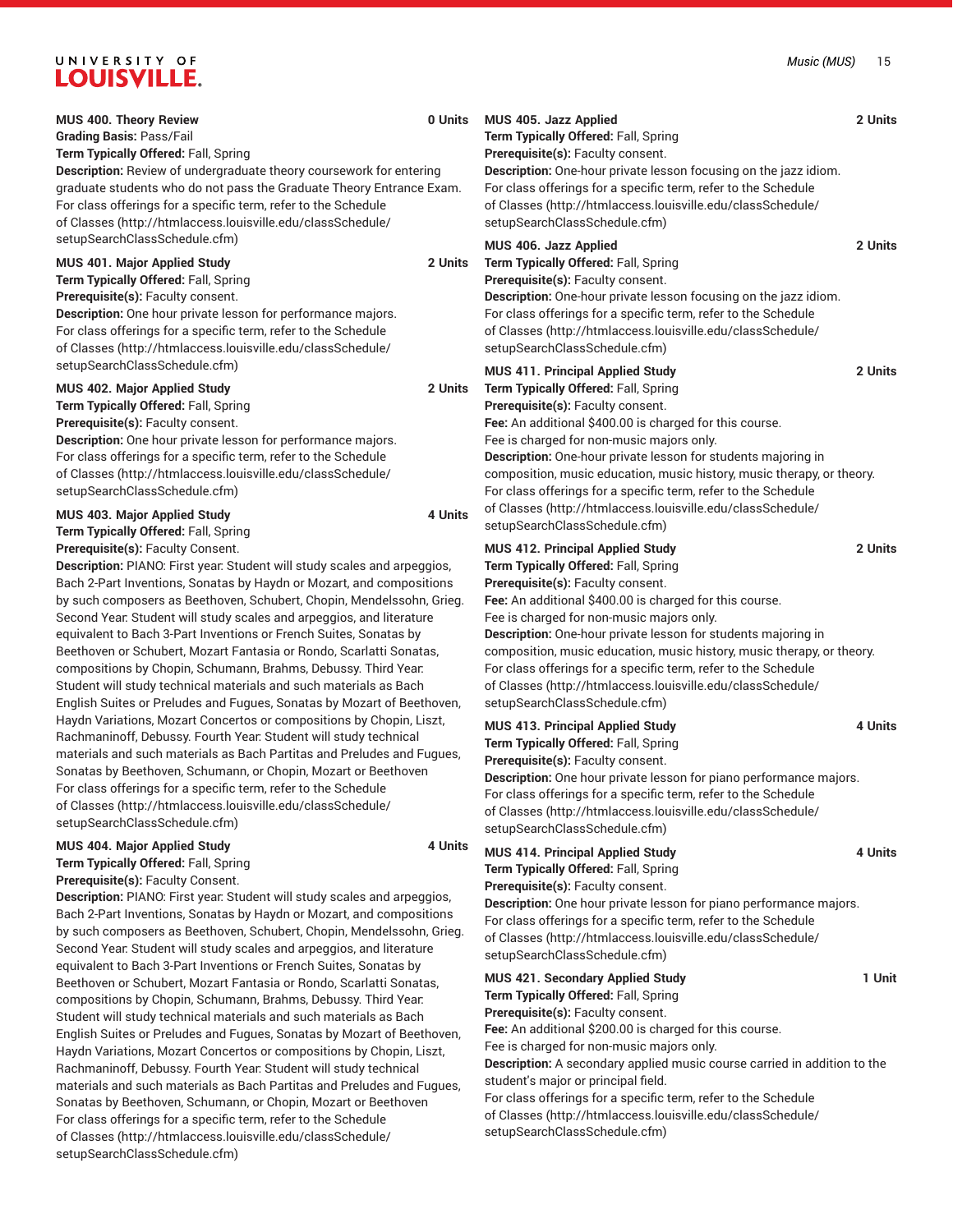**Term Typically Offered:** Fall, Spring **Prerequisite(s):** Faculty consent.

**Description:** A secondary applied music course carried in addition to the student's major or principal field. For class offerings for a specific term, refer to the [Schedule](http://htmlaccess.louisville.edu/classSchedule/setupSearchClassSchedule.cfm) [of Classes \(http://htmlaccess.louisville.edu/classSchedule/](http://htmlaccess.louisville.edu/classSchedule/setupSearchClassSchedule.cfm)

[setupSearchClassSchedule.cfm\)](http://htmlaccess.louisville.edu/classSchedule/setupSearchClassSchedule.cfm)

### **MUS 425. Arts Instrument 1 Unit**

**Term Typically Offered:** Fall, Spring **Prerequisite(s):** Faculty consent.

**Description:** Half-hour private lesson for students pursuing the Bachelor of Arts in Music degree.

For class offerings for a specific term, refer to the [Schedule](http://htmlaccess.louisville.edu/classSchedule/setupSearchClassSchedule.cfm) [of Classes \(http://htmlaccess.louisville.edu/classSchedule/](http://htmlaccess.louisville.edu/classSchedule/setupSearchClassSchedule.cfm) [setupSearchClassSchedule.cfm\)](http://htmlaccess.louisville.edu/classSchedule/setupSearchClassSchedule.cfm)

#### **MUS 426. Arts Instrument 1 Unit**

**Term Typically Offered:** Fall, Spring **Prerequisite(s):** Faculty consent. **Fee:** An additional \$200.00 is charged for this course. Fee is charged for non-music majors only. **Description:** Half-hour private lesson for students pursuing the Bachelor of Arts in Music degree.

For class offerings for a specific term, refer to the [Schedule](http://htmlaccess.louisville.edu/classSchedule/setupSearchClassSchedule.cfm) [of Classes \(http://htmlaccess.louisville.edu/classSchedule/](http://htmlaccess.louisville.edu/classSchedule/setupSearchClassSchedule.cfm) [setupSearchClassSchedule.cfm\)](http://htmlaccess.louisville.edu/classSchedule/setupSearchClassSchedule.cfm)

#### **MUS 428. Choral Techniques 2 Units**

**Term Typically Offered:** Spring Only

**Prerequisite(s):** MUS 359 and admission to Teacher Education. **Description:** Emphasizes vocal problems from the standpoint of the choral conductor or song leader.

**Note:** Best if taken concurrently with MUS 360.

**Course Attribute(s):** CBL - This course includes Community-Based Learning (CBL). Students will engage in a community experience or project with an external partner in order to enhance understanding and application of academic content.

For class offerings for a specific term, refer to the [Schedule](http://htmlaccess.louisville.edu/classSchedule/setupSearchClassSchedule.cfm) [of Classes \(http://htmlaccess.louisville.edu/classSchedule/](http://htmlaccess.louisville.edu/classSchedule/setupSearchClassSchedule.cfm) [setupSearchClassSchedule.cfm\)](http://htmlaccess.louisville.edu/classSchedule/setupSearchClassSchedule.cfm)

# **MUS 433. Functional Study 1 Unit Term Typically Offered:** Fall, Spring **Prerequisite(s):** Faculty consent. **Description:** One half-hour private lesson weekly in an applied area. For class offerings for a specific term, refer to the [Schedule](http://htmlaccess.louisville.edu/classSchedule/setupSearchClassSchedule.cfm) [of Classes \(http://htmlaccess.louisville.edu/classSchedule/](http://htmlaccess.louisville.edu/classSchedule/setupSearchClassSchedule.cfm) [setupSearchClassSchedule.cfm\)](http://htmlaccess.louisville.edu/classSchedule/setupSearchClassSchedule.cfm)

# **MUS 434. Functional Study 1 Unit**

**Term Typically Offered:** Fall, Spring

**Prerequisite(s):** Faculty consent.

**Description:** One half-hour private lesson weekly in an applied area. For class offerings for a specific term, refer to the [Schedule](http://htmlaccess.louisville.edu/classSchedule/setupSearchClassSchedule.cfm) [of Classes \(http://htmlaccess.louisville.edu/classSchedule/](http://htmlaccess.louisville.edu/classSchedule/setupSearchClassSchedule.cfm) [setupSearchClassSchedule.cfm\)](http://htmlaccess.louisville.edu/classSchedule/setupSearchClassSchedule.cfm)

### **MUS 435. Jazz Arranging I 2 Units Term Typically Offered:** Fall Only

**Prerequisite(s):** MUS 242 or permission of instructor.

**Description:** This course is designed to familiarize the student with all of the rudimentary techniques associated with the art of arranging jazz music. Two- and three-part writing techniques associated with the traditional jazz combo will be the focus. Fundamentals of instrument range, transposition, low interval limits, and performance variants will be covered.

For class offerings for a specific term, refer to the [Schedule](http://htmlaccess.louisville.edu/classSchedule/setupSearchClassSchedule.cfm) [of Classes](http://htmlaccess.louisville.edu/classSchedule/setupSearchClassSchedule.cfm) ([http://htmlaccess.louisville.edu/classSchedule/](http://htmlaccess.louisville.edu/classSchedule/setupSearchClassSchedule.cfm) [setupSearchClassSchedule.cfm\)](http://htmlaccess.louisville.edu/classSchedule/setupSearchClassSchedule.cfm)

# **MUS 436. Jazz Arranging II 2 Units**

**Term Typically Offered:** Spring Only

**Prerequisite(s):** MUS 435 or permission of instructor.

**Description:** This course will focus on fundamental four-part writing techniques associated with the big band jazz ensemble. Idiomatic use of counterpoint and harmonic substitution will be given emphasis. The principal, mainstream big band and traditional styles and forms will be a substantial component of study.

For class offerings for a specific term, refer to the [Schedule](http://htmlaccess.louisville.edu/classSchedule/setupSearchClassSchedule.cfm) [of Classes](http://htmlaccess.louisville.edu/classSchedule/setupSearchClassSchedule.cfm) ([http://htmlaccess.louisville.edu/classSchedule/](http://htmlaccess.louisville.edu/classSchedule/setupSearchClassSchedule.cfm) [setupSearchClassSchedule.cfm\)](http://htmlaccess.louisville.edu/classSchedule/setupSearchClassSchedule.cfm)

# **MUS 437. Jazz Arranging III 2 Units**

**Term Typically Offered:** Fall Only

[setupSearchClassSchedule.cfm\)](http://htmlaccess.louisville.edu/classSchedule/setupSearchClassSchedule.cfm)

**Prerequisite(s):** MUS 436 or permission of instructor.

**Description:** This course will focus on arranging and orchestrating for the studio recording orchestra with a carry over into pops orchestra scoring techniques. Ranges and capabilities of orchestral instruments will be covered as will traditional and contemporary groupings of these instruments. Line cliche, harmonic and melodic devices, and form will be of specific focus.

| MUS 440. Jazz Improvisation III                                                  | 2 Units |
|----------------------------------------------------------------------------------|---------|
| <b>Term Typically Offered: Fall Only</b>                                         |         |
| <b>Prerequisite(s): MUS 340 and at least four semesters of MUS 119 or</b>        |         |
| MUS 109, or by approval of instructor.                                           |         |
| <b>Description:</b> To increase the student's ability to improvise over standard |         |
| chord progressions in various keys and at a variety of tempos.                   |         |
| For class offerings for a specific term, refer to the Schedule                   |         |
| of Classes (http://htmlaccess.louisville.edu/classSchedule/                      |         |

| <b>MUS 441. Composition Seminar</b>                                         | 0 Units |
|-----------------------------------------------------------------------------|---------|
| <b>Grading Basis: Pass/Fail</b>                                             |         |
| Term Typically Offered: Fall, Spring                                        |         |
| Corequisite(s): MUS 143, MUS 144, MUS 243, MUS 244, MUS 343,                |         |
| MUS 344, MUS 443, or MUS 444.                                               |         |
| <b>Description:</b> May be repeated for a total of eight semesters. A forum |         |
| for compositional topics, issues, and activities. Intended for theory/      |         |
| composition majors; open to others by special permission of instructor.     |         |
| For class offerings for a specific term, refer to the Schedule              |         |
| of Classes (http://htmlaccess.louisville.edu/classSchedule/                 |         |
| setupSearchClassSchedule.cfm)                                               |         |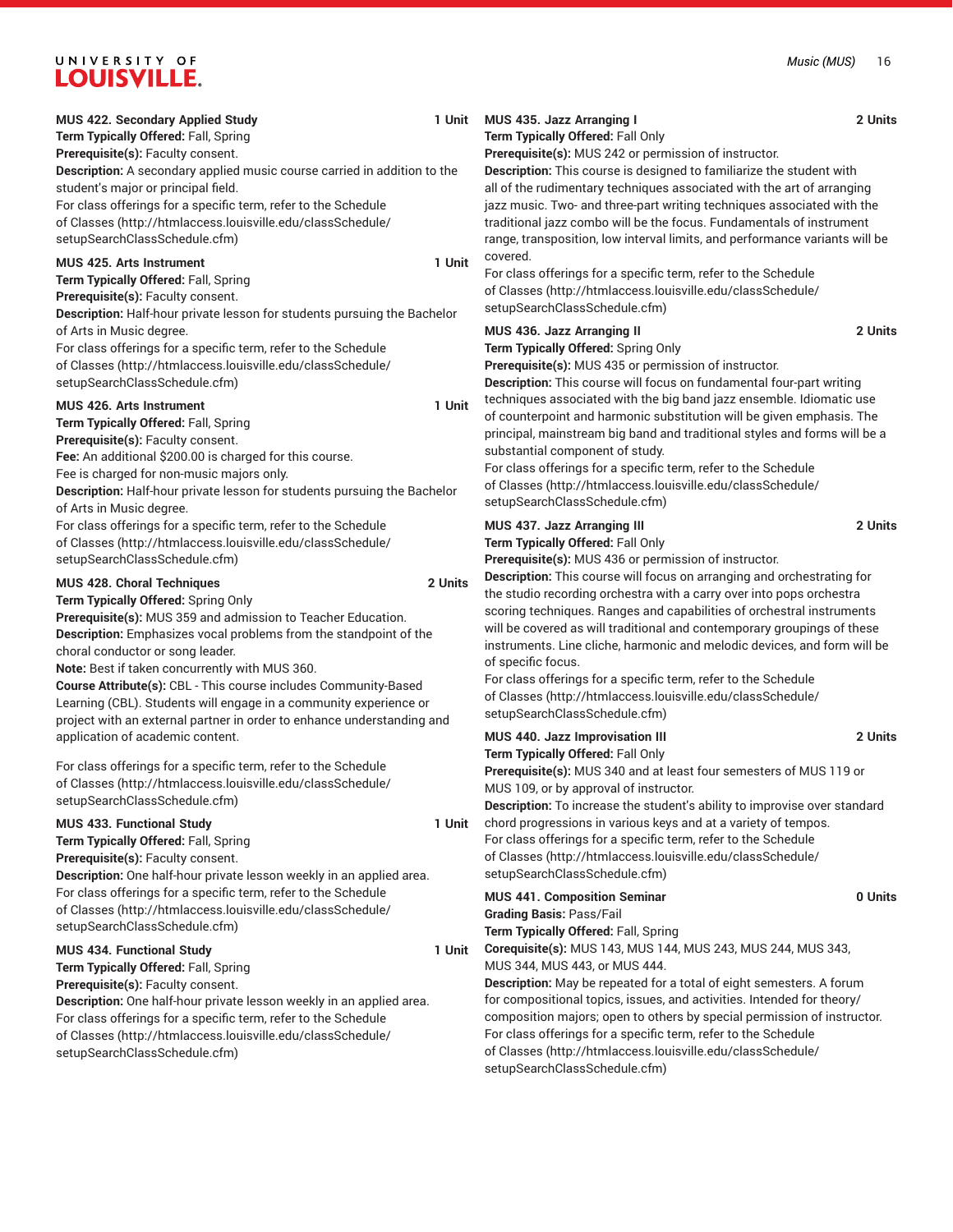| MUS 443. Composition and Orchestration<br>Term Typically Offered: Spring, Summer<br>Prerequisite(s): MUS 344 or permission of instructor.<br>Corequisite(s): MUS 441.<br>Description: Principles and techniques for students of composition.<br>Public presentation required.<br>For class offerings for a specific term, refer to the Schedule<br>of Classes (http://htmlaccess.louisville.edu/classSchedule/<br>setupSearchClassSchedule.cfm)                                                                                                                                                                                                              | 2 Units | MUS 476. Pedagogy Practicum II<br>Term Typically Offered: Spring Only<br>Prerequisite(s): Taken simultaneously with the 4th semester of pedagogy<br>courses.<br>Description: To teach weekly lessons to a beginning elementary student.<br>Course Attribute(s): CBL - This course includes Community-Based<br>Learning (CBL). Students will engage in a community experience or<br>project with an external partner in order to enhance understanding and<br>application of academic content.                                                                                                                                | 1 Unit  |
|--------------------------------------------------------------------------------------------------------------------------------------------------------------------------------------------------------------------------------------------------------------------------------------------------------------------------------------------------------------------------------------------------------------------------------------------------------------------------------------------------------------------------------------------------------------------------------------------------------------------------------------------------------------|---------|------------------------------------------------------------------------------------------------------------------------------------------------------------------------------------------------------------------------------------------------------------------------------------------------------------------------------------------------------------------------------------------------------------------------------------------------------------------------------------------------------------------------------------------------------------------------------------------------------------------------------|---------|
| MUS 444. Composition and Orchestration - CUE<br>Term Typically Offered: Fall, Spring<br>Prerequisite(s): MUS 443 or permission of instructor.<br>Corequisite(s): MUS 441.<br>Description: Principles and techniques for students of composition.<br>Public presentation required.<br><b>Course Attribute(s): CUE - This course fulfills the Culminating</b><br>Undergraduate Experience (CUE) requirement for certain degree<br>programs. CUE courses are advanced-level courses intended for majors<br>with at least 90 earned credits/senior-level status.                                                                                                 | 2 Units | For class offerings for a specific term, refer to the Schedule<br>of Classes (http://htmlaccess.louisville.edu/classSchedule/<br>setupSearchClassSchedule.cfm)<br>MUS 477. Special Topics in New Media<br>Term Typically Offered: Fall, Spring<br>Prerequisite(s): MUS 270, MUS 271, or permission of instructor.<br>Description: Variable topics focusing on advanced topics relevant to the<br>intersections between the arts and technology.<br>Note: Course may be repeated as topics vary.                                                                                                                              | 3 Units |
| For class offerings for a specific term, refer to the Schedule<br>of Classes (http://htmlaccess.louisville.edu/classSchedule/<br>setupSearchClassSchedule.cfm)                                                                                                                                                                                                                                                                                                                                                                                                                                                                                               |         | For class offerings for a specific term, refer to the Schedule<br>of Classes (http://htmlaccess.louisville.edu/classSchedule/<br>setupSearchClassSchedule.cfm)                                                                                                                                                                                                                                                                                                                                                                                                                                                               |         |
| MUS 461. Baroque Keyboard Lit<br>Term Typically Offered: Occasionally Offered<br>Description: Survey of Keyboard Literature from the Middle Ages to the<br>end of the Baroque Period.<br>For class offerings for a specific term, refer to the Schedule<br>of Classes (http://htmlaccess.louisville.edu/classSchedule/<br>setupSearchClassSchedule.cfm)                                                                                                                                                                                                                                                                                                      | 2 Units | MUS 478. Music Industry Internship - CUE<br>Description: Prerequisites or corequisites: Enrollment in the Music and<br>Entrepreneurship Minor. This course will provide hands-on industry<br>experience in the professional fields of music industry, media and<br>arts organizations. Internships may take place in a variety of arts<br>related fields, including recording, live sound, venue operations, sound<br>design, audio production, broadcast, arts management, marketing and                                                                                                                                    | 2 Units |
| MUS 471. Piano Pedagogy III<br>Term Typically Offered: Fall Only<br>Description: A continuation of MUS 371 and MUS 372, emphasizing<br>group and adult piano teaching. Includes observation and supervised<br>practice teaching.<br>For class offerings for a specific term, refer to the Schedule<br>of Classes (http://htmlaccess.louisville.edu/classSchedule/                                                                                                                                                                                                                                                                                            | 3 Units | promotions, acoustics, sound system reinforcement, etc.<br><b>Course Attribute(s): CUE - This course fulfills the Culminating</b><br>Undergraduate Experience (CUE) requirement for certain degree<br>programs. CUE courses are advanced-level courses intended for majors<br>with at least 90 earned credits/senior-level status.<br>For class offerings for a specific term, refer to the Schedule<br>of Classes (http://htmlaccess.louisville.edu/classSchedule/                                                                                                                                                          |         |
| setupSearchClassSchedule.cfm)                                                                                                                                                                                                                                                                                                                                                                                                                                                                                                                                                                                                                                |         | setupSearchClassSchedule.cfm)                                                                                                                                                                                                                                                                                                                                                                                                                                                                                                                                                                                                |         |
| MUS 472. Piano Pedagogy IV<br>Term Typically Offered: Spring Only<br>Description: A continuation of MUS 371 and MUS 372, emphasizing<br>advanced levels of piano teaching. Includes observation and supervised<br>practice teaching.<br>For class offerings for a specific term, refer to the Schedule<br>of Classes (http://htmlaccess.louisville.edu/classSchedule/<br>setupSearchClassSchedule.cfm)                                                                                                                                                                                                                                                       | 3 Units | MUS 480. Entrepreneurship for the 21st Century Musician<br>Term Typically Offered: Fall, Spring<br>Prerequisite(s): Open to juniors and seniors.<br>Description: This course is part of a broader effort to transform the ways<br>in which we prepare 21st-century musicians by cultivating the creative<br>and imaginative powers that reside at the heart of the artist-entrepreneur.<br>For class offerings for a specific term, refer to the Schedule<br>of Classes (http://htmlaccess.louisville.edu/classSchedule/<br>setupSearchClassSchedule.cfm)                                                                    | 1 Unit  |
| MUS 475. Pedagogy Practicum I<br>Term Typically Offered: Fall Only<br>Prerequisite(s): Taken simultaneously with the 3rd semester of pedagogy<br>courses.<br>Description: To teach weekly lessons to a beginning elementary student.<br>Course Attribute(s): CBL - This course includes Community-Based<br>Learning (CBL). Students will engage in a community experience or<br>project with an external partner in order to enhance understanding and<br>application of academic content.<br>For class offerings for a specific term, refer to the Schedule<br>of Classes (http://htmlaccess.louisville.edu/classSchedule/<br>setupSearchClassSchedule.cfm) | 1 Unit  | MUS 490. Jazz Graduate Piano Proficiency<br><b>Grading Basis: Pass/Fail</b><br>Term Typically Offered: Fall, Spring<br>Description: Incoming School of Music graduate students majoring in<br>Jazz Performance or Jazz Composition/Arranging must demonstrate<br>proficient jazz piano skills. Incoming student demonstrating deficiencies<br>will work with the instructor to develop a plan to complete the required<br>proficiency prior to graduation.<br>For class offerings for a specific term, refer to the Schedule<br>of Classes (http://htmlaccess.louisville.edu/classSchedule/<br>setupSearchClassSchedule.cfm) | 0 Units |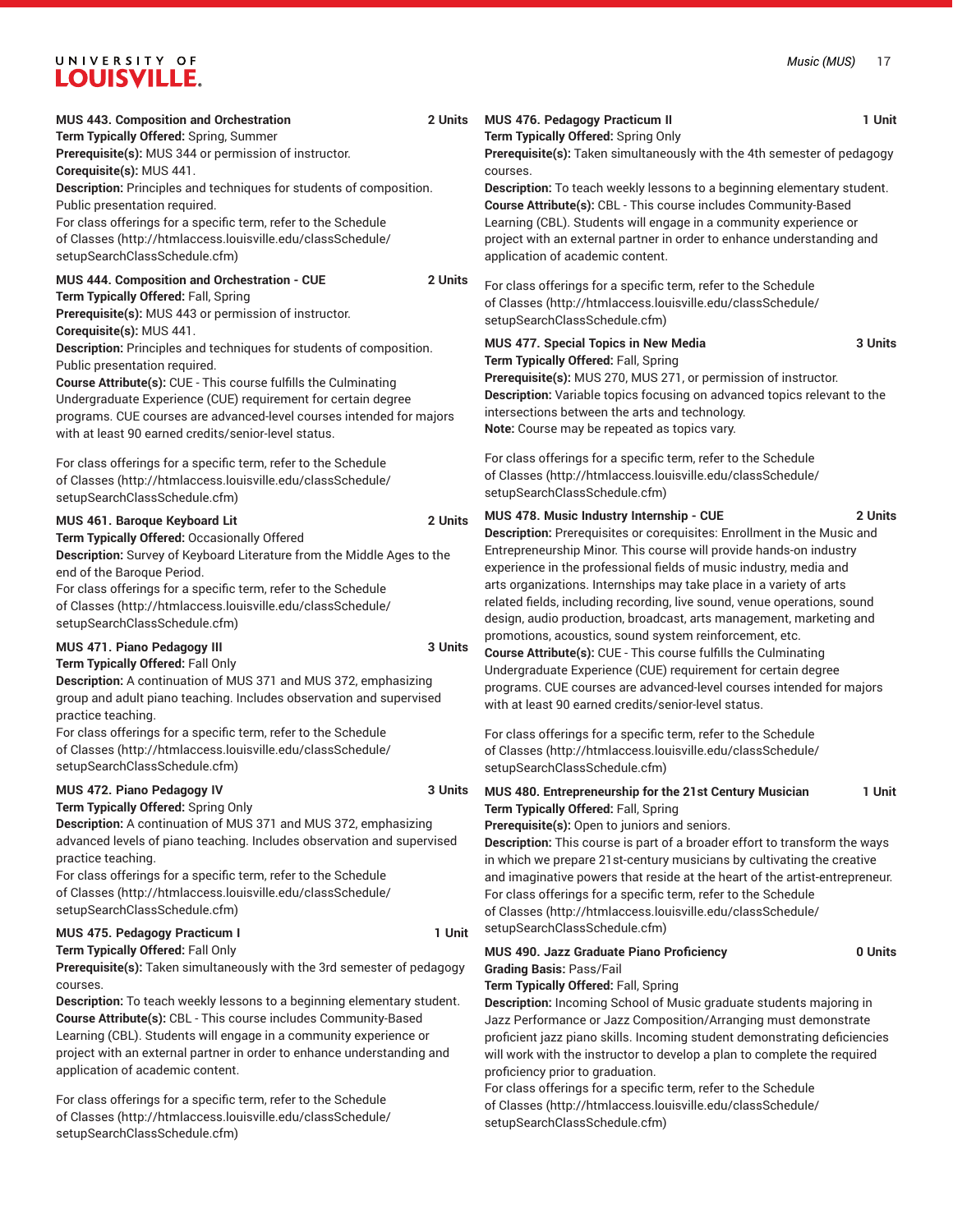### **MUS 495. Senior Research Paper/Project - CUE 0 Units Term Typically Offered:** Occasionally Offered

**Description:** BM Pre-Certification students will present either 1) a teaching/lecture demonstration live or documented on video, or 2) a curriculum development project as a culminating undergraduate experience(CUE).

**Course Attribute(s):** CUE - This course fulfills the Culminating Undergraduate Experience (CUE) requirement for certain degree programs. CUE courses are advanced-level courses intended for majors with at least 90 earned credits/senior-level status.

For class offerings for a specific term, refer to the [Schedule](http://htmlaccess.louisville.edu/classSchedule/setupSearchClassSchedule.cfm) [of Classes \(http://htmlaccess.louisville.edu/classSchedule/](http://htmlaccess.louisville.edu/classSchedule/setupSearchClassSchedule.cfm) [setupSearchClassSchedule.cfm\)](http://htmlaccess.louisville.edu/classSchedule/setupSearchClassSchedule.cfm)

#### **MUS 496. BA Capstone Project 0 Units Grading Basis:** Pass/Fail

**Term Typically Offered:** Fall, Spring

**Prerequisite(s):** Senior standing in BA Music (General or Jazz). **Description:** Project to be determined in consultation with an advisor and approved by the Director of Undergraduate Studies. Options include but not limited to a recital, paper, internship, or service project. **Note:** May require a co-enrollment in appropriate course(s).

For class offerings for a specific term, refer to the [Schedule](http://htmlaccess.louisville.edu/classSchedule/setupSearchClassSchedule.cfm) [of Classes \(http://htmlaccess.louisville.edu/classSchedule/](http://htmlaccess.louisville.edu/classSchedule/setupSearchClassSchedule.cfm) [setupSearchClassSchedule.cfm\)](http://htmlaccess.louisville.edu/classSchedule/setupSearchClassSchedule.cfm)

**MUS 497. Senior Recital - CUE 0 Units**

**Grading Basis:** Credit/No Credit

**Term Typically Offered:** Fall, Spring

**Fee:** An additional \$35.00 is charged for this course.

**Description:** A grade of "CR" credit will be given when the recital is complete. A student must be simultaneously enrolled in at least one applied music course.

**Course Attribute(s):** CUE - This course fulfills the Culminating Undergraduate Experience (CUE) requirement for certain degree programs. CUE courses are advanced-level courses intended for majors with at least 90 earned credits/senior-level status.

For class offerings for a specific term, refer to the [Schedule](http://htmlaccess.louisville.edu/classSchedule/setupSearchClassSchedule.cfm) [of Classes \(http://htmlaccess.louisville.edu/classSchedule/](http://htmlaccess.louisville.edu/classSchedule/setupSearchClassSchedule.cfm) [setupSearchClassSchedule.cfm\)](http://htmlaccess.louisville.edu/classSchedule/setupSearchClassSchedule.cfm)

#### **MUS 498. Thesis Guidance - CUE 2-4 Units Term Typically Offered:** Fall, Spring

**Description:** CUE course thesis for Theory majors. **Course Attribute(s):** CUE - This course fulfills the Culminating Undergraduate Experience (CUE) requirement for certain degree programs. CUE courses are advanced-level courses intended for majors with at least 90 earned credits/senior-level status.

For class offerings for a specific term, refer to the [Schedule](http://htmlaccess.louisville.edu/classSchedule/setupSearchClassSchedule.cfm) [of Classes \(http://htmlaccess.louisville.edu/classSchedule/](http://htmlaccess.louisville.edu/classSchedule/setupSearchClassSchedule.cfm) [setupSearchClassSchedule.cfm\)](http://htmlaccess.louisville.edu/classSchedule/setupSearchClassSchedule.cfm)

# **MUS 499. Senior Research Paper/Project - CUE 1-4 Units**

**Term Typically Offered:** Fall, Spring

**Description:** CUE course paper project for Music History majors. **Course Attribute(s):** CUE - This course fulfills the Culminating Undergraduate Experience (CUE) requirement for certain degree programs. CUE courses are advanced-level courses intended for majors with at least 90 earned credits/senior-level status.

For class offerings for a specific term, refer to the [Schedule](http://htmlaccess.louisville.edu/classSchedule/setupSearchClassSchedule.cfm) [of Classes](http://htmlaccess.louisville.edu/classSchedule/setupSearchClassSchedule.cfm) ([http://htmlaccess.louisville.edu/classSchedule/](http://htmlaccess.louisville.edu/classSchedule/setupSearchClassSchedule.cfm) [setupSearchClassSchedule.cfm\)](http://htmlaccess.louisville.edu/classSchedule/setupSearchClassSchedule.cfm)

# **Grading Basis:** Pass/Fail

**Description:** The purpose of the course is to provide the student with a reasonable method of removing deficiencies revealed by the Graduate Entrance Examination. No graduate student will be allowed to enroll in any graduate course in a historical period in which he has failed to pass the corresponding section of the Graduate Entrance Examination until he has removed his deficiency in the history of the subject. Areas covered are: deficiencies within the period from the Middle Ages to 1530; deficiencies within the period between 1530 and 1750; deficiencies within the period between 1750 and 1850; and deficiencies within the period from 1850 to the present.

For class offerings for a specific term, refer to the [Schedule](http://htmlaccess.louisville.edu/classSchedule/setupSearchClassSchedule.cfm) [of Classes](http://htmlaccess.louisville.edu/classSchedule/setupSearchClassSchedule.cfm) ([http://htmlaccess.louisville.edu/classSchedule/](http://htmlaccess.louisville.edu/classSchedule/setupSearchClassSchedule.cfm) [setupSearchClassSchedule.cfm\)](http://htmlaccess.louisville.edu/classSchedule/setupSearchClassSchedule.cfm)

**Description:** One-hour private lesson for performance majors. For class offerings for a specific term, refer to the [Schedule](http://htmlaccess.louisville.edu/classSchedule/setupSearchClassSchedule.cfm) [of Classes](http://htmlaccess.louisville.edu/classSchedule/setupSearchClassSchedule.cfm) ([http://htmlaccess.louisville.edu/classSchedule/](http://htmlaccess.louisville.edu/classSchedule/setupSearchClassSchedule.cfm) [setupSearchClassSchedule.cfm\)](http://htmlaccess.louisville.edu/classSchedule/setupSearchClassSchedule.cfm)

### **MUS 502. Major Applied Study 2 Units**

**Prerequisite(s):** Faculty consent.

**Description:** One-hour private lesson for performance majors. For class offerings for a specific term, refer to the [Schedule](http://htmlaccess.louisville.edu/classSchedule/setupSearchClassSchedule.cfm) [of Classes](http://htmlaccess.louisville.edu/classSchedule/setupSearchClassSchedule.cfm) ([http://htmlaccess.louisville.edu/classSchedule/](http://htmlaccess.louisville.edu/classSchedule/setupSearchClassSchedule.cfm) [setupSearchClassSchedule.cfm\)](http://htmlaccess.louisville.edu/classSchedule/setupSearchClassSchedule.cfm)

MUS 503. Major Applied Study **4 Units** 

**Prerequisite(s):** Faculty Consent.

**Description:** PIANO: First year: Student will study scales and arpeggios, Bach 2-Part Inventions, Sonatas by Haydn or Mozart, and compositions by such composers as Beethoven, Schubert, Chopin, Mendelssohn, Grieg. Second Year: Student will study scales and arpeggios, and literature equivalent to Bach 3-Part Inventions or French Suites, Sonatas by Beethoven or Schubert, Mozart Fantasia or Rondo, Scarlatti Sonatas, compositions by Chopin, Schumann, Brahms, Debussy. Third Year: Student will study technical materials and such materials as Bach English Suites or Preludes and Fugues, Sonatas by Mozart of Beethoven, Haydn Variations, Mozart Concertos or compositions by Chopin, Liszt, Rachmaninoff, Debussy. Fourth Year: Student will study technical materials and such materials as Bach Partitas and Preludes and Fugues, Sonatas by Beethoven, Schumann, or Chopin, Mozart or Beethoven For class offerings for a specific term, refer to the [Schedule](http://htmlaccess.louisville.edu/classSchedule/setupSearchClassSchedule.cfm) [of Classes](http://htmlaccess.louisville.edu/classSchedule/setupSearchClassSchedule.cfm) ([http://htmlaccess.louisville.edu/classSchedule/](http://htmlaccess.louisville.edu/classSchedule/setupSearchClassSchedule.cfm) [setupSearchClassSchedule.cfm\)](http://htmlaccess.louisville.edu/classSchedule/setupSearchClassSchedule.cfm)

# **MUS 500. Music History Review 0 Units Term Typically Offered:** Fall, Spring

**MUS 501. Major Applied Study 2 Units**

**Term Typically Offered:** Fall, Spring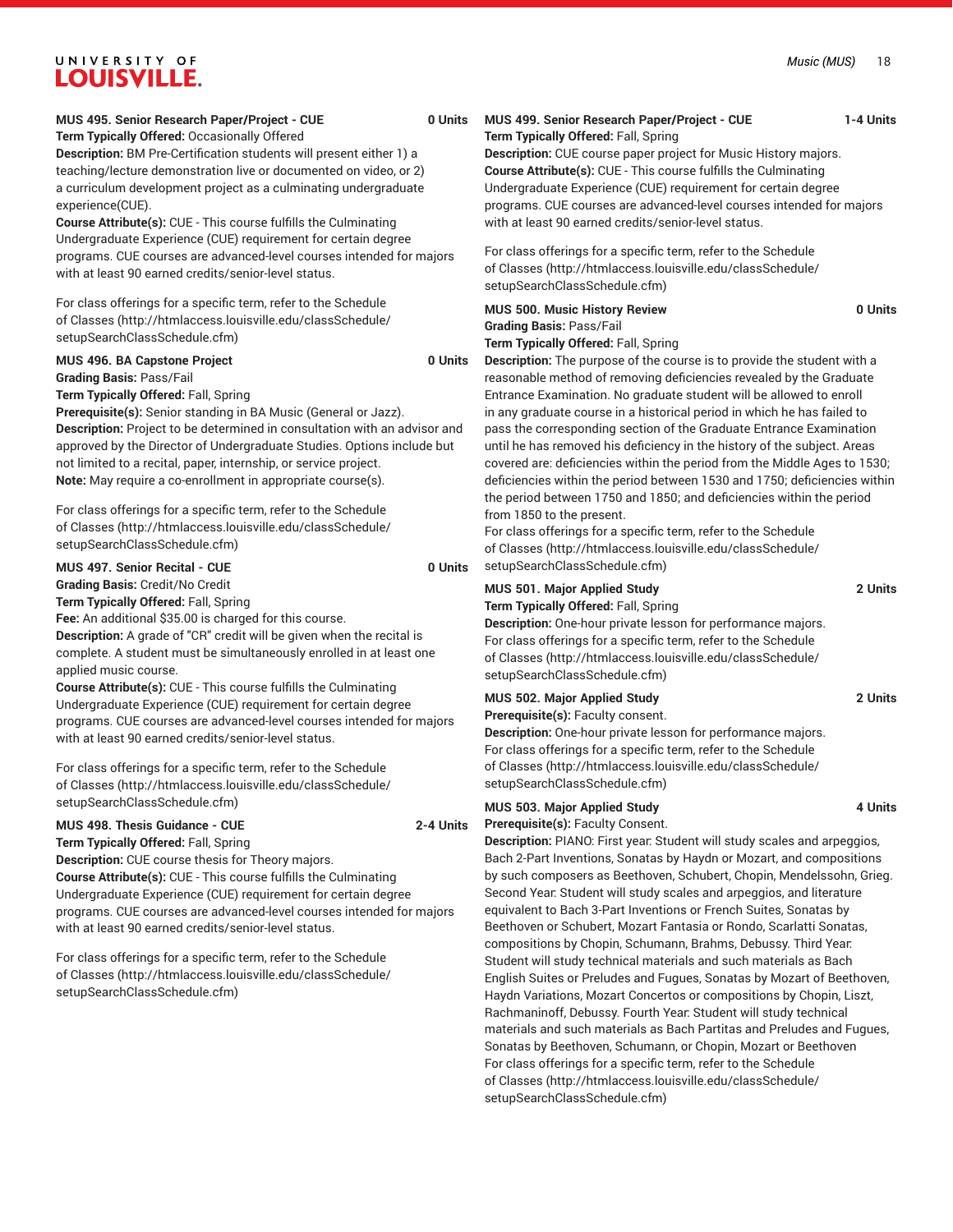| MUS 504. Major Applied Study<br>Prerequisite(s): Faculty Consent.<br>Description: PIANO: First year: Student will study scales and arpeggios,<br>Bach 2-Part Inventions, Sonatas by Haydn or Mozart, and compositions<br>by such composers as Beethoven, Schubert, Chopin, Mendelssohn, Grieg.<br>Second Year: Student will study scales and arpeggios, and literature<br>equivalent to Bach 3-Part Inventions or French Suites, Sonatas by<br>Beethoven or Schubert, Mozart Fantasia or Rondo, Scarlatti Sonatas, |                                                                                                                                                                                                                                                                                                                                                                                                                                                                                                                                                                         | 4 Units | <b>MUS 512. Principal Applied Study</b><br>Term Typically Offered: Fall, Spring<br>Prerequisite(s): Faculty consent.<br>Description: One-hour private lesson for students majoring in<br>composition, music education, music history, music therapy, or theory.<br>For class offerings for a specific term, refer to the Schedule<br>of Classes (http://htmlaccess.louisville.edu/classSchedule/<br>setupSearchClassSchedule.cfm)              | 2 Units   |
|--------------------------------------------------------------------------------------------------------------------------------------------------------------------------------------------------------------------------------------------------------------------------------------------------------------------------------------------------------------------------------------------------------------------------------------------------------------------------------------------------------------------|-------------------------------------------------------------------------------------------------------------------------------------------------------------------------------------------------------------------------------------------------------------------------------------------------------------------------------------------------------------------------------------------------------------------------------------------------------------------------------------------------------------------------------------------------------------------------|---------|------------------------------------------------------------------------------------------------------------------------------------------------------------------------------------------------------------------------------------------------------------------------------------------------------------------------------------------------------------------------------------------------------------------------------------------------|-----------|
|                                                                                                                                                                                                                                                                                                                                                                                                                                                                                                                    | compositions by Chopin, Schumann, Brahms, Debussy. Third Year:<br>Student will study technical materials and such materials as Bach<br>English Suites or Preludes and Fugues, Sonatas by Mozart of Beethoven,<br>Haydn Variations, Mozart Concertos or compositions by Chopin, Liszt,<br>Rachmaninoff, Debussy. Fourth Year: Student will study technical<br>materials and such materials as Bach Partitas and Preludes and Fugues,<br>Sonatas by Beethoven, Schumann, or Chopin, Mozart or Beethoven<br>For class offerings for a specific term, refer to the Schedule |         | <b>MUS 513. Principal Appied Study</b><br>Term Typically Offered: Fall, Spring<br>Prerequisite(s): Faculty consent.<br>Description: One-hour private lesson for piano pedagogy majors.<br>For class offerings for a specific term, refer to the Schedule<br>of Classes (http://htmlaccess.louisville.edu/classSchedule/<br>setupSearchClassSchedule.cfm)                                                                                       | 4 Units   |
|                                                                                                                                                                                                                                                                                                                                                                                                                                                                                                                    | of Classes (http://htmlaccess.louisville.edu/classSchedule/<br>setupSearchClassSchedule.cfm)                                                                                                                                                                                                                                                                                                                                                                                                                                                                            |         | <b>MUS 514. Principal Applied Study</b><br>Term Typically Offered: Fall, Spring                                                                                                                                                                                                                                                                                                                                                                | 4 Units   |
|                                                                                                                                                                                                                                                                                                                                                                                                                                                                                                                    | MUS 505. Jazz Applied<br>Term Typically Offered: Fall, Spring<br>Prerequisite(s): Faculty consent.<br>Description: One-hour private lesson focusing on the jazz idiom.<br>For class offerings for a specific term, refer to the Schedule                                                                                                                                                                                                                                                                                                                                | 2 Units | Prerequisite(s): Faculty consent.<br>Description: One-hour private lesson for piano pedagogy majors.<br>For class offerings for a specific term, refer to the Schedule<br>of Classes (http://htmlaccess.louisville.edu/classSchedule/<br>setupSearchClassSchedule.cfm)                                                                                                                                                                         |           |
|                                                                                                                                                                                                                                                                                                                                                                                                                                                                                                                    | of Classes (http://htmlaccess.louisville.edu/classSchedule/<br>setupSearchClassSchedule.cfm)                                                                                                                                                                                                                                                                                                                                                                                                                                                                            |         | <b>MUS 519. Minor Ensembles</b><br>Term Typically Offered: Fall, Spring<br>Prerequisite(s): Graduate standing in music or by permission of                                                                                                                                                                                                                                                                                                     | 0.5 Units |
|                                                                                                                                                                                                                                                                                                                                                                                                                                                                                                                    | MUS 506. Jazz Applied<br>Term Typically Offered: Fall, Spring<br>Prerequisite(s): Faculty consent.<br>Description: One-hour private lesson focusing on the jazz idiom.<br>For class offerings for a specific term, refer to the Schedule<br>of Classes (http://htmlaccess.louisville.edu/classSchedule/<br>setupSearchClassSchedule.cfm)                                                                                                                                                                                                                                | 2 Units | instructor.<br>Description: Study and performance of works for small ensembles:<br>Piano; String; Woodwind; Brass or Percussion Ensemble; Improvisation;<br>Guitar; Jazz Combo (Instrumental); Jazz Ensemble; Brass Chamber<br>Music, Historical Brass Ensemble, Trombone, Tuba or Tuba/Euphonium;<br>Saxophone Ensemble; Opera Workshop; Clarinet, Flute, Harp Ensemble;<br>Community Band; Historical Instruments and Techla, Cardinal Rule. |           |
|                                                                                                                                                                                                                                                                                                                                                                                                                                                                                                                    | <b>MUS 509. Major Ensembles</b><br>Term Typically Offered: Fall, Spring<br>Prerequisite(s): Graduate standing in music or by permission of                                                                                                                                                                                                                                                                                                                                                                                                                              | 1 Unit  | For class offerings for a specific term, refer to the Schedule<br>of Classes (http://htmlaccess.louisville.edu/classSchedule/<br>setupSearchClassSchedule.cfm)                                                                                                                                                                                                                                                                                 |           |
|                                                                                                                                                                                                                                                                                                                                                                                                                                                                                                                    | instructor.<br>Description: Symphony Orchestra; Symphonic Band; Early Music<br>Ensemble; Opera Theater; Jazz Ensemble; Jazz Repertory Ensemble,<br>Concert Band; Pep Band; Wind Ensemble; Wind Symphony, New Music<br>Ensemble; Marching Band; University Chorus; Collegiate Chorale, Vocal<br>Jazz Ensemble, Singing Cardsmen, Women's Chorus, Jazz Lab.<br>Note: May not be used for credit towards a graduate degree.                                                                                                                                                |         | MUS 521. Secondary Applied Study<br>Term Typically Offered: Fall, Spring<br>Prerequisite(s): Faculty consent.<br>Fee: An additional \$200.00 is charged for this course.<br>Fee is charged for non-music majors only.<br>Description: A secondary applied music course carried in addition to the<br>student's major or principal field.                                                                                                       | 1 Unit    |
|                                                                                                                                                                                                                                                                                                                                                                                                                                                                                                                    | For class offerings for a specific term, refer to the Schedule<br>of Classes (http://htmlaccess.louisville.edu/classSchedule/<br>setupSearchClassSchedule.cfm)                                                                                                                                                                                                                                                                                                                                                                                                          |         | For class offerings for a specific term, refer to the Schedule<br>of Classes (http://htmlaccess.louisville.edu/classSchedule/<br>setupSearchClassSchedule.cfm)                                                                                                                                                                                                                                                                                 |           |
|                                                                                                                                                                                                                                                                                                                                                                                                                                                                                                                    | MUS 511. Principal Applied Study<br>Term Typically Offered: Fall, Spring<br>Prerequisite(s): Faculty consent.<br>Fee: An additional \$400.00 is charged for this course.<br>Fee is charged for non-music majors only.<br>Description: One-hour private lesson for students majoring in                                                                                                                                                                                                                                                                                  | 2 Units | MUS 522. Secondary Applied Study<br>Term Typically Offered: Fall, Spring<br>Prerequisite(s): Faculty consent.<br>Fee: An additional \$200.00 is charged for this course.<br>Fee is charged for non-music majors only.<br>Description: A secondary applied music course carried in addition to the<br>student's major or principal field.                                                                                                       | 1 Unit    |
|                                                                                                                                                                                                                                                                                                                                                                                                                                                                                                                    | composition, music education, music history, music therapy, or theory.<br>For class offerings for a specific term, refer to the Schedule<br>of Classes (http://htmlaccess.louisville.edu/classSchedule/<br>setupSearchClassSchedule.cfm)                                                                                                                                                                                                                                                                                                                                |         | For class offerings for a specific term, refer to the Schedule<br>of Classes (http://htmlaccess.louisville.edu/classSchedule/<br>setupSearchClassSchedule.cfm)                                                                                                                                                                                                                                                                                 |           |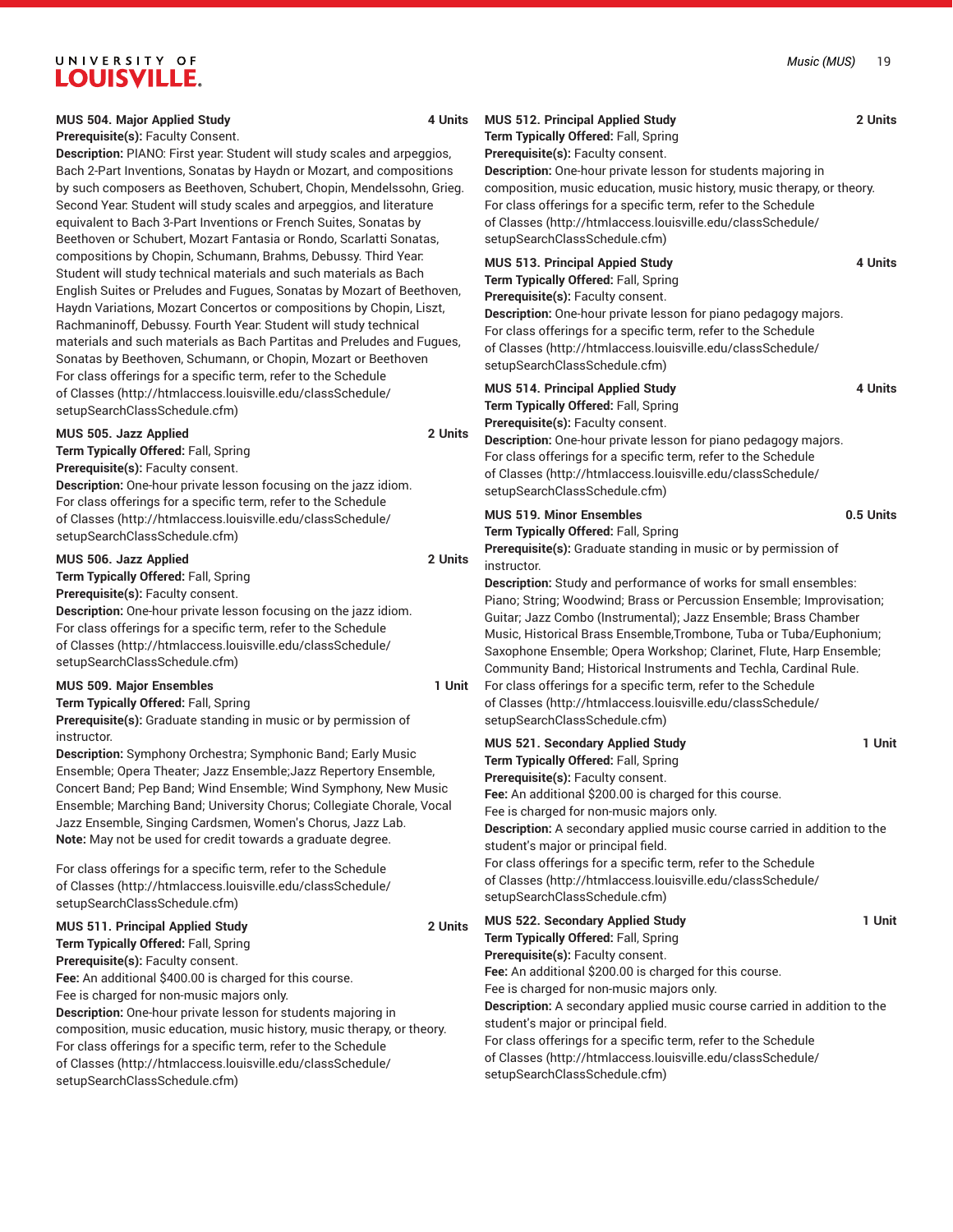| MUS 525. Arts Instrument                                                                                      |           | 1 Unit MUS 534. Functional Study                                                                          | 1 Unit  |
|---------------------------------------------------------------------------------------------------------------|-----------|-----------------------------------------------------------------------------------------------------------|---------|
| Term Typically Offered: Fall, Spring                                                                          |           | Term Typically Offered: Fall, Spring                                                                      |         |
| Prerequisite(s): Faculty consent.<br>Fee: An additional \$200.00 is charged for this course.                  |           | Prerequisite(s): Faculty consent.<br>Description: One half-hour private lesson weekly in an applied area. |         |
| Fee is charged for non-music majors only.                                                                     |           | For class offerings for a specific term, refer to the Schedule                                            |         |
| Description: Half-hour private lesson for students pursuing the Bachelor                                      |           | of Classes (http://htmlaccess.louisville.edu/classSchedule/                                               |         |
| of Arts in Music degree.                                                                                      |           | setupSearchClassSchedule.cfm)                                                                             |         |
| For class offerings for a specific term, refer to the Schedule                                                |           |                                                                                                           |         |
| of Classes (http://htmlaccess.louisville.edu/classSchedule/                                                   |           | MUS 535. Music Industry I                                                                                 | 2 Units |
| setupSearchClassSchedule.cfm)                                                                                 |           | Term Typically Offered: Fall, Spring                                                                      |         |
|                                                                                                               |           | Prerequisite(s): Sixty credit hours earned.                                                               |         |
| <b>MUS 526. Arts Instrument</b>                                                                               | 1 Unit    | Description: A study of current practices affecting the professional                                      |         |
| Term Typically Offered: Fall, Spring                                                                          |           | musician and a survey of career opportunities relating to music and                                       |         |
| Prerequisite(s): Faculty consent.<br>Description: Half-hour private lesson for students pursuing the Bachelor |           | industry.<br>For class offerings for a specific term, refer to the Schedule                               |         |
| of Arts in Music degree.                                                                                      |           | of Classes (http://htmlaccess.louisville.edu/classSchedule/                                               |         |
| For class offerings for a specific term, refer to the Schedule                                                |           | setupSearchClassSchedule.cfm)                                                                             |         |
| of Classes (http://htmlaccess.louisville.edu/classSchedule/                                                   |           |                                                                                                           |         |
| setupSearchClassSchedule.cfm)                                                                                 |           | MUS 536. Music Industry II                                                                                | 2 Units |
|                                                                                                               |           | Term Typically Offered: Occasionally Offered                                                              |         |
| MUS 527. Choral Music in the Modern Secondary School                                                          | 2 Units   | Prerequisite(s): MUS 535.                                                                                 |         |
| Term Typically Offered: Occasionally Offered                                                                  |           | Description: Continuation of MUS 535. Includes broadcast, performance,                                    |         |
| Description: Procedures and techniques for use with the high school                                           |           | marketing, retail sales, audio/video engineering, publishing, law, and labor                              |         |
| chorus including such topics as selection of repertoire, voice production,                                    |           | relations.                                                                                                |         |
| diction, rehearsal psychology, and performance practice.                                                      |           | For class offerings for a specific term, refer to the Schedule                                            |         |
| For class offerings for a specific term, refer to the Schedule                                                |           | of Classes (http://htmlaccess.louisville.edu/classSchedule/                                               |         |
| of Classes (http://htmlaccess.louisville.edu/classSchedule/                                                   |           | setupSearchClassSchedule.cfm)                                                                             |         |
| setupSearchClassSchedule.cfm)                                                                                 |           | MUS 537. Advanced Techniques for Marching Bands                                                           | 2 Units |
| <b>MUS 528. Musicians' Wellness</b>                                                                           | 1 Unit    | Term Typically Offered: Occasionally Offered                                                              |         |
| Term Typically Offered: Fall, Spring                                                                          |           | Prerequisite(s): MUS 337 or permission of instructor.                                                     |         |
| Description: An intellectual and experiential understanding of the                                            |           | Description: Problems in preparing the halftime show. Arranging for the                                   |         |
| Alexander Technique and technique of "respiration awareness" mediation.                                       |           | marching band.                                                                                            |         |
| For class offerings for a specific term, refer to the Schedule                                                |           | For class offerings for a specific term, refer to the Schedule                                            |         |
| of Classes (http://htmlaccess.louisville.edu/classSchedule/                                                   |           | of Classes (http://htmlaccess.louisville.edu/classSchedule/                                               |         |
| setupSearchClassSchedule.cfm)                                                                                 |           | setupSearchClassSchedule.cfm)                                                                             |         |
| <b>MUS 529. Cardinal Singers</b>                                                                              | 0.5 Units | MUS 538. Studies in Pedagogy                                                                              | 1 Unit  |
| Term Typically Offered: Fall, Spring                                                                          |           | Term Typically Offered: Fall, Spring                                                                      |         |
| Description: Honors choral ensemble with entrance by audition only.                                           |           | Prerequisite(s): Upper Division or graduate standing.                                                     |         |
| For class offerings for a specific term, refer to the Schedule                                                |           | Description: Pedagogy studies on specific instruments. Offered under                                      |         |
| of Classes (http://htmlaccess.louisville.edu/classSchedule/                                                   |           | separate sections.                                                                                        |         |
| setupSearchClassSchedule.cfm)                                                                                 |           | For class offerings for a specific term, refer to the Schedule                                            |         |
| MUS 530. Choral Literature I                                                                                  | 2 Units   | of Classes (http://htmlaccess.louisville.edu/classSchedule/                                               |         |
| Term Typically Offered: Fall, Spring                                                                          |           | setupSearchClassSchedule.cfm)                                                                             |         |
| Description: A survey of choral literature from chant to c.1750.                                              |           |                                                                                                           |         |
| For class offerings for a specific term, refer to the Schedule                                                |           |                                                                                                           |         |
| of Classes (http://htmlaccess.louisville.edu/classSchedule/                                                   |           |                                                                                                           |         |
| setupSearchClassSchedule.cfm)                                                                                 |           |                                                                                                           |         |
| MUS 531. Choral Literature II                                                                                 | 2 Units   |                                                                                                           |         |
| Term Typically Offered: Fall, Spring                                                                          |           |                                                                                                           |         |
| Description: A survey of choral literature from c.1750 to present.                                            |           |                                                                                                           |         |
| For class offerings for a specific term, refer to the Schedule                                                |           |                                                                                                           |         |
| of Classes (http://htmlaccess.louisville.edu/classSchedule/                                                   |           |                                                                                                           |         |
| setupSearchClassSchedule.cfm)                                                                                 |           |                                                                                                           |         |
| MUS 533. Functional Study                                                                                     | 1 Unit    |                                                                                                           |         |
| Term Typically Offered: Fall, Spring                                                                          |           |                                                                                                           |         |
| Prerequisite(s): Faculty consent.                                                                             |           |                                                                                                           |         |
| Description: One half-hour private lesson weekly in an applied area.                                          |           |                                                                                                           |         |
| For class offerings for a specific term, refer to the Schedule                                                |           |                                                                                                           |         |
| of Classes (http://htmlaccess.louisville.edu/classSchedule/                                                   |           |                                                                                                           |         |
| setupSearchClassSchedule.cfm)                                                                                 |           |                                                                                                           |         |

| Term Typically Offered: Fall, Spring<br>Prerequisite(s): Faculty consent.<br>Description: One half-hour private lesson weekly in an applied area.<br>For class offerings for a specific term, refer to the Schedule<br>of Classes (http://htmlaccess.louisville.edu/classSchedule/<br>setupSearchClassSchedule.cfm)                                                                                                                               |         |
|---------------------------------------------------------------------------------------------------------------------------------------------------------------------------------------------------------------------------------------------------------------------------------------------------------------------------------------------------------------------------------------------------------------------------------------------------|---------|
| MUS 535. Music Industry I<br>Term Typically Offered: Fall, Spring<br>Prerequisite(s): Sixty credit hours earned.<br>Description: A study of current practices affecting the professional<br>musician and a survey of career opportunities relating to music and<br>industry.<br>For class offerings for a specific term, refer to the Schedule<br>of Classes (http://htmlaccess.louisville.edu/classSchedule/<br>setupSearchClassSchedule.cfm)    | 2 Units |
| MUS 536. Music Industry II<br>Term Typically Offered: Occasionally Offered<br>Prerequisite(s): MUS 535.<br>Description: Continuation of MUS 535. Includes broadcast, performance,<br>marketing, retail sales, audio/video engineering, publishing, law, and labor<br>relations.<br>For class offerings for a specific term, refer to the Schedule<br>of Classes (http://htmlaccess.louisville.edu/classSchedule/<br>setupSearchClassSchedule.cfm) | 2 Units |
| MUS 537. Advanced Techniques for Marching Bands<br>Term Typically Offered: Occasionally Offered<br>Prerequisite(s): MUS 337 or permission of instructor.<br>Description: Problems in preparing the halftime show. Arranging for the<br>marching band.<br>For class offerings for a specific term, refer to the Schedule<br>of Classes (http://htmlaccess.louisville.edu/classSchedule/<br>setupSearchClassSchedule.cfm)                           | 2 Units |
| MUS 538. Studies in Pedagogy<br>Term Typically Offered: Fall, Spring<br>Prerequisite(s): Upper Division or graduate standing.<br>Description: Pedagogy studies on specific instruments. Offered under<br>separate sections.<br>For class offerings for a specific term, refer to the Schedule<br>of Classes (http://htmlaccess.louisville.edu/classSchedule/                                                                                      | 1 Unit  |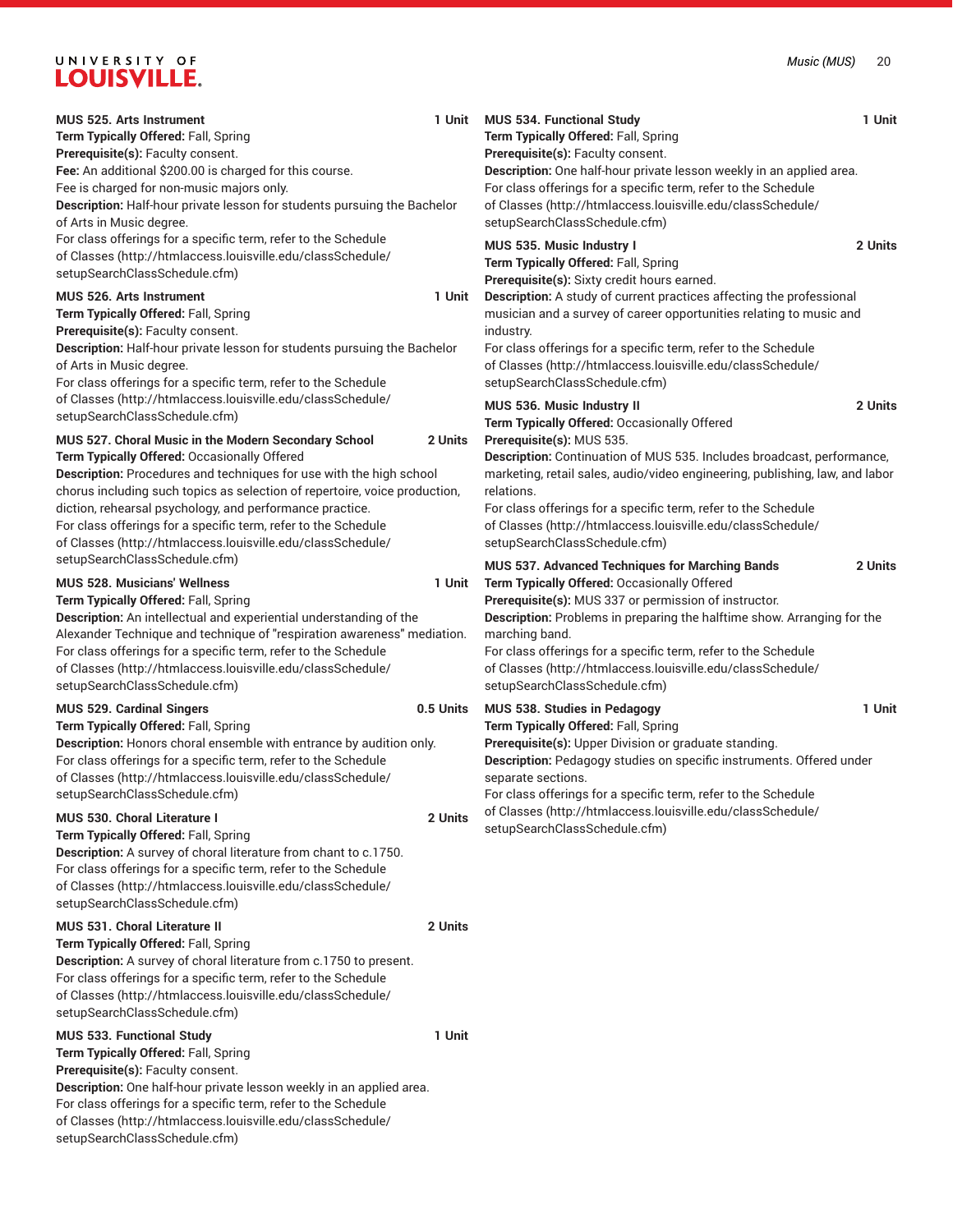| MUS 539. Studies in Jazz<br>Term Typically Offered: Fall, Spring                                                                                                                                                                                                                                                                                                                                                                                                                                                                                                                                        | MUS 545. Advanced Instrumental Scoring<br>2 Units<br>Term Typically Offered: Fall, Spring                                                                                                                                                                                                                                                                                                                                           | 2 Units |
|---------------------------------------------------------------------------------------------------------------------------------------------------------------------------------------------------------------------------------------------------------------------------------------------------------------------------------------------------------------------------------------------------------------------------------------------------------------------------------------------------------------------------------------------------------------------------------------------------------|-------------------------------------------------------------------------------------------------------------------------------------------------------------------------------------------------------------------------------------------------------------------------------------------------------------------------------------------------------------------------------------------------------------------------------------|---------|
| Prerequisite(s): Vary by section, see course description.<br>Description: Focus on aural skills, transcription methods, and advanced<br>jazz harmony topics. Extended functional harmony and advanced<br>rhythmic concepts. Examples will focus on transcribed solos by<br>established jazz masters. Sections include: (01) Jazz Style Analysis,<br>Prereq: Theory IV and MUS 138 and permission of instructor. Explores<br>jazz style through analysis of historically significant transcribed solos as                                                                                                | Prerequisite(s): Undergraduate orchestration course or permission of<br>instructor.<br>Description: Analysis of orchestration techniques by 19th- and 20th-<br>century composers.<br>For class offerings for a specific term, refer to the Schedule<br>of Classes (http://htmlaccess.louisville.edu/classSchedule/<br>setupSearchClassSchedule.cfm)                                                                                 |         |
| played by jazz masters (02) Advanced Jazz Theory, Prereq: Jazz Theory<br>I or passing grade on Jazz Theory Entrance Exam. (03) Standard Jazz<br>Repertoire Prereq: MUS 138 and permission of instructor. Focuses on<br>learning compositions from standard jazz repertoire. While improvisation<br>is stressed as an important part of the learning process, the main<br>objective will be to learn and memorize melodies and chord progressions<br>of selected pieces froma number of musical styles. Each class session<br>will concentrate on a specific style, composer, and/or type of composition | MUS 547. Chromatic Harmony and Analysis<br>Term Typically Offered: Spring Only<br>Prerequisite(s): MUS 242 and MUS 347.<br>Description: A study of chromatic harmony and voice leading, expanded<br>tonality, and extended forms. Analysis of music of the late 19th and early<br>20th centuries; creative writing in styles of this period.<br>Note: Credit not allowed for both MUS 547 and MUS 647.                              | 2 Units |
| tune. A variety of tempos and keys will be chosen. Selected compositions<br>may be performed with play-a-long recordings or with other students in<br>class.                                                                                                                                                                                                                                                                                                                                                                                                                                            | For class offerings for a specific term, refer to the Schedule<br>of Classes (http://htmlaccess.louisville.edu/classSchedule/<br>setupSearchClassSchedule.cfm)                                                                                                                                                                                                                                                                      |         |
| For class offerings for a specific term, refer to the Schedule<br>of Classes (http://htmlaccess.louisville.edu/classSchedule/<br>setupSearchClassSchedule.cfm)                                                                                                                                                                                                                                                                                                                                                                                                                                          | MUS 548. Post-Tonal Theory and Analysis<br>Term Typically Offered: Fall Only<br>Prerequisite(s): MUS 547.                                                                                                                                                                                                                                                                                                                           | 2 Units |
| MUS 541. Private Non-Major Music Composition I<br>Term Typically Offered: Fall, Spring<br>Prerequisite(s): Admission to graduate music study or permission of the<br>instructor.                                                                                                                                                                                                                                                                                                                                                                                                                        | 2 Units<br>Description: Survey of post-tonal theory. Analysis of centric, atonal, serial,<br>and other music composed since 1900.<br>Note: Credit not allowed for both MUS 548 and MUS 648.                                                                                                                                                                                                                                         |         |
| Description: Composition study for graduate students who are not<br>composition or music theory majors.<br>For class offerings for a specific term, refer to the Schedule                                                                                                                                                                                                                                                                                                                                                                                                                               | For class offerings for a specific term, refer to the Schedule<br>of Classes (http://htmlaccess.louisville.edu/classSchedule/<br>setupSearchClassSchedule.cfm)                                                                                                                                                                                                                                                                      |         |
| of Classes (http://htmlaccess.louisville.edu/classSchedule/<br>setupSearchClassSchedule.cfm)                                                                                                                                                                                                                                                                                                                                                                                                                                                                                                            | MUS 549. Renaissance Counterpoint<br>Term Typically Offered: Fall Only                                                                                                                                                                                                                                                                                                                                                              | 2 Units |
| MUS 542. Private Non-Major Music Composition II<br>Term Typically Offered: Fall, Spring<br>Prerequisite(s): Admission to graduate music study or permission of the<br>instructor.                                                                                                                                                                                                                                                                                                                                                                                                                       | Prerequisite(s): Upper division or graduate standing.<br>2 Units<br>Description: A study of 16th-century vocal polyphony in the style of<br>Palestrina, Lassus, et al.; including stylistic composition in two or more<br>voices.                                                                                                                                                                                                   |         |
| Description: Composition study for graduate students who are not<br>composition or music theory majors.<br>For class offerings for a specific term, refer to the Schedule                                                                                                                                                                                                                                                                                                                                                                                                                               | For class offerings for a specific term, refer to the Schedule<br>of Classes (http://htmlaccess.louisville.edu/classSchedule/<br>setupSearchClassSchedule.cfm)                                                                                                                                                                                                                                                                      |         |
| of Classes (http://htmlaccess.louisville.edu/classSchedule/<br>setupSearchClassSchedule.cfm)                                                                                                                                                                                                                                                                                                                                                                                                                                                                                                            | <b>MUS 550. Baroque Counterpoint</b><br>Term Typically Offered: Spring Only                                                                                                                                                                                                                                                                                                                                                         | 2 Units |
| <b>MUS 543. Advanced Composition</b><br>Term Typically Offered: Fall, Spring<br>Prerequisite(s): Permission of instructor.<br>Corequisite(s): MUS 441 for undergraduates, MUS 669 for graduates.<br>Description: Continuation of MUS 444. Public presentation required.<br>For class offerings for a specific term, refer to the Schedule                                                                                                                                                                                                                                                               | Prerequisite(s): Upper division or graduate standing.<br>3 Units<br>Description: A study of 18th-century counterpoint, emphasizing Bach's<br>style and forms, including stylistic composition in two or more voices.<br>For class offerings for a specific term, refer to the Schedule<br>of Classes (http://htmlaccess.louisville.edu/classSchedule/<br>setupSearchClassSchedule.cfm)                                              |         |
| of Classes (http://htmlaccess.louisville.edu/classSchedule/<br>setupSearchClassSchedule.cfm)                                                                                                                                                                                                                                                                                                                                                                                                                                                                                                            | MUS 551. Studies in Improvisation<br>Term Typically Offered: Fall, Spring                                                                                                                                                                                                                                                                                                                                                           | 2 Units |
| <b>MUS 544. Advanced Composition</b><br>Term Typically Offered: Fall, Spring<br>Prerequisite(s): Permission of Instructor.<br>Corequisite(s): MUS 441 for undergraduates and MUS 669 for graduates.<br>Description: Continuation of MUS 543. Public presentation required.<br>For class offerings for a specific term, refer to the Schedule<br>of Classes (http://htmlaccess.louisville.edu/classSchedule/<br>setupSearchClassSchedule.cfm)                                                                                                                                                            | Prerequisite(s): Upper division, graduate standing in music, or permission<br>3 Units<br>of instructor.<br>Description: Improvisation and open-form music are explored through<br>creation and performance, and the study of various improvisation<br>traditions.<br>For class offerings for a specific term, refer to the Schedule<br>of Classes (http://htmlaccess.louisville.edu/classSchedule/<br>setupSearchClassSchedule.cfm) |         |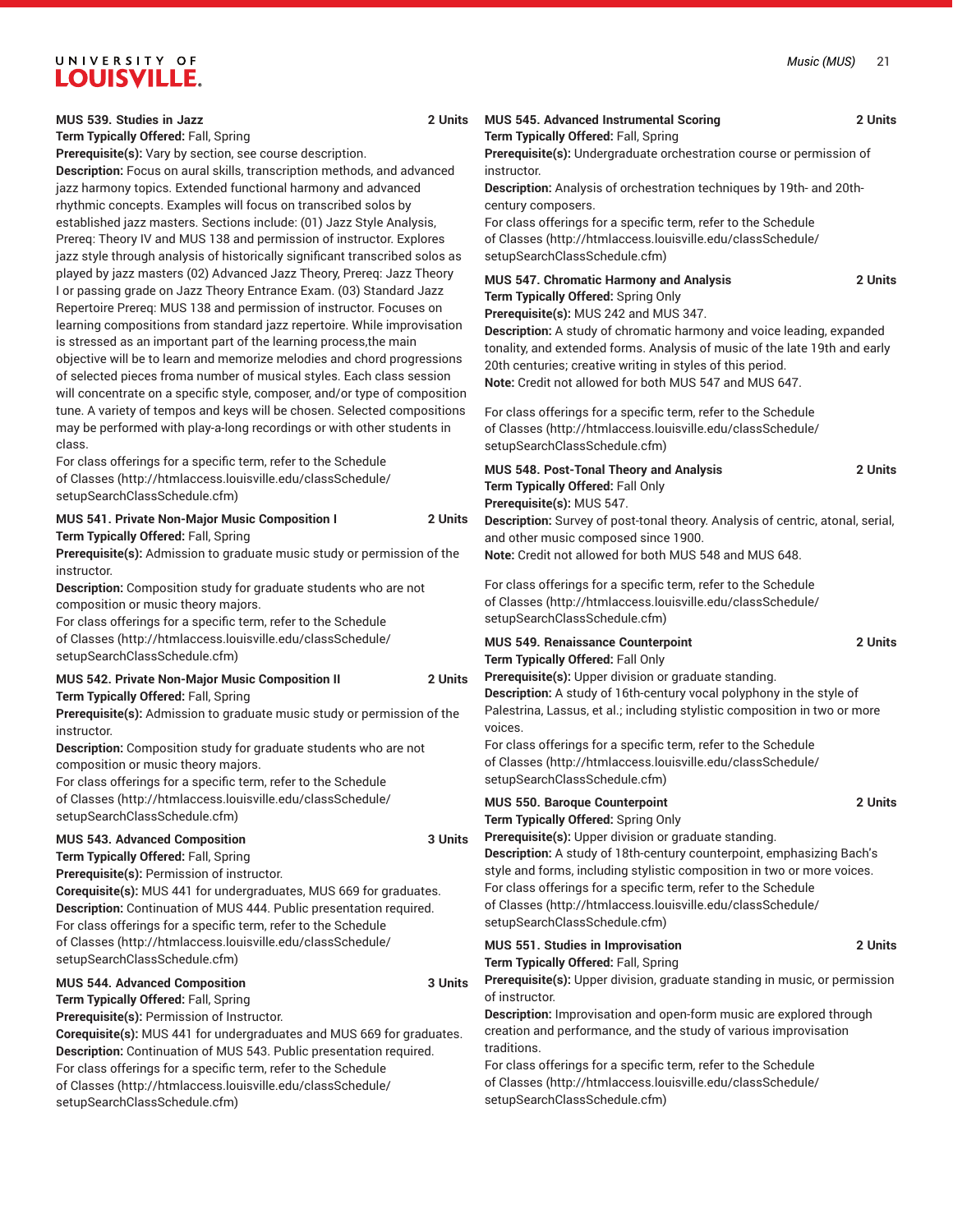| MUS 552. Pedagogy of Theory<br>Term Typically Offered: Fall, Spring<br>Description: Analysis and discussion of various methods of teaching the<br>elements of music theory.<br>For class offerings for a specific term, refer to the Schedule                                                                                                                                                                                                                                                                                                                                                                                                                                                                                                                                                                                                                                                                                                                                                                                    | 2 Units | <b>MUS 562. Literature</b><br>Term Typically Offered: Fall, Spring<br>Description: A survey of piano repertorie from the Romantic and Modern<br>Eras.<br>For class offerings for a specific term, refer to the Schedule                                                                                                                                                                                                                                                                                                                                                                                                                                                            | 2 Units |
|----------------------------------------------------------------------------------------------------------------------------------------------------------------------------------------------------------------------------------------------------------------------------------------------------------------------------------------------------------------------------------------------------------------------------------------------------------------------------------------------------------------------------------------------------------------------------------------------------------------------------------------------------------------------------------------------------------------------------------------------------------------------------------------------------------------------------------------------------------------------------------------------------------------------------------------------------------------------------------------------------------------------------------|---------|------------------------------------------------------------------------------------------------------------------------------------------------------------------------------------------------------------------------------------------------------------------------------------------------------------------------------------------------------------------------------------------------------------------------------------------------------------------------------------------------------------------------------------------------------------------------------------------------------------------------------------------------------------------------------------|---------|
| of Classes (http://htmlaccess.louisville.edu/classSchedule/<br>setupSearchClassSchedule.cfm)                                                                                                                                                                                                                                                                                                                                                                                                                                                                                                                                                                                                                                                                                                                                                                                                                                                                                                                                     |         | of Classes (http://htmlaccess.louisville.edu/classSchedule/<br>setupSearchClassSchedule.cfm)                                                                                                                                                                                                                                                                                                                                                                                                                                                                                                                                                                                       |         |
| <b>MUS 555. Instrument Repair</b><br>Term Typically Offered: Not Offered<br>Description: Repair of woodwind and brass instruments.<br>For class offerings for a specific term, refer to the Schedule<br>of Classes (http://htmlaccess.louisville.edu/classSchedule/<br>setupSearchClassSchedule.cfm)                                                                                                                                                                                                                                                                                                                                                                                                                                                                                                                                                                                                                                                                                                                             | 2 Units | <b>MUS 563. Literature</b><br>Term Typically Offered: Fall, Spring<br>Prerequisite(s): Upper division or graduate standing.<br>Description: Performance Literature for specific instruments. Offered<br>under separate sections.<br>For class offerings for a specific term, refer to the Schedule<br>of Classes (http://htmlaccess.louisville.edu/classSchedule/                                                                                                                                                                                                                                                                                                                  | 1 Unit  |
| <b>MUS 557. Piano Technology I</b><br>Term Typically Offered: Occasionally Offered                                                                                                                                                                                                                                                                                                                                                                                                                                                                                                                                                                                                                                                                                                                                                                                                                                                                                                                                               | 2 Units | setupSearchClassSchedule.cfm)                                                                                                                                                                                                                                                                                                                                                                                                                                                                                                                                                                                                                                                      |         |
| Prerequisite(s): Permission of instructor.<br>Description: Study of the complex inner workings of the piano. Includes<br>basics of tuning and maintenance.<br>For class offerings for a specific term, refer to the Schedule<br>of Classes (http://htmlaccess.louisville.edu/classSchedule/<br>setupSearchClassSchedule.cfm)                                                                                                                                                                                                                                                                                                                                                                                                                                                                                                                                                                                                                                                                                                     |         | <b>MUS 564. Literature</b><br>Term Typically Offered: Fall, Spring<br>Prerequisite(s): Upper division or graduate standing.<br>Description: Performance Literature for specific instruments. Offered<br>under separate sections.<br>For class offerings for a specific term, refer to the Schedule                                                                                                                                                                                                                                                                                                                                                                                 | 1 Unit  |
| MUS 558. Piano Technology II                                                                                                                                                                                                                                                                                                                                                                                                                                                                                                                                                                                                                                                                                                                                                                                                                                                                                                                                                                                                     | 2 Units | of Classes (http://htmlaccess.louisville.edu/classSchedule/<br>setupSearchClassSchedule.cfm)                                                                                                                                                                                                                                                                                                                                                                                                                                                                                                                                                                                       |         |
| Term Typically Offered: Occasionally Offered<br>Prerequisite(s): MUS 557 or permission of the instructor.<br>Description: Study of the complex inner workings of the piano. Includes<br>basics of tuning and maintenance.<br>For class offerings for a specific term, refer to the Schedule<br>of Classes (http://htmlaccess.louisville.edu/classSchedule/<br>setupSearchClassSchedule.cfm)<br>MUS 559. Instrumental Conducting and Score Reading<br>Term Typically Offered: Fall, Spring                                                                                                                                                                                                                                                                                                                                                                                                                                                                                                                                        | 2 Units | <b>MUS 565. Church Music Literature</b><br>Term Typically Offered: Not Offered<br>Description: Designed to acquaint the student with church music<br>repertoire of the past and present and to give practical training in service<br>playing and accompanying.<br>For class offerings for a specific term, refer to the Schedule<br>of Classes (http://htmlaccess.louisville.edu/classSchedule/<br>setupSearchClassSchedule.cfm)                                                                                                                                                                                                                                                   | 2 Units |
| Prerequisite(s): MUS 346 or permission of instructor.<br>Description: Conducting techniques and problems for the public school<br>instrumental director. Reading from full score. Survey of literature.<br>For class offerings for a specific term, refer to the Schedule<br>of Classes (http://htmlaccess.louisville.edu/classSchedule/<br>setupSearchClassSchedule.cfm)                                                                                                                                                                                                                                                                                                                                                                                                                                                                                                                                                                                                                                                        |         | <b>MUS 566. Church Music Literature</b><br>Term Typically Offered: Not Offered<br>Description: Designed to acquaint the student with church music<br>repertoire of the past and present and to give practical training in service<br>playing and accompanying.<br>For class offerings for a specific term, refer to the Schedule                                                                                                                                                                                                                                                                                                                                                   | 2 Units |
| <b>MUS 561. Literature</b>                                                                                                                                                                                                                                                                                                                                                                                                                                                                                                                                                                                                                                                                                                                                                                                                                                                                                                                                                                                                       | 2 Units | of Classes (http://htmlaccess.louisville.edu/classSchedule/<br>setupSearchClassSchedule.cfm)                                                                                                                                                                                                                                                                                                                                                                                                                                                                                                                                                                                       |         |
| Term Typically Offered: Fall, Spring<br>Prerequisite(s): MUS 361 series or permission of instructor.<br>Description: Offered under the various subtitles/sections: (01) Piano<br>Literature I: A survey of piano repertoire from the Baroque and Classical<br>Eras. (02) Band Literature: A survey of literature for wind and percussion<br>instruments in large ensemble combinations focusing upon material<br>for the standard instrumentation of the concert band. Emphasis will<br>be given to dramatic change in the repertoire from 1950 to the present,<br>particularly the implications for instrumental music education. Course<br>work will include both artistic and practical considerations with study<br>of works by Hindemith, Stravinsky, Schoenberg, Persichetti, Gould, and<br>Ives. (03) Organ Literature: A comprehensive study in the field of organ<br>literature from Schlich to Hindemith. No performance required. (05)<br>Vocal Literature: A survey of yocal literature from the 18th century to the |         | MUS 567. Introduction to Electronic and Computer Music<br>Term Typically Offered: Fall, Spring<br>Prerequisite(s): MUS 270 or permission of instructor.<br>Description: Introduction to computer music studio, including MIDI<br>sequencing, analog and FM sound synthesis, digital recording<br>and editing, video synchronization, multimedia applications, and<br>comprehensive study of the literature and styles of the class tape<br>studios.<br>Note: Cross-listed with MUS 667.<br>Note: Credit not allowed for both MUS 567 and MUS 667.<br>For class offerings for a specific term, refer to the Schedule<br>of Classes (http://htmlaccess.louisville.edu/classSchedule/ | 2 Units |

[setupSearchClassSchedule.cfm\)](http://htmlaccess.louisville.edu/classSchedule/setupSearchClassSchedule.cfm)

Vocal Literature: A survey of vocal literature from the 18th century to the present day, with emphasis on standard repertorie. Program analysis and program building.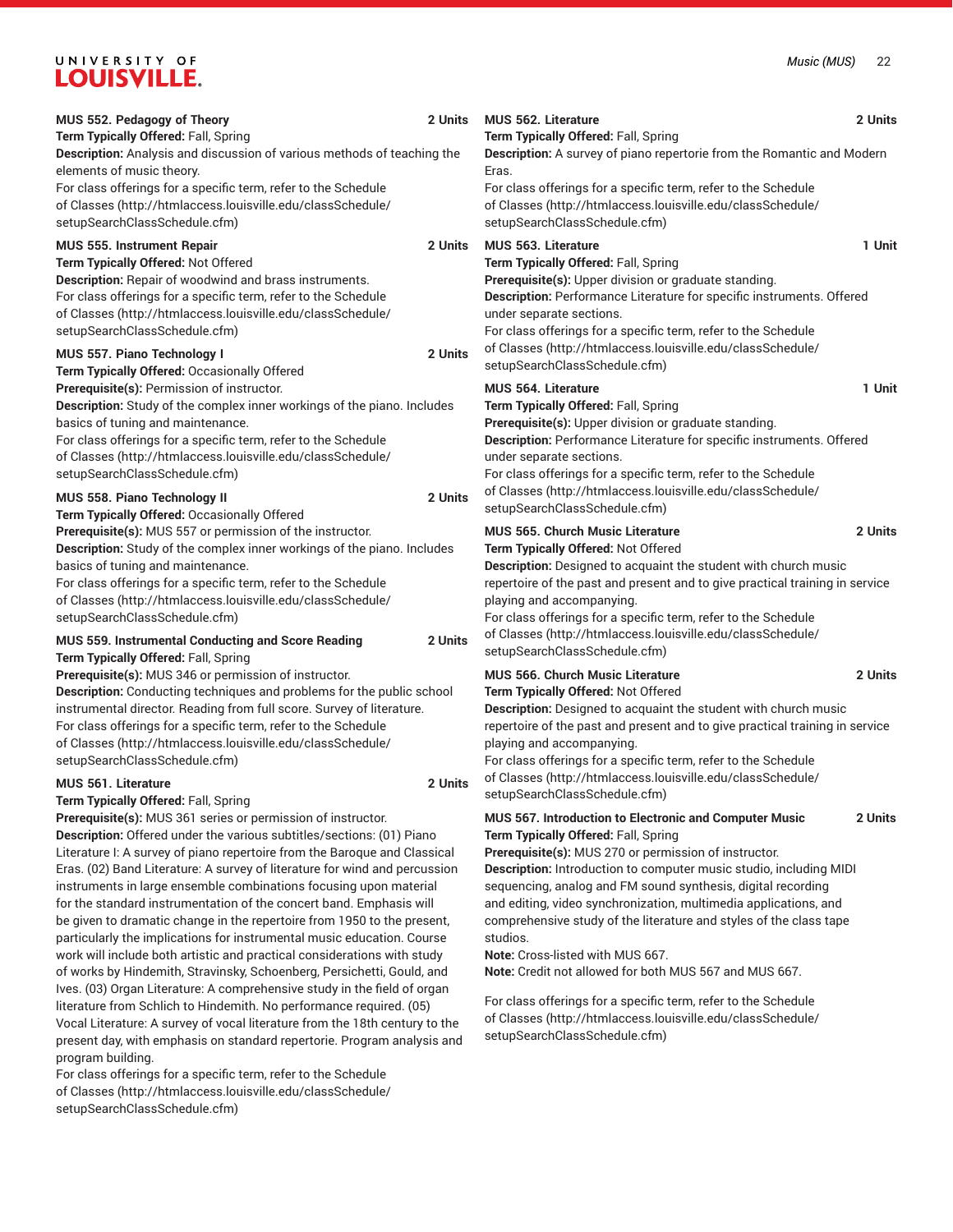# **MUS 568. Advanced Topics in Computer Music 2 Units**

**Term Typically Offered:** Fall, Spring

**Prerequisite(s):** MUS 567 or permission of instructor.

**Description:** Study of advanced synthesis techniques, digital sampling, direct digital synthesis, and study of recent literature and trends in computer music.

**Note:** Crosslisted with MUS 668.

**Note:** Credit not allowed for both MUS 568 and MUS 668.

For class offerings for a specific term, refer to the [Schedule](http://htmlaccess.louisville.edu/classSchedule/setupSearchClassSchedule.cfm) [of Classes \(http://htmlaccess.louisville.edu/classSchedule/](http://htmlaccess.louisville.edu/classSchedule/setupSearchClassSchedule.cfm) [setupSearchClassSchedule.cfm\)](http://htmlaccess.louisville.edu/classSchedule/setupSearchClassSchedule.cfm)

### **MUS 570. Studies in Music History 3 Units Term Typically Offered:** Fall, Spring **Prerequisite(s):** See note below.

**Description:** Areas of study are Medieval Music, Renaissance Music, Baroque Music, Viennese Classicism, Romantic Music, Twentieth-Century Music, Jazz,Opera Repertory. MUS 570, MUS 580, and MUS 585 - MUS 586 are intended for master's degree students or advanced undergraduates admitted by permission of the instructor and with the recommendation of the undergraduate advisor.The following criteria, subject to adjustment by the instructor according to the nature of the course and its organization, will distinguish the work of students registered under one or the other number. Students enrolled in either 500- or 600-level courses are required to write term papers. Research papers at the 600-level are expected to demonstrate originality and the ability to use resources in at least one foreign language, and in general are expected to be of a quality appropriate to a professional paper. While students enrolled at either level are required to participate in a seminar be presenting reports and papers, those registered at the 600-level may be required to assume full responsibility for the development and direction of a study, by the whole class, of a particular subject or problem. **Note:** Master's degree students may enroll in these courses at the 600 level under two conditions: 1) when 600-level courses are required by a specific curriculum (eg, MM in Music History), and 2) with the approval of the student's advisor.

For class offerings for a specific term, refer to the [Schedule](http://htmlaccess.louisville.edu/classSchedule/setupSearchClassSchedule.cfm) [of Classes \(http://htmlaccess.louisville.edu/classSchedule/](http://htmlaccess.louisville.edu/classSchedule/setupSearchClassSchedule.cfm) [setupSearchClassSchedule.cfm\)](http://htmlaccess.louisville.edu/classSchedule/setupSearchClassSchedule.cfm)

**Prerequisite(s):** Varies by section--see description.

### **MUS 571. Pedagogy 2 Units**

**Term Typically Offered:** Fall, Spring

**Description:** Topics vary by section. Sections include: (01) Piano Pedagogy: Prereq: MUS 371, MUS 372, MUS 471, MUS 472. Examination, evaluation, and discussion of piano teaching materials at all levels. (03) Advanced Brass Pedagogy Teaching, observing, study, research, and lecture of brass teaching techniques Prereq: For seniors or graduate students only. (05) Voice Pedagogy: Prereq: 3 years of college-level voice study. For advanced students wishing to study the principles and techniques involved in teaching voice, with supervised practice teaching designed to give practical studio teaching experience. (6) Organ Pedagogy Prereq: For Seniors or Grad Study only. Basic concepts of approaching & teaching beginning,intermediate, and advanced organ students. (07) Jazz Pedagogy Addresses pedagogical techniques of teaching jazz. Prereq: MUS 242 and MUS 351, or graduate student standing.

For class offerings for a specific term, refer to the [Schedule](http://htmlaccess.louisville.edu/classSchedule/setupSearchClassSchedule.cfm) [of Classes \(http://htmlaccess.louisville.edu/classSchedule/](http://htmlaccess.louisville.edu/classSchedule/setupSearchClassSchedule.cfm) [setupSearchClassSchedule.cfm\)](http://htmlaccess.louisville.edu/classSchedule/setupSearchClassSchedule.cfm)

**MUS 572. Pedagogy 2 Units Term Typically Offered:** Fall, Spring **Description:** Refer to: MUS 571.

For class offerings for a specific term, refer to the [Schedule](http://htmlaccess.louisville.edu/classSchedule/setupSearchClassSchedule.cfm) [of Classes](http://htmlaccess.louisville.edu/classSchedule/setupSearchClassSchedule.cfm) ([http://htmlaccess.louisville.edu/classSchedule/](http://htmlaccess.louisville.edu/classSchedule/setupSearchClassSchedule.cfm) [setupSearchClassSchedule.cfm\)](http://htmlaccess.louisville.edu/classSchedule/setupSearchClassSchedule.cfm)

### **MUS 575. Music Production 2 Units**

**Term Typically Offered:** Fall, Spring

**Description:** Introduction to computer-based music recording and production using state-of-the-art software. For class offerings for a specific term, refer to the [Schedule](http://htmlaccess.louisville.edu/classSchedule/setupSearchClassSchedule.cfm) [of Classes](http://htmlaccess.louisville.edu/classSchedule/setupSearchClassSchedule.cfm) ([http://htmlaccess.louisville.edu/classSchedule/](http://htmlaccess.louisville.edu/classSchedule/setupSearchClassSchedule.cfm) [setupSearchClassSchedule.cfm\)](http://htmlaccess.louisville.edu/classSchedule/setupSearchClassSchedule.cfm)

## **MUS 576. Multimedia Production 2 Units Term Typically Offered:** Spring Only

**Prerequisite(s):** Upper division or graduate standing in Music, or permission of the instructor.

**Description:** Introduction to technical aspects of creating mutimedia projects with audio and video hardware and software. For class offerings for a specific term, refer to the [Schedule](http://htmlaccess.louisville.edu/classSchedule/setupSearchClassSchedule.cfm) [of Classes](http://htmlaccess.louisville.edu/classSchedule/setupSearchClassSchedule.cfm) ([http://htmlaccess.louisville.edu/classSchedule/](http://htmlaccess.louisville.edu/classSchedule/setupSearchClassSchedule.cfm) [setupSearchClassSchedule.cfm\)](http://htmlaccess.louisville.edu/classSchedule/setupSearchClassSchedule.cfm)

## **MUS 577. Marching Band Drill Writing 2 Units Term Typically Offered:** Fall, Spring

**Description:** Introduces principles of contemporary and traditional drill writing techniques and styles.

For class offerings for a specific term, refer to the [Schedule](http://htmlaccess.louisville.edu/classSchedule/setupSearchClassSchedule.cfm) [of Classes](http://htmlaccess.louisville.edu/classSchedule/setupSearchClassSchedule.cfm) ([http://htmlaccess.louisville.edu/classSchedule/](http://htmlaccess.louisville.edu/classSchedule/setupSearchClassSchedule.cfm) [setupSearchClassSchedule.cfm\)](http://htmlaccess.louisville.edu/classSchedule/setupSearchClassSchedule.cfm)

## **MUS 578. The Music of the Black Church 3 Units Term Typically Offered:** Fall Odd Years

**Prerequisite(s):** Upper division or graduate standing in Music, or permission of the instructor.

**Description:** This course is designed for the upper division or graduate student in music or Pan-African studies and explores the historical and musical development of African American sacred music from slavery to the present; from Spirituals to traditional and contemporary Gospel music. Special emphasis is given to the impact that this music has had on African-American culture in the United States, which represents a synthesis of African and European cultures into a unique hybrid with its own tradition of development.

**Note:** Cross-listed with PAS 578.

For class offerings for a specific term, refer to the [Schedule](http://htmlaccess.louisville.edu/classSchedule/setupSearchClassSchedule.cfm) [of Classes](http://htmlaccess.louisville.edu/classSchedule/setupSearchClassSchedule.cfm) ([http://htmlaccess.louisville.edu/classSchedule/](http://htmlaccess.louisville.edu/classSchedule/setupSearchClassSchedule.cfm) [setupSearchClassSchedule.cfm\)](http://htmlaccess.louisville.edu/classSchedule/setupSearchClassSchedule.cfm)

## **MUS 579. 21st-Century Entrepreneurship for Musicians 2 Units Term Typically Offered:** Fall, Spring

**Prerequisite(s):** Open to Juniors, Seniors, and graduate music majors. **Description:** Part of a broader effort to transform the ways in which we prepare 21st-century musicians by cultivating the creative and imaginative powers that reside at the heart of the artist-entrepreneur. For class offerings for a specific term, refer to the [Schedule](http://htmlaccess.louisville.edu/classSchedule/setupSearchClassSchedule.cfm) [of Classes](http://htmlaccess.louisville.edu/classSchedule/setupSearchClassSchedule.cfm) ([http://htmlaccess.louisville.edu/classSchedule/](http://htmlaccess.louisville.edu/classSchedule/setupSearchClassSchedule.cfm) [setupSearchClassSchedule.cfm\)](http://htmlaccess.louisville.edu/classSchedule/setupSearchClassSchedule.cfm)